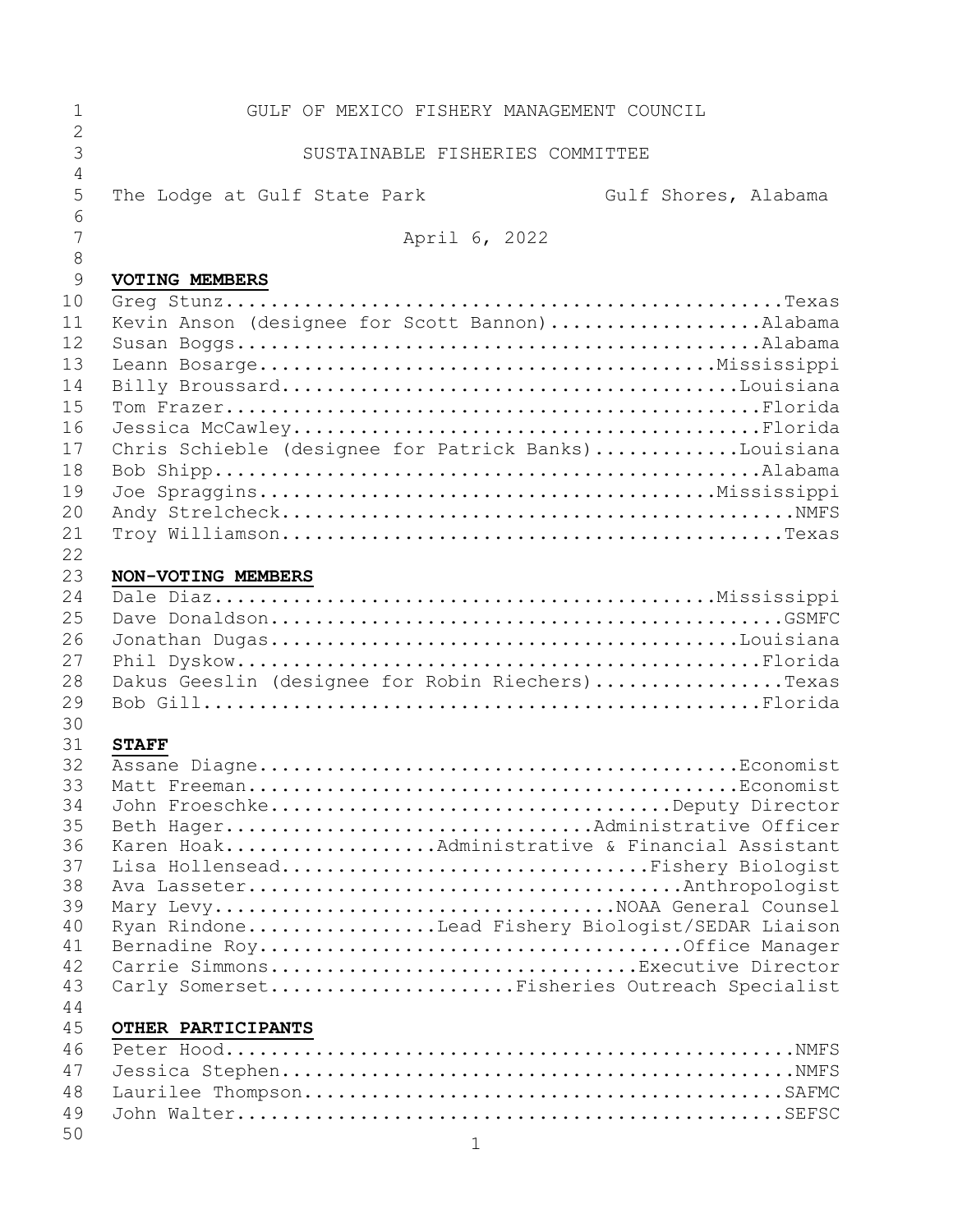|                | TABLE OF CONTENTS                                               |
|----------------|-----------------------------------------------------------------|
| 2              |                                                                 |
| 3              |                                                                 |
| $\overline{4}$ |                                                                 |
| 5              |                                                                 |
| 6              |                                                                 |
| 7              | Adoption of Agenda and Approval of Minutes and Action Guide and |
| 8              |                                                                 |
| 9              |                                                                 |
| 10             | Final Action: Framework Action: Historical Captain Permits      |
| 11             |                                                                 |
| 12             |                                                                 |
| 13             |                                                                 |
| 14             |                                                                 |
| 15             |                                                                 |
| 16             |                                                                 |
| 17             |                                                                 |
| 18             |                                                                 |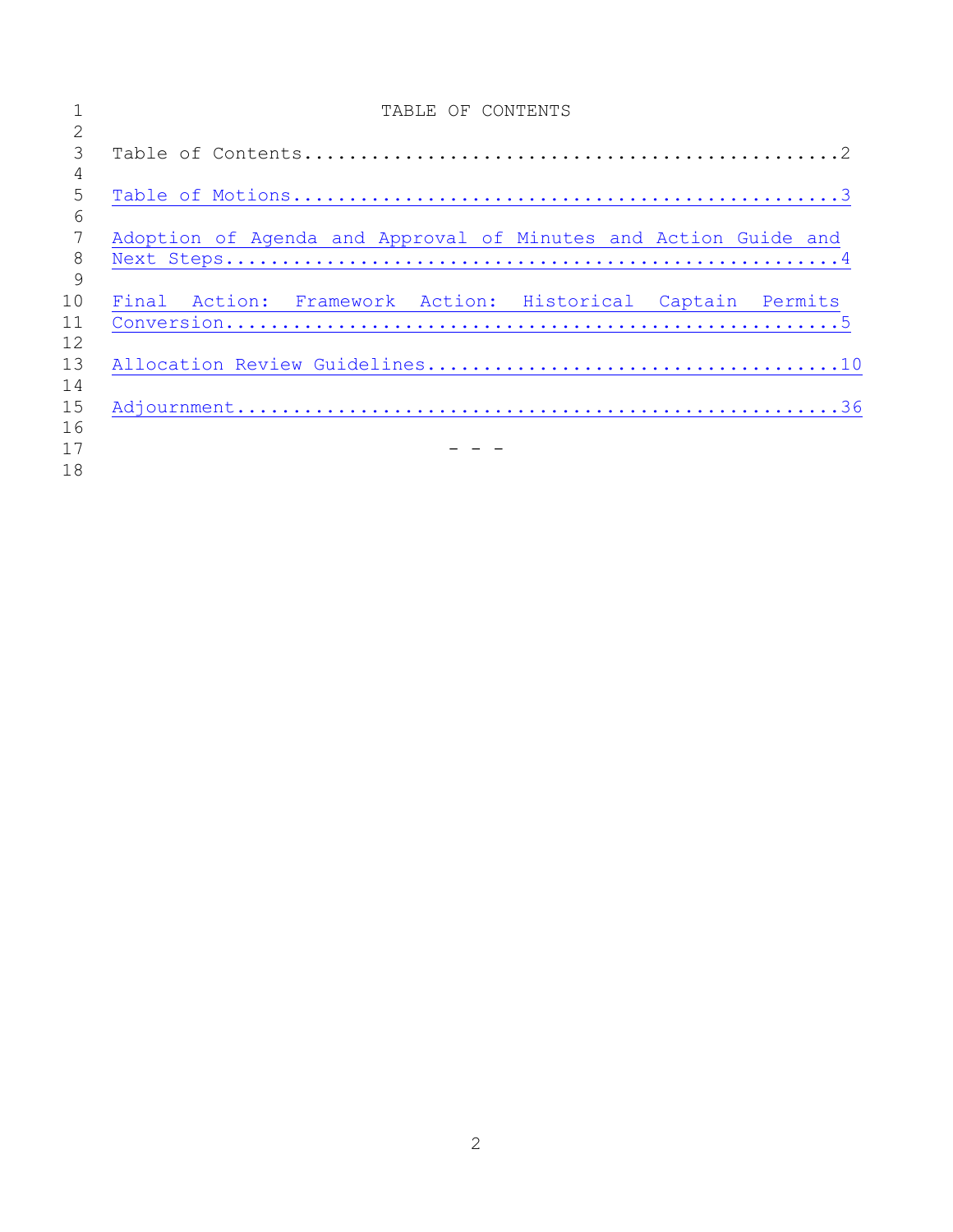<span id="page-2-0"></span>

| PAGE 8: Motion to recommend the council approve Framework     |
|---------------------------------------------------------------|
|                                                               |
|                                                               |
| Action: Historical Captain Permits Conversion and that it be  |
| forwarded to the Secretary of Commerce for review<br>and      |
| implementation and deem the codified text as necessary and    |
| appropriate, giving staff editorial license to make the       |
| necessary changes in the document. The Council Chair is given |
| the authority to deem any changes to the codified text as     |
| necessary and appropriate. The motion carried on page 10.     |
|                                                               |
| PAGE 34: Motion to approve the Allocation Review Guidelines   |
|                                                               |
|                                                               |
|                                                               |
|                                                               |
|                                                               |
|                                                               |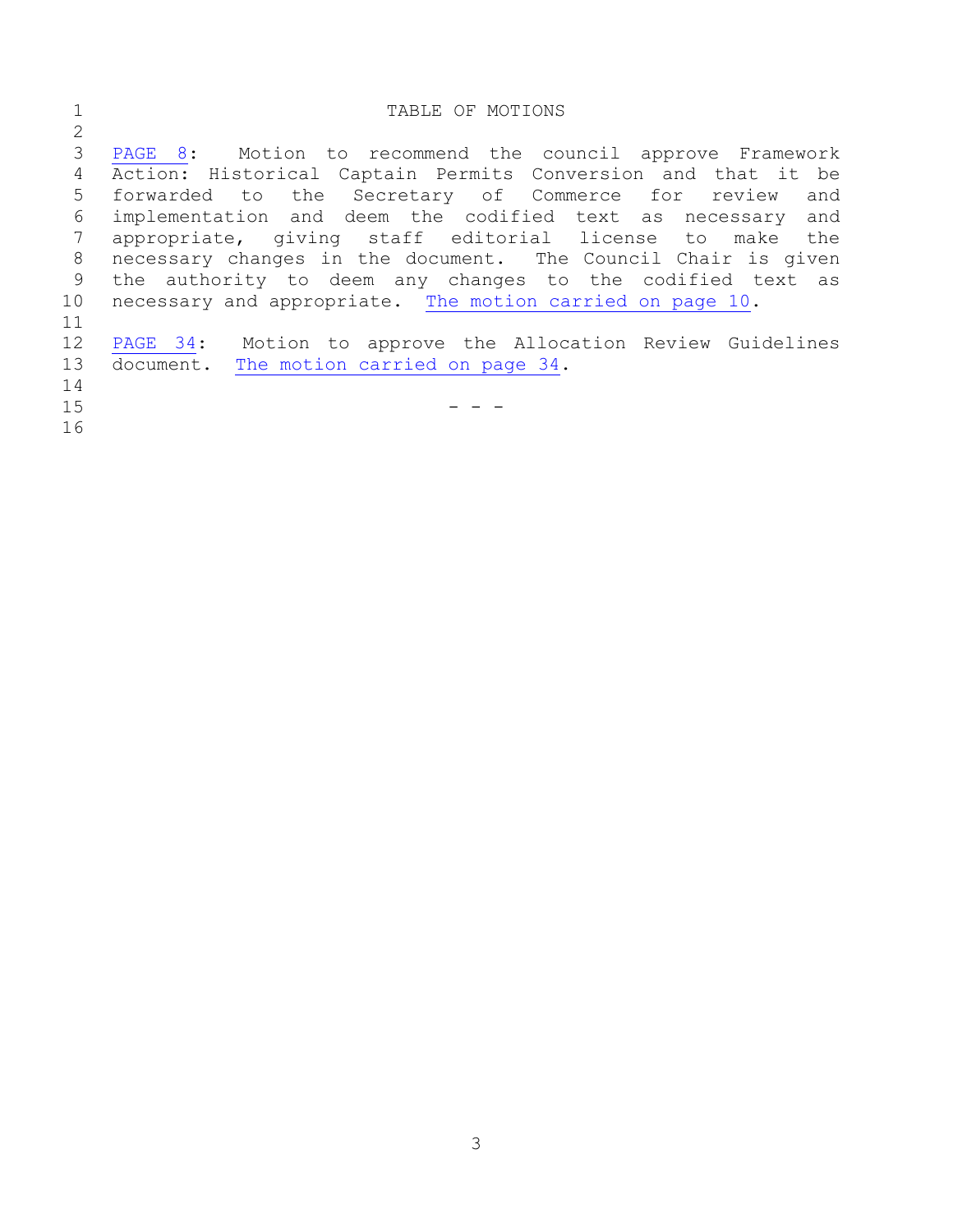1 The Sustainable Fisheries Committee of the Gulf of Mexico<br>2 Fishery Management Council convened at The Lodge at Gulf State 2 Fishery Management Council convened at The Lodge at Gulf State<br>3 Park on Wednesday morning, April 6, 2022, and was called to 3 Park on Wednesday morning, April 6, 2022, and was called to<br>4 order by Chairman Greg Stunz. order by Chairman Greg Stunz.

## <span id="page-3-0"></span>6 **ADOPTION OF AGENDA** 7 **APPROVAL OF MINUTES** 8 **ACTION GUIDE AND NEXT STEPS**

 $\begin{array}{c} 9 \\ 10 \end{array}$ 10 **CHAIRMAN GREG STUNZ:** We'll call to order the Sustainable 11 Fisheries Committee, and you can find the materials for this<br>12 committee on Tab E, and so our committee members for this 12 committee on Tab E, and so our committee members for this<br>13 committee are Dr. Shipp as Vice Chair, Mr. Schieble, Mr. Anson, 13 committee are Dr. Shipp as Vice Chair, Mr. Schieble, Mr. Anson,<br>14 Ms. Boggs, Ms. Bosarge, Mr. Broussard, Dr. Frazer, Ms. McCawley, 14 Ms. Boggs, Ms. Bosarge, Mr. Broussard, Dr. Frazer, Ms. McCawley,<br>15 General Spraggins, Mr. Strelcheck or Mr. Hood, and Mr. 15 General Spraggins, Mr. Strelcheck or Mr. Hood, and Mr.<br>16 Williamson. Andy and Phil, I know you all are out on the phone, Williamson. Andy and Phil, I know you all are out on the phone, 17 and sometimes it's hard for us to see the hands up, and so feel<br>18 free just to jump in if you're not being recognized in a timely 18 free just to jump in if you're not being recognized in a timely<br>19 manner. manner.

20<br>21 21 We'll have a relatively short, but important, agenda today.<br>22 Just as sort of a preview, we've got a final action that we need 22 Just as sort of a preview, we've got a final action that we need<br>23 to deal with for the historical captains, and then we'll review to deal with for the historical captains, and then we'll review 24 some of these allocation guidelines that we've been talking<br>25 about for some time, but we'll get there in just a minute, but, 25 about for some time, but we'll get there in just a minute, but,<br>26 before we begin, obviously, the first thing we need to do is the 26 before we begin, obviously, the first thing we need to do is the<br>27 Adoption of the Agenda, and so are there any modifications that 27 Adoption of the Agenda, and so are there any modifications that<br>28 need to be done to the agenda? need to be done to the agenda?

29<br>30

5

30 Looking around and seeing none, could someone please make a<br>31 motion regarding approval? All right. We have a motion and a motion regarding approval? All right. We have a motion and a 32 second. Seeing no opposition to that motion, we'll consider the 33 agenda adopted. agenda adopted.

34<br>35

35 Our next item of business is the Adoption of the Minutes. Are<br>36 there any modifications that we need to do to the minutes? 36 there any modifications that we need to do to the minutes?<br>37 Seeing none, we would need a motion for the minute approval. Seeing none, we would need a motion for the minute approval.

38<br>39

39 **GENERAL JOE SPRAGGINS:** So moved.

40

41 **MR. KEVIN ANSON:** Second.

42

43 **CHAIRMAN STUNZ:** It's moved and seconded. Any opposition?<br>44 Seeing none, the minutes are approved. Dr. Diagne, since we 44 Seeing none, the minutes are approved. Dr. Diagne, since we<br>45 only have two items, I quess you probably can just go ahead and 45 only have two items, I guess you probably can just go ahead and<br>46 review our Action Guide and make sure we're on track for what we 46 review our Action Guide and make sure we're on track for what we<br>47 need to accomplish here, and are you available to take us need to accomplish here, and are you available to take us 48 through that, please?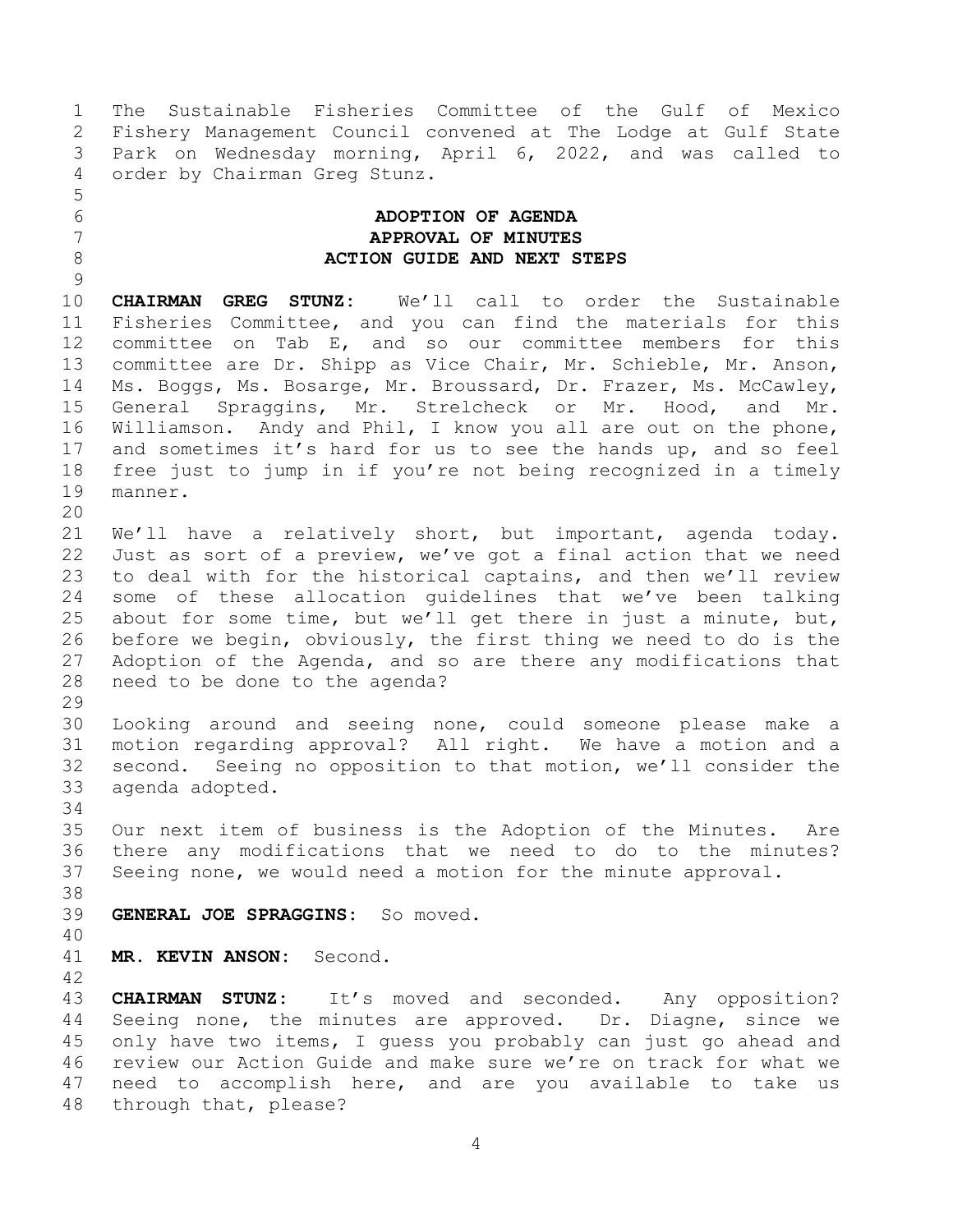$\frac{1}{2}$ 2 **DR. ASSANE DIAGNE:** Yes, Dr. Stunz. Good morning. We have a 3 very short agenda for the Sustainable Fisheries Committee today.<br>4 First, we have a final action to deal with the historical 4 First, we have a final action to deal with the historical<br>5 captains permits conversion into standard for-hire permits. We 5 captains permits conversion into standard for-hire permits.<br>6 would present an abbreviated framework that would provide 6 would present an abbreviated framework that would provide an 7 opportunity to replace remaining historical captain permits with 8 standard for-hire permits. We have a very small number of<br>9 permits now, but we'll get into that. permits now, but we'll get into that. 10<br>11 11 The committee is expected to review the information that we<br>12 present and discuss it, and, if deemed appropriate, recommend 12 present and discuss it, and, if deemed appropriate, recommend<br>13 that the council take final action on the abbreviated framework 13 that the council take final action on the abbreviated framework<br>14 action, and that is the first item. Dr. Stunz, would you like 14 action, and that is the first item. Dr. Stunz, would you like<br>15 me to review both items now? That's what you -- Is that what I 15 me to review both items now? That's what you -- Is that what I<br>16 understand? understand?  $\begin{array}{c} 17 \\ 18 \end{array}$ 18 **CHAIRMAN STUNZ:** Yes. If you want to go ahead. That way, I<br>19 think we can just kind of -- That would be fine. think we can just kind of  $-$ - That would be fine. 20<br>21 21 **DR. DIAGNE:** Thank you, sir. For our second item, we will 22 present the allocation review guidelines. Essentially, we have<br>23 updated those guidelines to account for the revisions and the updated those quidelines to account for the revisions and the 24 comments that we heard during the last council meeting, or at<br>25 least two council meetings ago. I will present those, and the

25 least two council meetings ago. I will present those, and the<br>26 committee is expected to review the information and give us 26 committee is expected to review the information and give us<br>27 feedback, and, if warranted, the committee would recommend that 27 feedback, and, if warranted, the committee would recommend that<br>28 the council approve the quideline for publication on the website 28 the council approve the guideline for publication on the website<br>29 and essentially have these as our allocation review quidelines. 29 and essentially have these as our allocation review guidelines.<br>30 Thank vou. Thank you.

32 **CHAIRMAN STUNZ:** Okay. Thank you for that summary, Dr. Diagne. 33 That will bring us to that Item IV, the final action, the<br>34 framework action, for the historical captain permit conversion. 34 framework action, for the historical captain permit conversion.<br>35 We'll have a presentation here in just a minute from Dr. Diagne, 35 We'll have a presentation here in just a minute from Dr. Diagne,<br>36 and the document, of course, is provided for vour information, 36 and the document, of course, is provided for your information,<br>37 as well as the codified text at those particular tabs, and so, 37 as well as the codified text at those particular tabs, and so,<br>38 Dr. Diagne, if you're ready, and I assume you're the one that is 38 Dr. Diagne, if you're ready, and I assume you're the one that is  $\frac{39}{100}$  making the presentation regarding this. making the presentation regarding this.

40

31

## <span id="page-4-0"></span>41 **FINAL ACTION: FRAMEWORK ACTION: HISTORICAL CAPTAIN PERMITS** 42 **CONVERSION**

43 44 **DR. DIAGNE:** Yes, Dr. Stunz. We have prepared a shirt 45 presentation to go over this abbreviated framework action, and,<br>46 as indicated, it will allow the conversion of historical captain 46 as indicated, it will allow the conversion of historical captain<br>47 permits into standard federal charter/headboat permits, or just permits into standard federal charter/headboat permits, or just 48 standard permits, if you would.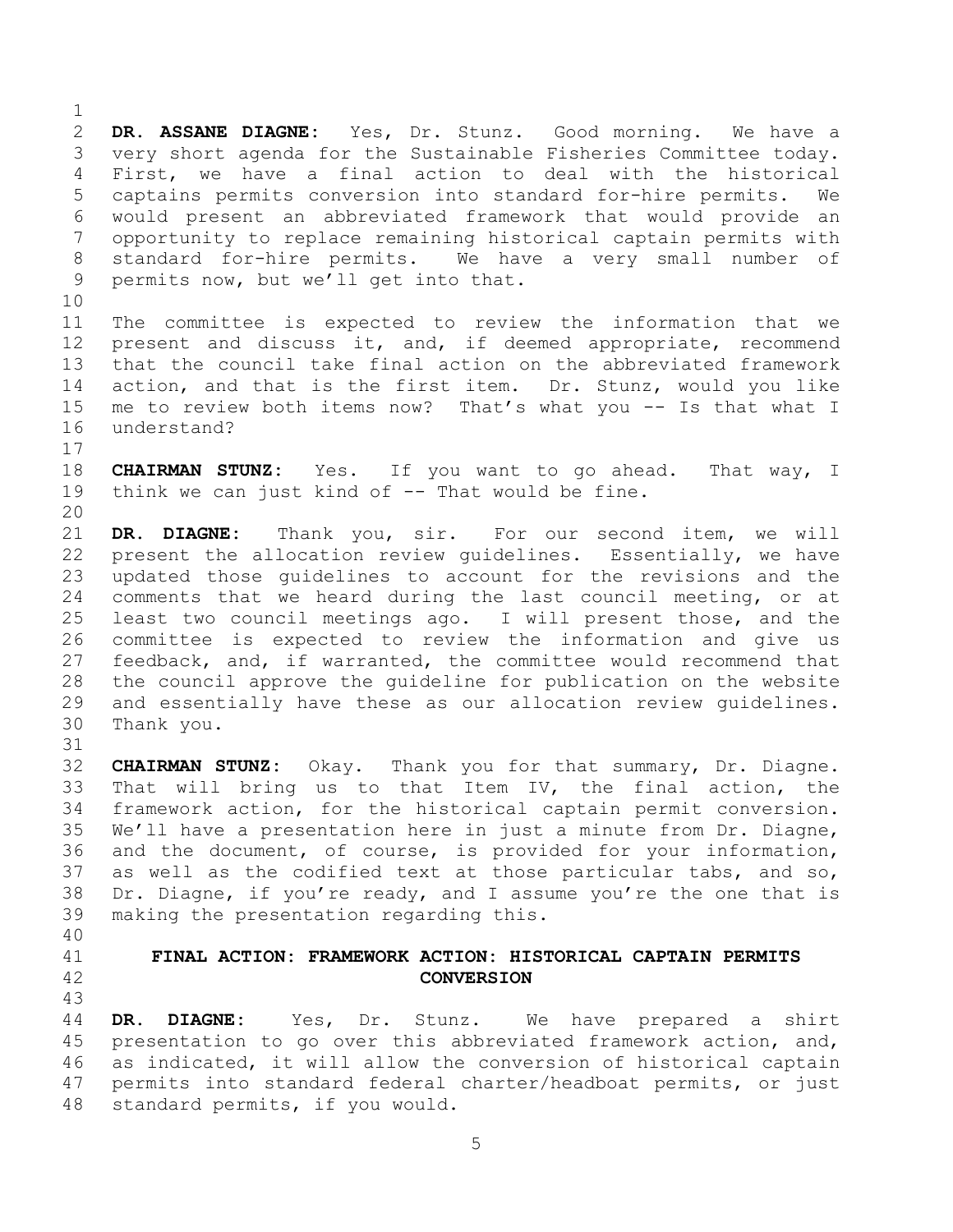$\frac{1}{2}$ 2 A little bit of background, and, as you recall, the council had<br>3 approved a previous action, and that action allowed for the 3 approved a previous action, and that action allowed for the<br>4 replacement of valid or renewable historical captain, CMP and 4 replacement of valid or renewable historical captain, CMP and<br>5 reef fish, permits with standard for-hire permits. That action 5 reef fish, permits with standard for-hire permits.<br>6 also allowed the owners, or folks that still had 6 also allowed the owners, or folks that still had outstanding<br>7 letters of eligibility for historical captain permits, to redeem letters of eligibility for historical captain permits, to redeem 8 those letters and get a historical captain permit, but that<br>9 redemption had to be done before the final rule became 9 redemption had to be done before the final rule<br>10 effective, and that date was May 21 of 2020. The counci 10 effective, and that date was May 21 of 2020. The council also,<br>11 at the time, indicated that the newly-issued historical captain 11 at the time, indicated that the newly-issued historical captain<br>12 permits would not be eligible for the replacement. permits would not be eligible for the replacement.

13<br>14 14 To date, all eligible historical captain permits were converted<br>15 into standard permits, and, essentially, that is for thirty-one 15 into standard permits, and, essentially, that is for thirty-one<br>16 CMP permits and thirty reef fish permits. In terms of the CMP permits and thirty reef fish permits. 17 letters of eligibility, three entities redeemed those letters of<br>18 eligibility, and that resulted in three new historical captain 18 eligibility, and that resulted in three new historical captain<br>19 CMP permits and three new reef fish permits. CMP permits and three new reef fish permits.

20<br>21 21 This action that we are discussing today provides an opportunity<br>22 to replace those six permits that I just mentioned -- To replace 22 to replace those six permits that I just mentioned -- To replace<br>23 those with standard for-hire permits, and, consistent with the those with standard for-hire permits, and, consistent with the 24 previous action approved by the council, each newly-issued<br>25 permit, standard permit, would have the same permit capacity as 25 permit, standard permit, would have the same permit capacity as<br>26 the historical captain permit it would replace, and, second, 26 the historical captain permit it would replace, and, second,<br>27 historical captains will have two years from the implementation 27 historical captains will have two years from the implementation<br>28 date of this action to replace their permits with the standard 28 date of this action to replace their permits with the standard<br>29 permit. permit.

30<br>31 Now, if we look at the number of permits that we have in the 32 Gulf, we have about 1,300 CMP and 1,300 reef fish for-hire<br>33 permits, and so this action would result in a minute change to 33 permits, and so this action would result in a minute change to<br>34 the number of for-hire permits in the Gulf, and, perhaps more 34 the number of for-hire permits in the Gulf, and, perhaps more<br>35 importantly, should the three entities decide to convert their 35 importantly, should the three entities decide to convert their<br>36 permits, this will allow us to eliminate one class of permits, 36 permits, this will allow us to eliminate one class of permits,<br>37 because there won't be any outstanding historical captain 37 because there won't be any outstanding historical captain<br>38 permits in the Gulf. Thank you. I will stop here and try to 38 permits in the Gulf. Thank you.<br>39 answer questions, if you have any. answer questions, if you have any.

40

41 **CHAIRMAN STUNZ:** Well, thank you, Dr. Diagne. I will open that 42 up to the committee for questions. While we're waiting, just to<br>43 refresh everyone, and some of you newer committee members, we 43 refresh everyone, and some of you newer committee members, we<br>44 have been talking about this for a long time, with kind of these 44 have been talking about this for a long time, with kind of these<br>45 awkward permits that were sitting out there, and the idea was to 45 awkward permits that were sitting out there, and the idea was to<br>46 convert it back and so to streamline the process, obviously. convert it back and so to streamline the process, obviously. 47

48 I mean, I don't want to assume anything around this table, of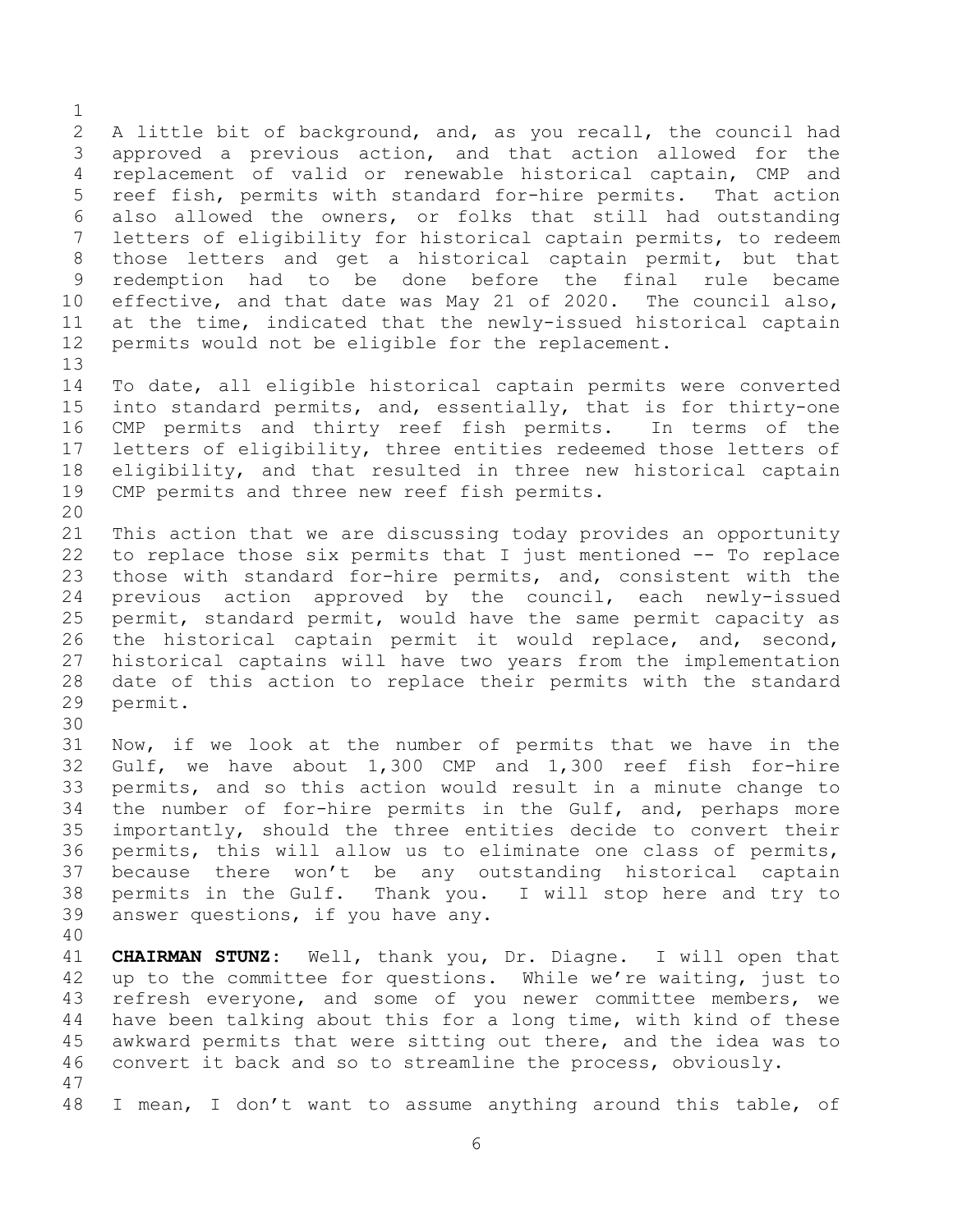1 course, but, in the past, there wasn't a lot of opposition to<br>2 this, and, in fact, there was support to get it done, from 2 this, and, in fact, there was support to get it done, from<br>3 public testimony as well as staff and around the table and 3 public testimony as well as staff and around the table and<br>4 others, but hopefully that hasn't changed. If it has, certainly 4 others, but hopefully that hasn't changed. If it has, certainly<br>5 we would want to discuss that. we would want to discuss that. 6<br>7 I am a little surprised that there was only three in each 8 category, and I suspected more than that, but we had to give<br>9 them time to get through that paperwork and the need for 9 them time to get through that paperwork and the need for<br>10 conversion, but here we are. At this point, if there is any 10 conversion, but here we are. At this point, if there is any<br>11 questions or comments we have before taking this to final 11 questions or comments we have before taking this to final<br>12 action, now is the time. Dr. Diagne, this is a pretty quiet 12 action, now is the time. Dr. Diagne, this is a pretty quiet<br>13 group, for a change. I'm not seeing any hands, and I don't know 13 group, for a change. I'm not seeing any hands, and I don't know<br>14 if Andy or Phil out there. if Andy or Phil out there.  $\frac{15}{16}$ During the presentation, by the way, we don't see the hands list 17 always, and so I don't know if you all have any comments or<br>18 questions, but -- Kevin. questions, but -- Kevin. 19<br>20 20 **MR. KEVIN ANSON:** Just to the number that's provided in this 21 presentation, it differs from the number that was in the SEFHIER<br>22 presentation, and I'm just  $-$  I was trying to go back and look 22 presentation, and I'm just  $-$  I was trying to go back and look<br>23 to see if there was a difference between the two groups, as to to see if there was a difference between the two groups, as to 24 why that was, but I don't know, Dr. Diagne, if you have any --<br>25 If you're familiar with the other presentation, and it looks 25 If you're familiar with the other presentation, and it looks<br>26 like 1,328 Gulf for-hire federally-permitted vessels. like 1,328 Gulf for-hire federally-permitted vessels.  $\frac{27}{28}$ 28 **CHAIRMAN STUNZ:** Yes, Kevin, that's a good point, and, also,<br>29 there were two versions of the presentation we just heard before 29 there were two versions of the presentation we just heard before<br>30 in the Data Collection Committee that had different numbers for 30 in the Data Collection Committee that had different numbers for<br>31 these too, and so that's a great point, Kevin, and obviously, these too, and so that's a great point, Kevin, and obviously, 32 maybe at the next meeting, if we can't resolve it here, and we<br>33 want to make sure we're at the bottom of what's really out 33 want to make sure we're at the bottom of what's really out<br>34 there, because there is several different numbers floating 34 there, because there is several different numbers floating<br>35 around right now. around right now. 36<br>37 37 **DR. DIAGNE:** If I just may, the number of permits is depending 38 on essentially the day, or the date, that that number was<br>39 provided, and then the numbers would fluctuate, and so that is provided, and then the numbers would fluctuate, and so that is 40 expected, and so, essentially, the numbers that I have here were<br>41 provided by the Permits Office, by Mr. McIntosh, on March 8, and 41 provided by the Permits Office, by Mr. McIntosh, on March 8, and<br>42 so depending on the dates on the presentation that was given 42 so depending on the dates on the presentation that was given<br>43 earlier, and so it is expected that the numbers may be slightly 43 earlier, and so it is expected that the numbers may be slightly 44 different. different.

45 46 **CHAIRMAN STUNZ:** Okay. Thank you, Dr. Diagne. I think Mr. Anson has a follow-up, and I also see that Jessica, Dr. 48 Stephen's, hand is up, and maybe she has some clarity. Mr.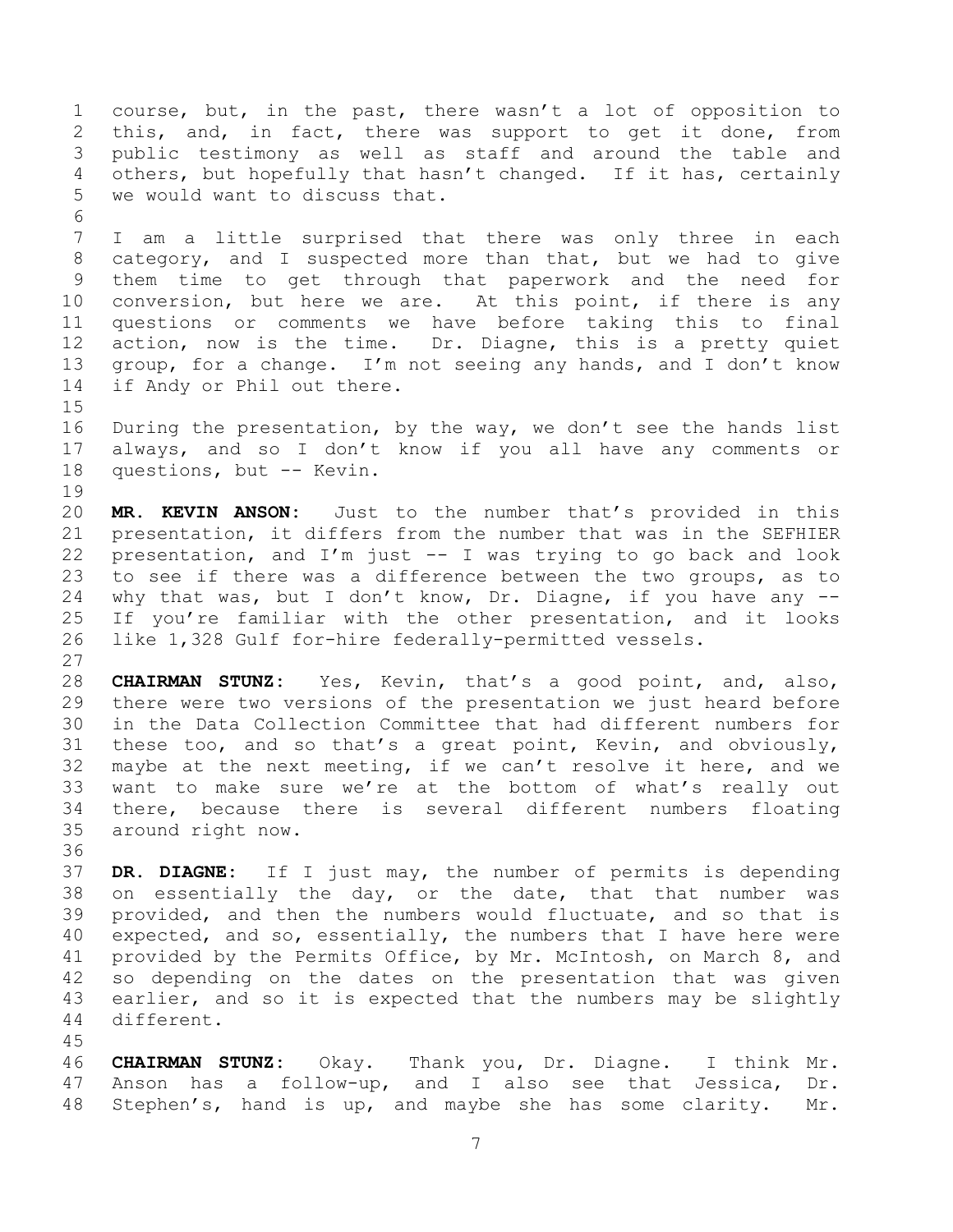<span id="page-7-0"></span>1 Anson is recommending that we hear from you, Jessica, if you<br>2 have a comment to that. have a comment to that. 3 4 **DR. JESSICA STEPHEN:** The difference too is when we're counting 5 permits if we're counting vessels. Keep in mind that a number<br>6 of these vessels have both the CMP and the reef fish, but not 6 of these vessels have both the CMP and the reef fish, but not<br>7 all of them do, and so sometimes we will see a difference in all of them do, and so sometimes we will see a difference in 8 that number, depending on how we're calculating that, as well as to the point in time that you're looking at. to the point in time that you're looking at. 10<br>11 **CHAIRMAN STUNZ:** Okay. Thank you. Mr. Anson.  $\begin{array}{c} 12 \\ 13 \end{array}$ 13 **MR. ANSON:** Dr. Stephen, part of that point-in-time issue is 14 that a permit might expire, but there is a window whereby the<br>15 person can still provide some paperwork, and so it can be re-15 person can still provide some paperwork, and so it can be re-<br>16 issued, and that's why some may fall off but then come back on, issued, and that's why some may fall off but then come back on, 17 so to speak? 18<br>19 19 **DR. STEPHEN:** Yes, that's correct, and so there's also the<br>20 difference if you're looking at the valid permits that can 20 difference if you're looking at the valid permits that can<br>21 currently fish, or what we call the valid and renewable, those 21 currently fish, or what we call the valid and renewable, those<br>22 that are in expired status, but they have within that vear 22 that are in expired status, but they have within that year<br>23 timeframe to renew and then be fishing again. timeframe to renew and then be fishing again.  $\frac{24}{25}$ 25 **CHAIRMAN STUNZ:** All right. I am not seeing any hands up on the 26 screen, and I am not seeing anyone else around the room that<br>27 wants to weigh-in on this, and so, at this point, and, Mr. 27 wants to weigh-in on this, and so, at this point, and, Mr.<br>28 Chairman, you can correct me, but I think we probably need a 28 Chairman, you can correct me, but I think we probably need a<br>29 motion to move this forward, if that's correct. I also don't 29 motion to move this forward, if that's correct. I also don't<br>30 remember if we do the roll -- Is there a procedure of the roll 30 remember if we do the roll  $--$  Is there a procedure of the roll  $-31$  call vote at  $-$ call vote at  $-$ 32<br>33 33 **MR. DALE DIAZ:** At Full Council. 34<br>35 35 **CHAIRMAN STUNZ:** All right. Thank you. Dr. Frazer. 36<br>37 37 **DR. TOM FRAZER:** Thank you, Dr. Stunz. **I was going to make a** 38 **motion to recommend that the committee recommends that the** 39 **council take final action on the abbreviated framework action.** 40 41 **CHAIRMAN STUNZ:** Thank you, Dr. Frazer. Do we have a second for 42 that motion? Ms. Bosarge seconds that. Any discussion on the<br>43 motion? I will wait a minute, to let everyone have a chance to 43 motion? I will wait a minute, to let everyone have a chance to<br>44 read that. Tom, so this is a final action, and do you mind 44 read that. Tom, so this is a final action, and do you mind<br>45 reading that motion, please? reading that motion, please? 46<br>47 47 **DR. FRAZER:** No problem. **The motion is to recommend that the** 48 **council approve Framework Action: Historical Captain Permits**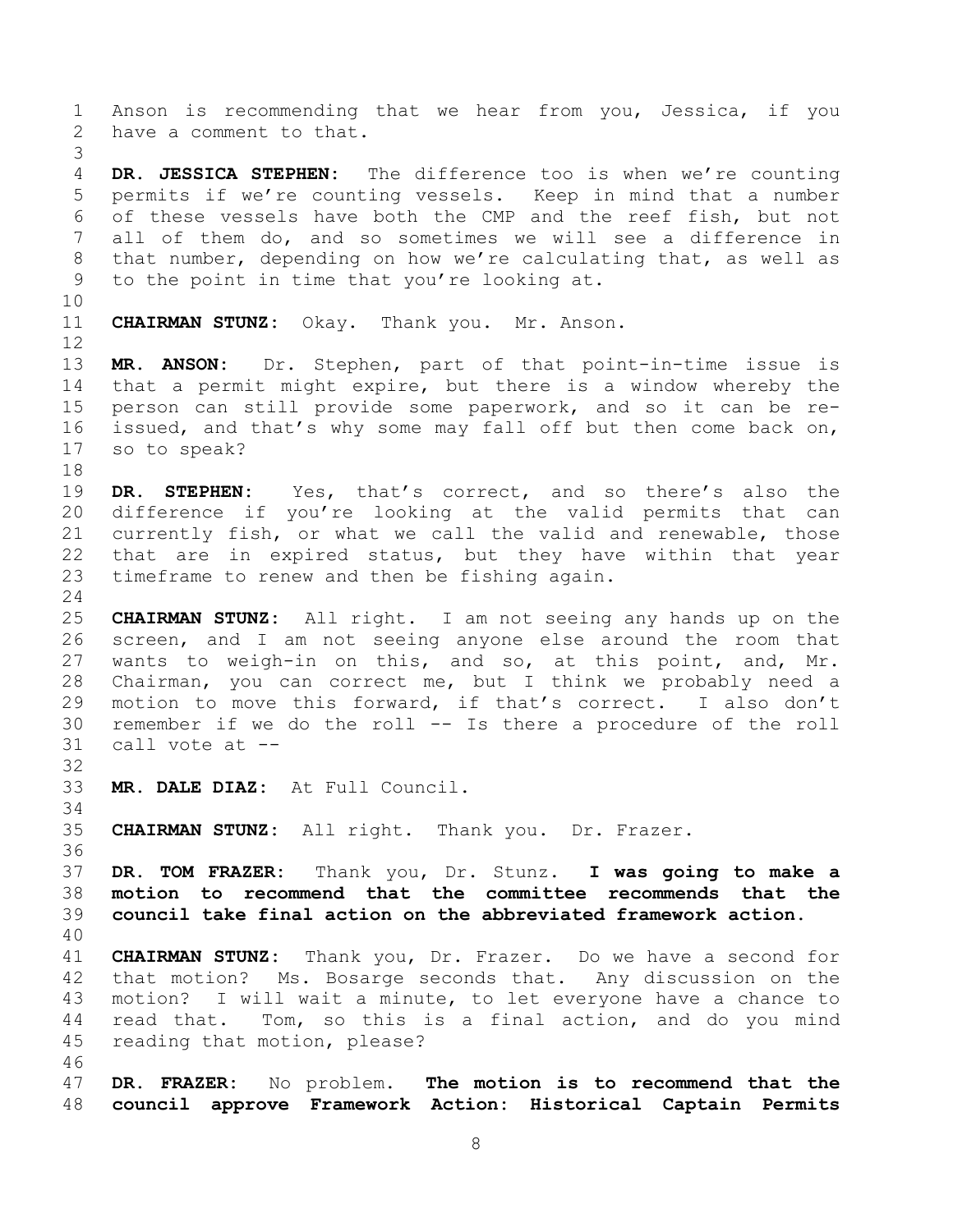**Conversion and that it be forwarded to the Secretary of Commerce for review and implementation and deem the codified text as necessary and appropriate, giving staff editorial license to make** the necessary changes in the document.<br>5 is given the authority to deem any changes t **is given the authority to deem any changes to the codified text as necessary and appropriate.**

8 **CHAIRMAN STUNZ:** Thank you, Tom. Mara Levy, you had your hand up?

7

10<br>11 11 **MS. MARA LEVY:** Well, just to note that the codified text is in 12 your briefing book at Tab E-4(c), and it's very similar to the<br>13 prior codified text when vou did this before, but it doesn't 13 prior codified text when you did this before, but it doesn't<br>14 have an eligibility date, because there's only six potential 14 have an eligibility date, because there's only six potential<br>15 permits, and it does allow twenty-five months after the date of 15 permits, and it does allow twenty-five months after the date of<br>16 publication to actually submit the application to do this, like publication to actually submit the application to do this, like 17 you did before, and it also makes clear that the permit will<br>18 retain the same maximum passenger capacity, and so that won't 18 retain the same maximum passenger capacity, and so that won't<br>19 change, and it will just be sort of replacing it. change, and it will just be sort of replacing it.

20<br>21 21 **CHAIRMAN STUNZ:** Okay. Good. I think that helps too, to make 22 us feel good that everyone will have plenty of opportunity, at<br>23 this point, to resolve this matter. Mr. Anson. this point, to resolve this matter. Mr. Anson.

 $\frac{24}{25}$ 25 **MR. ANSON:** I think this was also asked the last time we dealt<br>26 with this issue, but I just want to ask it again, and that's, if 26 with this issue, but I just want to ask it again, and that's, if<br>27 this were to be action to go final, as approved by the agency, 27 this were to be action to go final, as approved by the agency,<br>28 letters, or some sort of communication, would go to those six 28 letters, or some sort of communication, would go to those six<br>29 individuals that this is -- Or it would automatically happen, 29 individuals that this is  $--$  Or it would automatically happen,<br>30 once they renew the next time, that they will get the next 30 once they renew the next time, that they will get the next<br>31 permit status, the upgrade? permit status, the upgrade?

32<br>33 33 **CHAIRMAN STUNZ:** I would assume so, Kevin, and I'm not sure, and 34 is that answer from Mara or Andy, perhaps? is that answer from Mara or Andy, perhaps?

35<br>36 36 **MS. LEVY:** I don't think it's automatic, right, and so it's 37 voluntary, and so they will get a renewal application, and they<br>38 will have to indicate that they want to do the -- Change the 38 will have to indicate that they want to do the -- Change the<br>39 permit, right, and so it's not an automatic thing. I'm sure the permit, right, and so it's not an automatic thing. I'm sure the 40 Fisheries Service will send out some sort of notice, and it will<br>41 come with their renewal, I believe, but I will let NMFS speak to 41 come with their renewal, I believe, but I will let NMFS speak to<br>42 that, and I don't know their back process, but I just wanted to 42 that, and I don't know their back process, but I just wanted to 43 make clear that it's not automatic. make clear that it's not automatic.

 $\begin{array}{c} 44 \\ 45 \end{array}$ 45 **MR. ANDY STRELCHECK:** I think that's correct, Mara, and 46 certainly, when we publish the rulemaking, we would do a Fishery<br>47 Bulletin and announce this, but I would work with my Permits Bulletin and announce this, but I would work with my Permits 48 Branch Chief, Kevin McIntosh, to also communicate out on this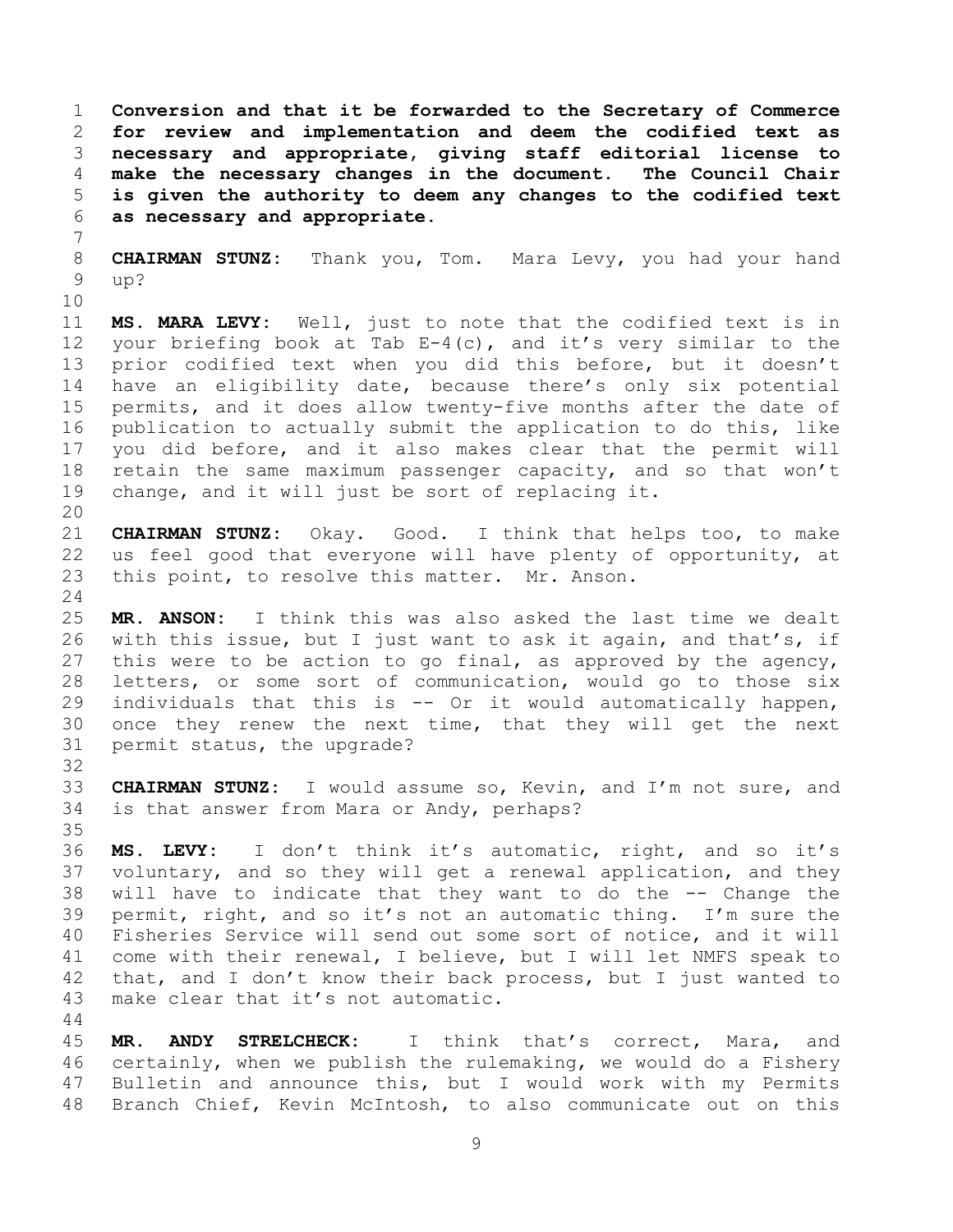<span id="page-9-1"></span><span id="page-9-0"></span>1 change, so that people are aware of the change and know what<br>2 steps would need to be taken to convert over permits. steps would need to be taken to convert over permits. 3 4 **CHAIRMAN STUNZ:** Okay. Thank you, Andy. I am not seeing anyone<br>5 else. If there's nothing else, we'll go ahead and take a vote 5 else. **If there's nothing else, we'll go ahead and take a vote** 6 **on this, and we'll do the roll call vote at Full Council, is** 7 **what staff is telling me, and so, looking around, is there any** 8 **opposition to this motion?**  $\begin{array}{c} 9 \\ 10 \end{array}$ 10 **MS. SUSAN BOGGS:** Mr. Chair, I abstain. 11<br>12 12 **CHAIRMAN STUNZ:** Okay. Ms. Boggs is abstaining. **Other than** 13 **that, I am seeing no opposition, and we'll consider this motion** 14 **approved with one abstention.**  $\frac{15}{16}$ All right. Thank you, everyone. With that, moving on to our 17 next agenda item, the Allocation Review Guidelines, Dr. Diagne,<br>18 I believe you've got a presentation for that as well, to update 18 I believe you've got a presentation for that as well, to update<br>19 us on the status of that quideline. us on the status of that guideline. 20<br>21 21 **ALLOCATION REVIEW GUIDELINES**  $\frac{22}{23}$ 23 **DR. DIAGNE:** Thank you. For this agenda item, we would like to 24 discuss the allocation review guidelines. A little bit of<br>25 background, as you recall, the council established its 25 background, as you recall, the council established its<br>26 allocation review triggers, as directed by NMFS' allocation 26 allocation review triggers, as directed by NMFS' allocation<br>27 review policy, and the council also published the expected 27 review policy, and the council also published the expected<br>28 starting dates for the initial reviews. starting dates for the initial reviews.  $\frac{29}{30}$ 30 The council also noted that it could initiate allocation<br>31 reviews, as needed, at any time. These quidelines that we are reviews, as needed, at any time. These quidelines that we are 32 going to discuss detail the process that the council would<br>33 follow to conduct its reviews, and just to note here that, 33 follow to conduct its reviews, and just to note here that,<br>34 should the council decide to develop an FMP amendment at some 34 should the council decide to develop an FMP amendment at some<br>35 moment in time, it can do that, and that would imply that, 35 moment in time, it can do that, and that would imply that,<br>36 essentially, a formal allocation review would be skipped, and, 36 essentially, a formal allocation review would be skipped, and,<br>37 in those cases, these quidelines would not be relevant, 37 in those cases, these guidelines would not be relevant,<br>38 essentially, and they would not apply. For example, I mean, we 38 essentially, and they would not apply. For example, I mean, we<br>39 did look at a change in allocation for red grouper, and, did look at a change in allocation for red grouper, and, 40 essentially, we went directly to the development of an action. 41<br>42 42 In today's discussion, I will cover the contents of the<br>43 quidelines, and we will start with the terms of reference and 43 guidelines, and we will start with the terms of reference and<br>44 end with resetting the clock for the allocation review, and, in 44 end with resetting the clock for the allocation review, and, in<br>45 today's discussion, I would like to emphasize the allocation 45 today's discussion, I would like to emphasize the allocation<br>46 review criteria, because that is the area that essentially 46 review criteria, because that is the area that essentially<br>47 brought most of the comments and suggestions the last time we brought most of the comments and suggestions the last time we 48 had these discussions with the council.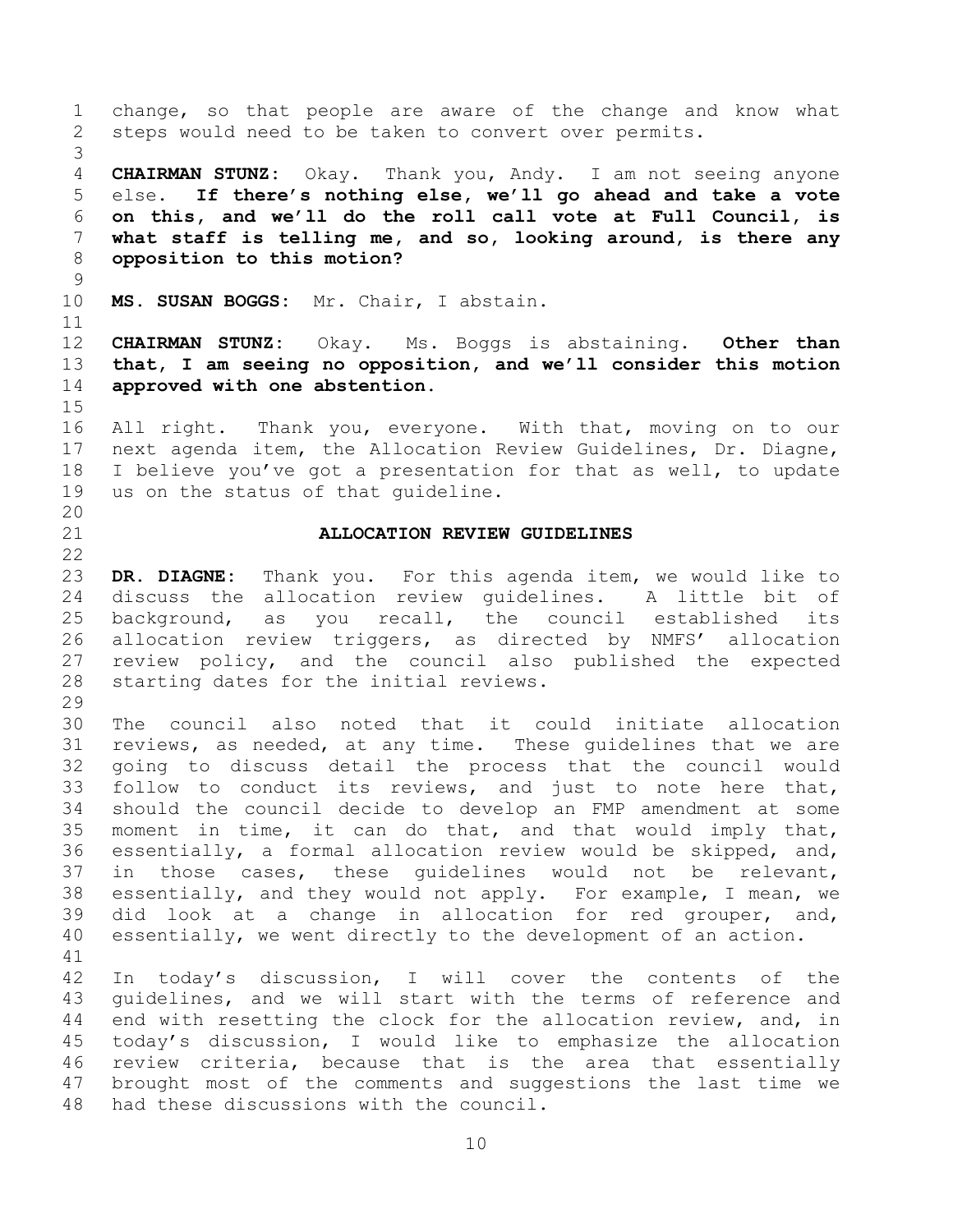$\frac{1}{2}$ 2 For the terms of reference, they could be developed by the<br>3 Science Center or by the council staff, in conjunction with the 3 Science Center or by the council staff, in conjunction with the<br>4 Science Center and SERO. It is expected that our SSCs will 4 Science Center and SERO. It is expected that our SSCs will<br>5 review draft terms of reference and provide recommendations, and 5 review draft terms of reference and provide recommendations, and<br>6 those recommendations, along with the terms of reference, would 6 those recommendations, along with the terms of reference, would<br>7 be reviewed by the council, and these quidelines indicate that a be reviewed by the council, and these quidelines indicate that a 8 council motion is required, or will be required, to formally<br>9 approve the terms of reference. approve the terms of reference.

10<br>11 11 The membership of the review panel, as we discussed previously,<br>12 it could be done either by our planning teams, the IPTs, which 12 it could be done either by our planning teams, the IPTs, which<br>13 typically would include SERO, the Science Center, and council 13 typically would include SERO, the Science Center, and council<br>14 staff, or the reviews could be conducted by SSC members, with 14 staff, or the reviews could be conducted by SSC members, with<br>15 support from NMFS and council staff, and these SSC members would 15 support from NMFS and council staff, and these SSC members would<br>16 be selected by the council, or the council may elect to choose be selected by the council, or the council may elect to choose 17 independent experts to conduct specific allocation reviews or<br>18 any combinations of these alternatives that we just listed. any combinations of these alternatives that we just listed.

19<br>20 20 One point here is that, during the selection of the members of<br>21 an allocation review panel, special attention needs to be placed 21 an allocation review panel, special attention needs to be placed<br>22 on potential conflicts of interest, when it comes to the people 22 on potential conflicts of interest, when it comes to the people<br>23 that would be appointed to serve on these panels. that would be appointed to serve on these panels.

 $\frac{24}{25}$ 25 These guidelines also call for the publication of a Federal<br>26 Register notice prior to the initiation of each allocation 26 Register notice prior to the initiation of each allocation<br>27 review, and the notice would include the species and allocation 27 review, and the notice would include the species and allocation<br>28 to be reviewed, the membership of the review panel, the starting 28 to be reviewed, the membership of the review panel, the starting<br>29 date of the review, as well as anticipated locations and dates 29 date of the review, as well as anticipated locations and dates<br>30 of review panel meetings, if applicable, and a note here is that 30 of review panel meetings, if applicable, and a note here is that<br>31 our planning teams, meaning IPTs, are exempt from meeting notice 31 our planning teams, meaning IPTs, are exempt from meeting notice<br>32 requirements, and so, should an allocation review be conducted 32 requirements, and so, should an allocation review be conducted<br>33 by an IPT-type group, then a notice would not be required, would 33 by an IPT-type group, then a notice would not be required, would<br>34 not be necessary. not be necessary.

35<br>36

36 In terms of the allocation review criteria, we have a list here,<br>37 and the criteria are in the document, obviously, and the first 37 and the criteria are in the document, obviously, and the first<br>38 one is FMP objectives, and this is specifically stated in NMFS' 38 one is FMP objectives, and this is specifically stated in NMFS'<br>39 allocation review policy, meaning that each allocation review allocation review policy, meaning that each allocation review 40 would have to look at the FMP objectives and determine whether<br>41 or not the allocation under review is consistent with the FMP 41 or not the allocation under review is consistent with the FMP<br>42 objectives. objectives.

43 44 The criteria for review would also include looking at the<br>45 requlatory structure, and, by that, we mean looking at the 45 regulatory structure, and, by that, we mean looking at the<br>46 current management measures and, if relevant, looking at the 46 current management measures and, if relevant, looking at the<br>47 changes over time. For example, one could look at how bag changes over time. For example, one could look at how bag 48 limits have changed over time, and, for this item, we could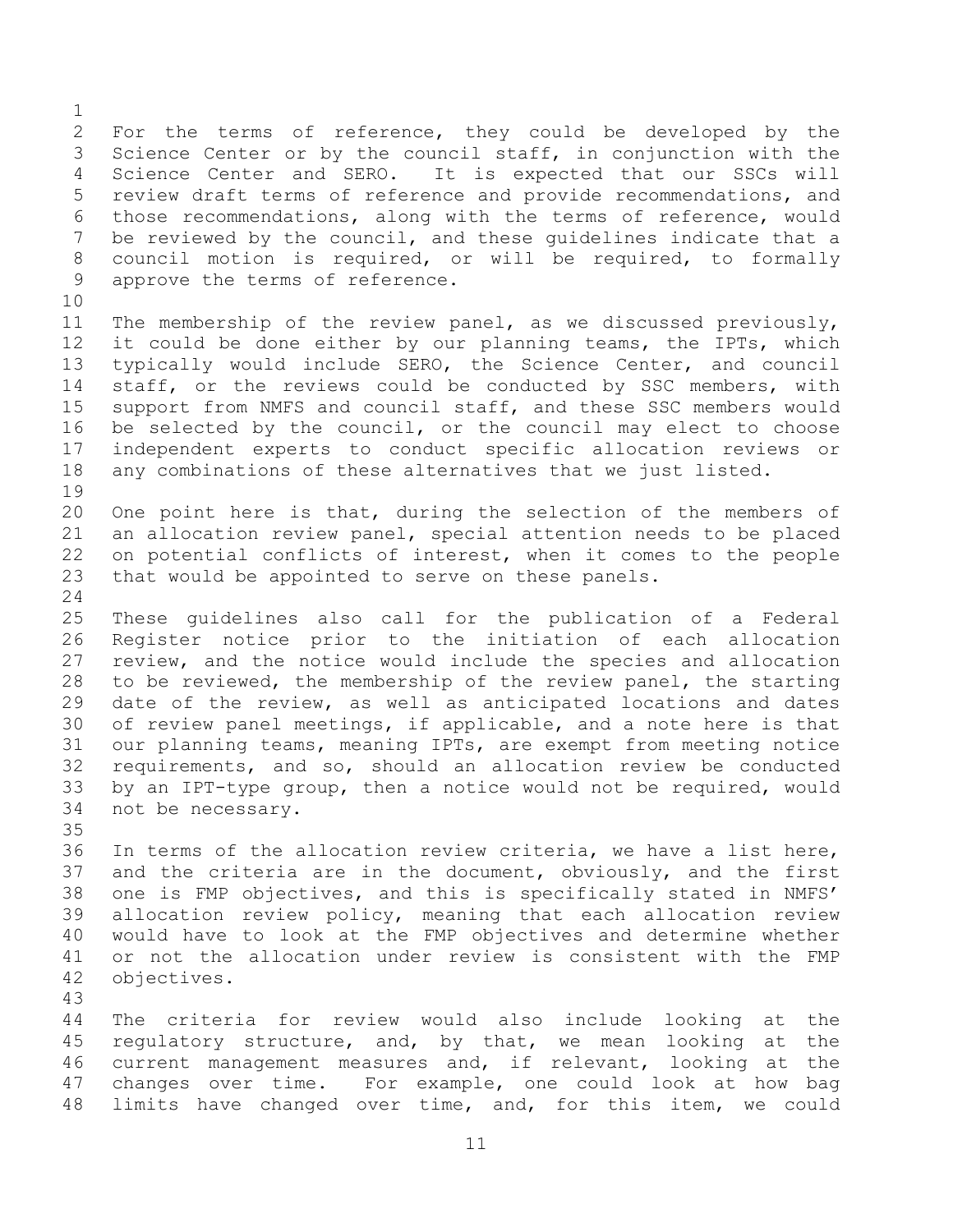1 gather a lot of the information from the history of management<br>2 that we typically include in our requlatory actions. that we typically include in our regulatory actions. 3 4 Another criterion to be looked at has to do with the status of<br>5 the stock, or stocks, under review, and this item, essentially, 5 the stock, or stocks, under review, and this item, essentially,<br>6 would discuss the findings of the latest stock assessment. would discuss the findings of the latest stock assessment. 7 8 Next, the ABC, ACL, and ACTs will be looked at, and for the<br>9 different user groups, or sectors that are concerned by the 9 different user groups, or sectors that are concerned by the<br>10 allocation, and, if warranted, a discussion relative to the 10 allocation, and, if warranted, a discussion relative to the<br>11 change in the units of measurement would also be included under 11 change in the units of measurement would also be included under<br>12 this item. For example, the changes that we are seeing, and 12 this item. For example, the changes that we are seeing, and<br>13 continue to see, in the recreational sector from CHTS to FES. continue to see, in the recreational sector from CHTS to FES.  $\begin{array}{c} 14 \\ 15 \end{array}$ 15 Another criterion would be looking at accountability measures,<br>16 and this, obviously, would include seasonal closures and quota and this, obviously, would include seasonal closures and quota 17 paybacks and, as warranted, include a comparison across user<br>18 groups. Landings histories would have to be looked at, and 18 groups. Landings histories would have to be looked at, and<br>19 landings histories by user group, or by sector, or within 19 landings histories by user group, or by sector, or within<br>20 sector, if applicable, and, again, here, the changes in the 20 sector, if applicable, and, again, here, the changes in the<br>21 units of measurement mav be relevant, for example for the 21 units of measurement may be relevant, for example for the<br>22 recreational sector, as we just mentioned. recreational sector, as we just mentioned. 23 24 In landings history, it may be also needed to look at aggregate<br>25 Iandings. For example, when we are looking at a particular reef 25 landings. For example, when we are looking at a particular reef<br>26 fish species, aggregate reef fish landings may be relevant and 26 fish species, aggregate reef fish landings may be relevant and<br>27 may add some information to this discussion. may add some information to this discussion. 28<br>29 29 The utilization rate, the ACL or quota utilization rate, would<br>30 have to also be considered, and this would essentially tell us, 30 have to also be considered, and this would essentially tell us,<br>31 or tell the council, whether or not a particular user group, or or tell the council, whether or not a particular user group, or 32 sector, is fully utilizing its allocation, and trends would also<br>33 have to be evaluated, looking at utilization rates. have to be evaluated, looking at utilization rates. 34<br>35 35 Allocation reviews would also consider participation and effort<br>36 measures, and so this item would provide available data, in 36 measures, and so this item would provide available data, in<br>37 terms of the numbers of participants, and that could be measured 37 terms of the numbers of participants, and that could be measured<br>38 in different ways, including permits, licenses, vessels, and 38 in different ways, including permits, licenses, vessels, and<br>39 anglers, where available. Effort measures, such as number of anglers, where available. Effort measures, such as number of 40 trips, would also be included under this item. 41<br>42 42 The next criterion listed here would deal with discards and<br>43 discard mortality rates, and, here, the comparisons between user 43 discard mortality rates, and, here, the comparisons between user<br>44 qroups, or sectors, would also add to the discussion. Next, the 44 groups, or sectors, would also add to the discussion. Next, the<br>45 review could look at protected species bycatch, numbers, and 45 review could look at protected species bycatch, numbers, and<br>46 rates, and, finally, on this slide, habitat impacts would also 46 rates, and, finally, on this slide, habitat impacts would also<br>47 be considered and discussed, and, under this item, relevant be considered and discussed, and, under this item, relevant 48 environmental events would be considered. For example, spatial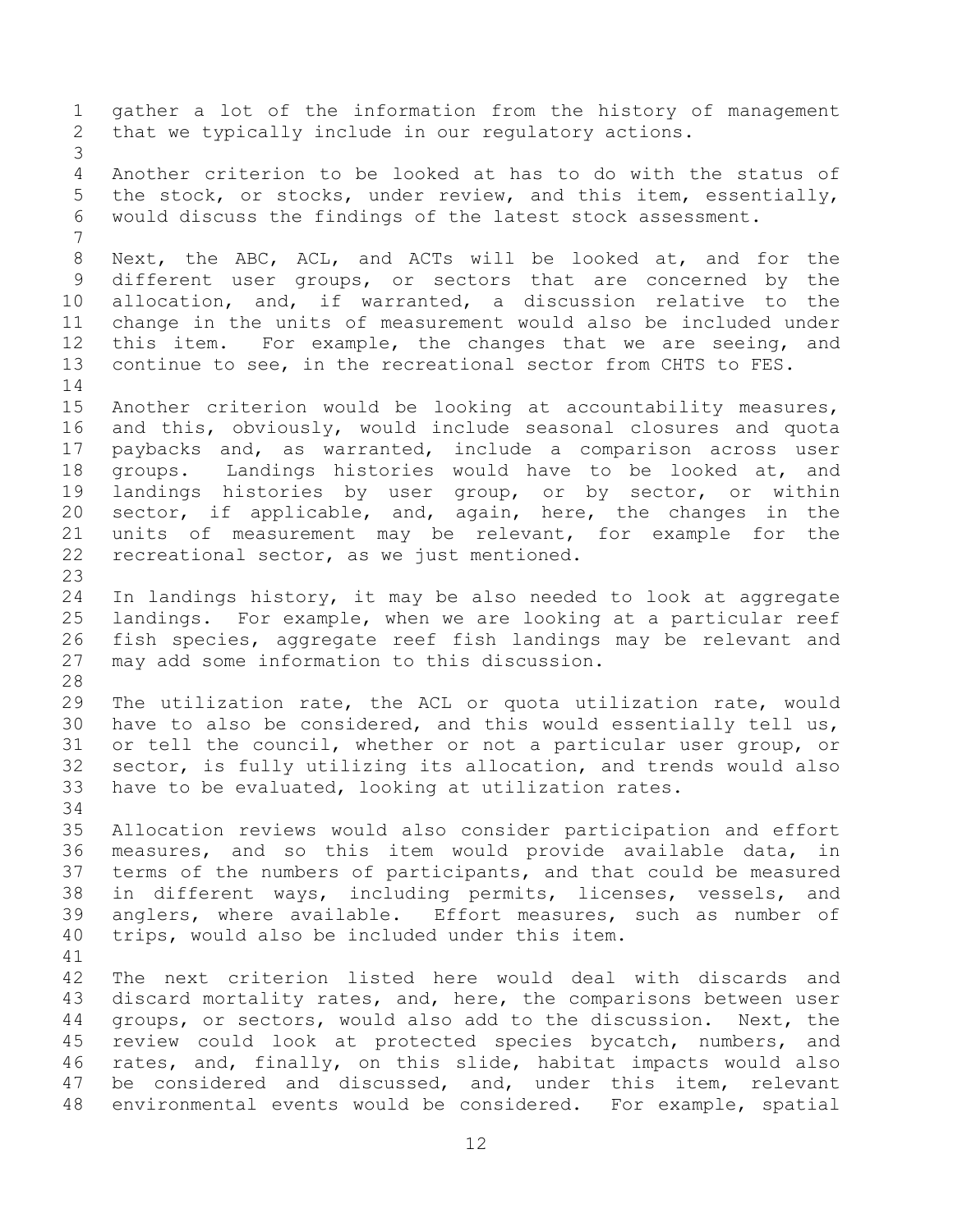1 considerations in allocation between Gulf states, when we have<br>2 red tide events, or oil spills, or other let's say disasters, 2 red tide events, or oil spills, or other let's say disasters,<br>3 would be considered. would be considered.  $\frac{4}{5}$ 5 In terms of economic factors that could be considered during an<br>6 allocation review, we have listed several here, and they would 6 allocation review, we have listed several here, and they would<br>7 essentially include measures of commercial surplus across the essentially include measures of commercial surplus across the 8 sectors, measures of producer surplus, allocation transfer<br>9 prices, and this would be applicable for our IFO programs, and, 9 prices, and this would be applicable for our IFQ programs, and,<br>10 finally, economic impacts by sector, and these are the elements 10 finally, economic impacts by sector, and these are the elements<br>11 that would be considered, or could be considered, based on data 11 that would be considered, or could be considered, based on data<br>12 availability. availability. 13<br>14 14 In terms of the social factors, some of the criteria here would<br>15 include demographic information, regional and local quotients, 15 include demographic information, regional and local quotients,<br>16 community engagement and reliance indicators, and, finally, 16 community engagement and reliance indicators, and, finally,<br>17 social vulnerability indices. social vulnerability indices. 18<br>19 19 In terms of the review stages, an allocation review would be<br>20 conducted in three stages, and the first stage would essentially 20 conducted in three stages, and the first stage would essentially<br>21 be the data collection stage, and the second would be the core 21 be the data collection stage, and the second would be the core<br>22 of the review, and I quess then there's a typo there on the 22 of the review, and I guess then there's a typo there on the<br>23 slide, and the third one would the report itself, and, at the slide, and the third one would the report itself, and, at the 24 third stage, a preliminary, or a draft, report would be<br>25 prepared. prepared. 26<br>27 27 That draft report will be reviewed by our relevant APs. For<br>28 example, the Reef Fish AP would review and make recommendations, 28 example, the Reef Fish AP would review and make recommendations,<br>29 and our SSCs, the Standing as well as Socioeconomic and relevant 29 and our SSCs, the Standing as well as Socioeconomic and relevant<br>30 SSCs, and let's say for example Reef Fish, would review the 30 SSCs, and let's say for example Reef Fish, would review the<br>31 draft report. In addition to that, stakeholders would have an draft report. In addition to that, stakeholders would have an 32 opportunity to provide comments during public testimony, as well<br>33 as submit comments electronically through our website. The 33 as submit comments electronically through our website. The<br>34 SSCs' and APs' reviews and recommendations, as well as a summary 34 SSCs' and APs' reviews and recommendations, as well as a summary<br>35 of public comments received, will be presented to the council 35 of public comments received, will be presented to the council<br>36 along with the draft report. along with the draft report. 37<br>38 38 Then, with that information, the council would decide, if you<br>39 would. The review panel would present a draft report to the would. The review panel would present a draft report to the 40 council, and, at that time, the council may request revisions or<br>41 additions to the report. An SSC representative would present 41 additions to the report. An SSC representative would present<br>42 the SSC's review and recommendations, and, with input from the 42 the SSC's review and recommendations, and, with input from the<br>43 AP chair typically, the council staff will summarize the AP 43 AP chair typically, the council staff will summarize the AP<br>44 recommendations, and we will also provide a summary of public 44 recommendations, and we will also provide a summary of public comments received. 46<br>47 47 Following its consideration of this information, the council 48 would then formally approve the report, if it meets essentially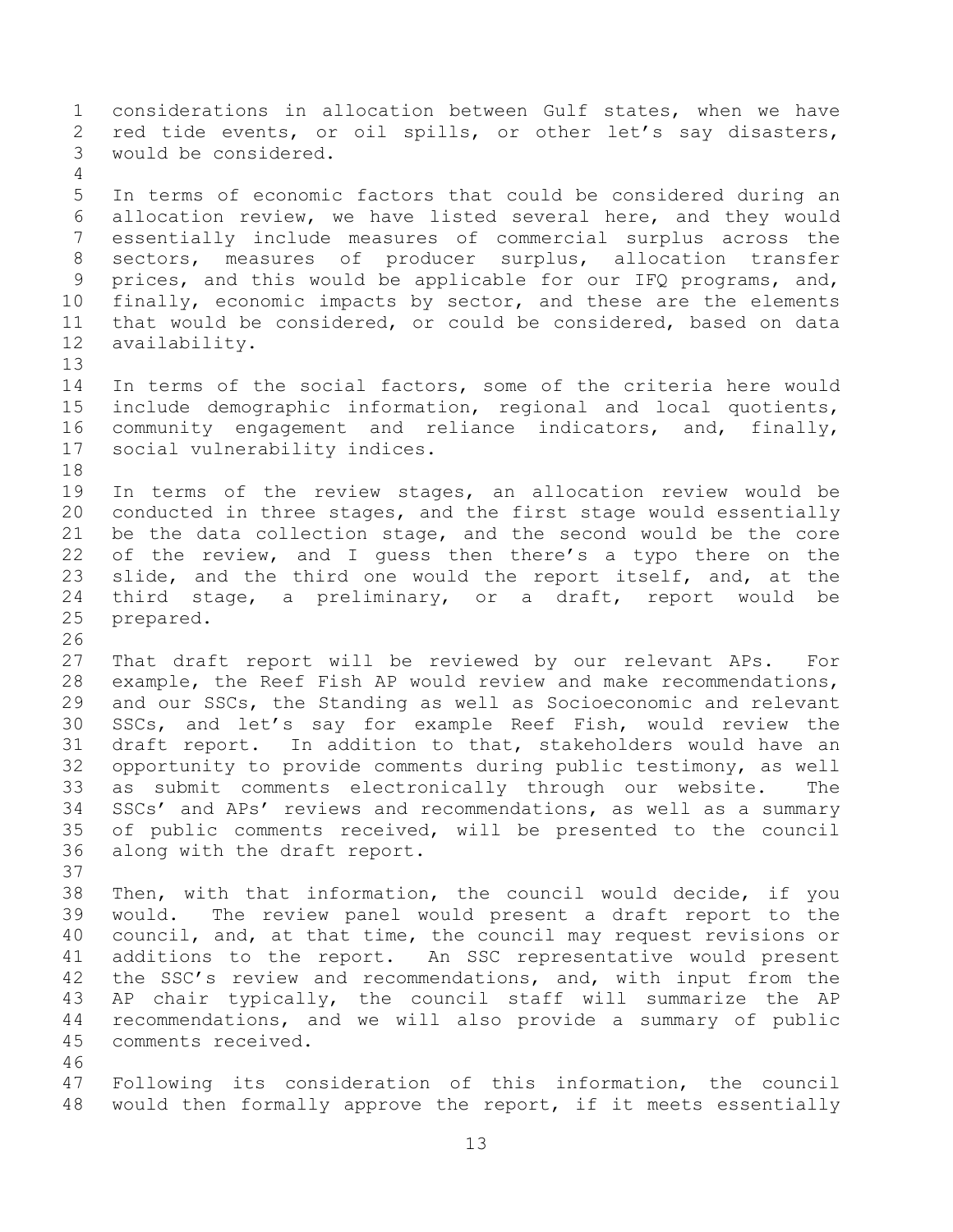1 the comments that the council initially provided, in terms of<br>2 revisions and so forth, and then the council can formally 2 revisions and so forth, and then the council can formally<br>3 approve the report and decide on the next course of action, and 3 approve the report and decide on the next course of action, and<br>4 this can be in one of two wavs. this can be in one of two ways. 5 6 The council could either direct staff to start an amendment to<br>7 the relevant FMP to consider alternative reallocations or the the relevant FMP to consider alternative reallocations or the 8 council can decide to conclude the review without considering<br>9 revising the allocation, and, essentially, it can decide that, 9 revising the allocation, and, essentially, it can decide that,<br>10 based on the review, an amendment is not warranted at that time. based on the review, an amendment is not warranted at that time. 11<br>12 12 There is a final slide here that would look at resetting the<br>13 review clock, and, depending on the council's decision, the 13 review clock, and, depending on the council's decision, the<br>14 review clock would be reset at the end of the review, and that 14 review clock would be reset at the end of the review, and that<br>15 would be if the council decides that an FMP amendment is not 15 would be if the council decides that an FMP amendment is not<br>16 warranted to revise allocations, but, if the council initiates warranted to revise allocations, but, if the council initiates 17 an FMP amendment, then the clock would reset at the<br>18 implementation date of the amendment. implementation date of the amendment. 19<br>20 20 I believe this is the last slide, or actually no. The next<br>21 slide just is a reminder, to show our timeline, when it comes to 21 slide just is a reminder, to show our timeline, when it comes to<br>22 the starting dates for the initial allocation review, and that 22 the starting dates for the initial allocation review, and that<br>23 would be it. Thank you, and I will try to answer questions, if would be it. Thank you, and I will try to answer questions, if 24 you have any.  $\frac{25}{26}$ 26 **CHAIRMAN STUNZ:** I will open it up now for discussion, but, just 27 while we're waiting to raise your hands, if we like this,<br>28 obviously, a motion to move this forward would be necessary, or 28 obviously, a motion to move this forward would be necessary, or<br>29 maybe not, depending on where the discussion goes, and, Assane, 29 maybe not, depending on where the discussion goes, and, Assane,<br>30 this might also set the stage for some of our discussion. this might also set the stage for some of our discussion. 31 32 In my mind, I sort of consider this -- This is a guideline sort<br>33 of policy document, that I quess could be really changed at any 33 of policy document, that I guess could be really changed at any<br>34 time, at the council's will, if we get to review these and 34 time, at the council's will, if we get to review these and<br>35 decide there's something needing modification to these 35 decide there's something needing<br>36 quidelines, is that correct? So that 36 guidelines, is that correct? So that is not a set-in-stone kind of document? 38<br>39 39 **DR. DIAGNE:** Yes, Dr. Stunz. Absolutely, and, as drafted, the 40 guidelines are fairly flexible to accommodate the regulatory<br>41 environment that we have here in the Gulf, but, yes, in the 41 environment that we have here in the Gulf, but, yes, in the<br>42 future, if changes are needed, absolutely, the council can do 42 future, if changes are needed, absolutely, the council can do 43 that. that.  $\begin{array}{c} 44 \\ 45 \end{array}$ 45 **CHAIRMAN STUNZ:** Okay. Thank you, Dr. Diagne. With that, does 46 the committee have any comments, questions, or suggestions<br>47 regarding this policy document? Mr. Williamson. regarding this policy document? Mr. Williamson. 48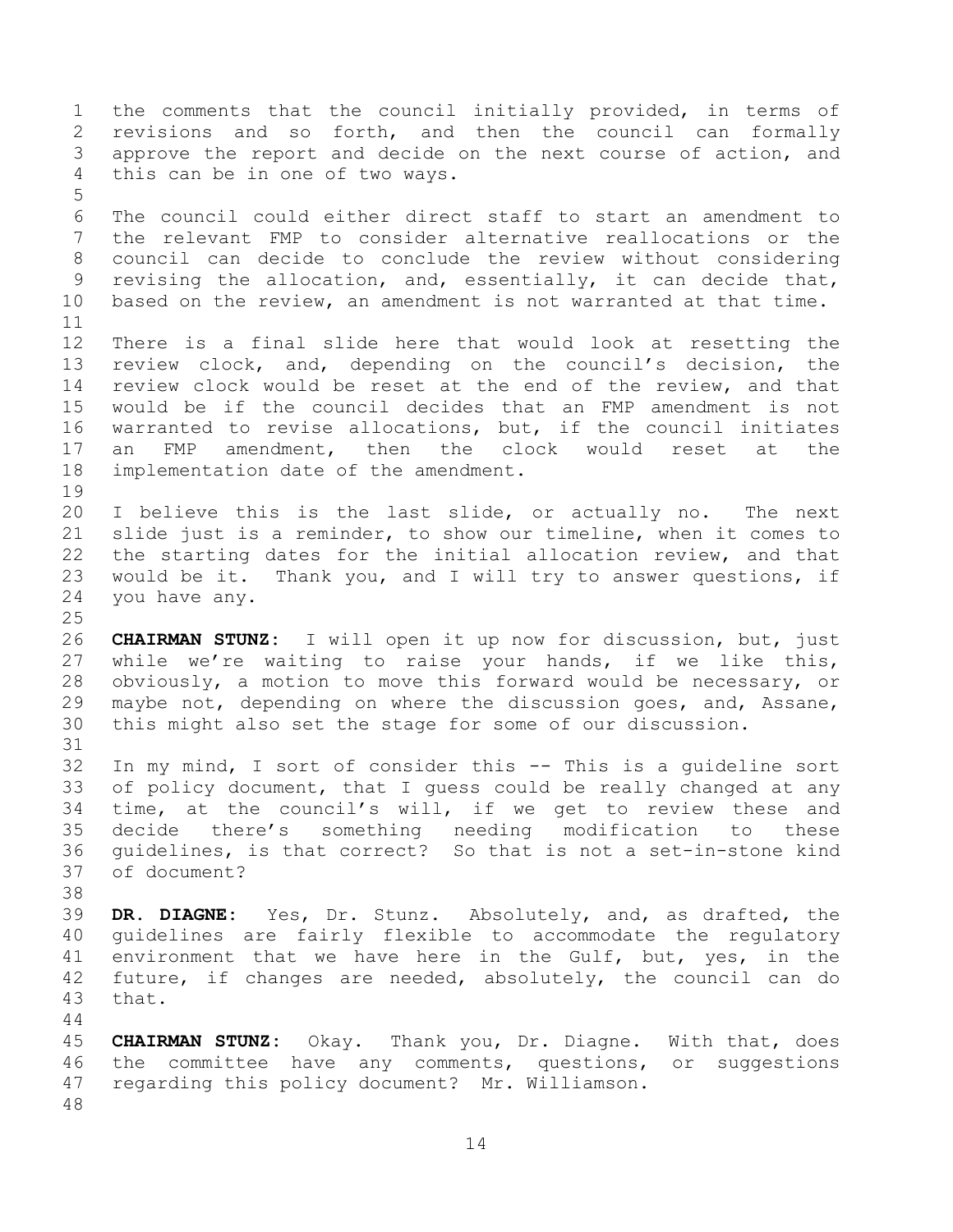1 **MR. TROY WILLIAMSON:** Mine is more of a clarification. On Slide 2 10, under social factors, Dr. Diagne, can you -- Demographics is<br>3 -- I think we all understand that, but can you give us some 3 -- I think we all understand that, but can you give us some<br>4 examples of the other three criteria? I'm not sure that I 4 examples of the other three criteria? I'm not sure that I<br>5 understand what they are. Thank you. understand what they are. Thank you.

6<br>7 7 **DR. DIAGNE:** Yes, and some of these are, I guess, human 8 dimension data collected, and, I mean, regional and local<br>9 quotient, engagement and reliance, and social vulnerability 9 quotient, engagement and reliance, and social vulnerability<br>10 indices, to make sure I don't make a mistake, I would -- If Dr. 10 indices, to make sure I don't make a mistake, I would -- If Dr.<br>11 Lasseter is in the room, I would ask her if she could speak to 11 Lasseter is in the room, I would ask her if she could speak to 12 that, and she would be better. that, and she would be better.

13<br>14 14 **CHAIRMAN STUNZ:** Ava, go ahead.

 $\frac{15}{16}$ 16 **DR. AVA LASSETER:** Thank you. Okay. There is further 17 information about each of these on page 6 of the document, the<br>18 allocation review quidelines document, and so, briefly, your 18 allocation review guidelines document, and so, briefly, your<br>19 community, your regional and local quotient, are looking at the 19 community, your regional and local quotient, are looking at the<br>20 importance, the relative importance, of a particular stock, 20 importance, the relative importance, of a particular stock,<br>21 using landings, to a community and looking at the importance for 21 using landings, to a community and looking at the importance for<br>22 harvest of that stock amongst all communities in a region. We 22 harvest of that stock amongst all communities in a region.<br>23 only have those data for the commercial sector. only have those data for the commercial sector.

 $\frac{24}{25}$ 25 The engagement and reliance are also measures of fishing<br>26 activity, specific to a particular stock, and we have that for 26 activity, specific to a particular stock, and we have that for<br>27 the commercial sector. For recreational, we could talk about 27 the commercial sector. For recreational, we could talk about<br>28 that, in terms of fishing in general, and then the community and 28 that, in terms of fishing in general, and then the community and<br>29 social vulnerability indicators are also not specific to 29 social vulnerability indicators are also not specific to<br>30 fishing, and it uses census data and looks at measures of 30 fishing, and it uses census data and looks at measures of<br>31 vulnerability more broadly in coastal communities and counties. vulnerability more broadly in coastal communities and counties.

32<br>33

33 **CHAIRMAN STUNZ:** Okay. Thank you, Ava. Is there other questions or comments regarding this document? Dr. Frazer.

35<br>36 36 **DR. FRAZER:** I appreciate Dr. Diagne for walking us through the 37 presentation, and I just am trying to think about Greg's<br>38 comments and whether or not this is kind of a policy document or 38 comments and whether or not this is kind of a policy document or<br>39 not, right, and, when I think about it, it seems to be largely not, right, and, when I think about it, it seems to be largely 40 procedural, right, because, although all of these things need to<br>41 be considered, that the panel might consider the economics and 41 be considered, that the panel might consider the economics and<br>42 other factors, I don't see any quiding principles in the 42 other factors, I don't see any guiding principles in the<br>43 document that would allow them to kind of weigh those various 43 document that would allow them to kind of weigh those various<br>44 factors, and that's the problem, right, and so, at some point, I 44 factors, and that's the problem, right, and so, at some point, I<br>45 think we have to craft some principles that allow us to make 45 think we have to craft some principles that allow us to make<br>46 decisions about what we value, right, and so that's one quick 46 decisions about what we value, right, and so that's one quick<br>47 comment. comment.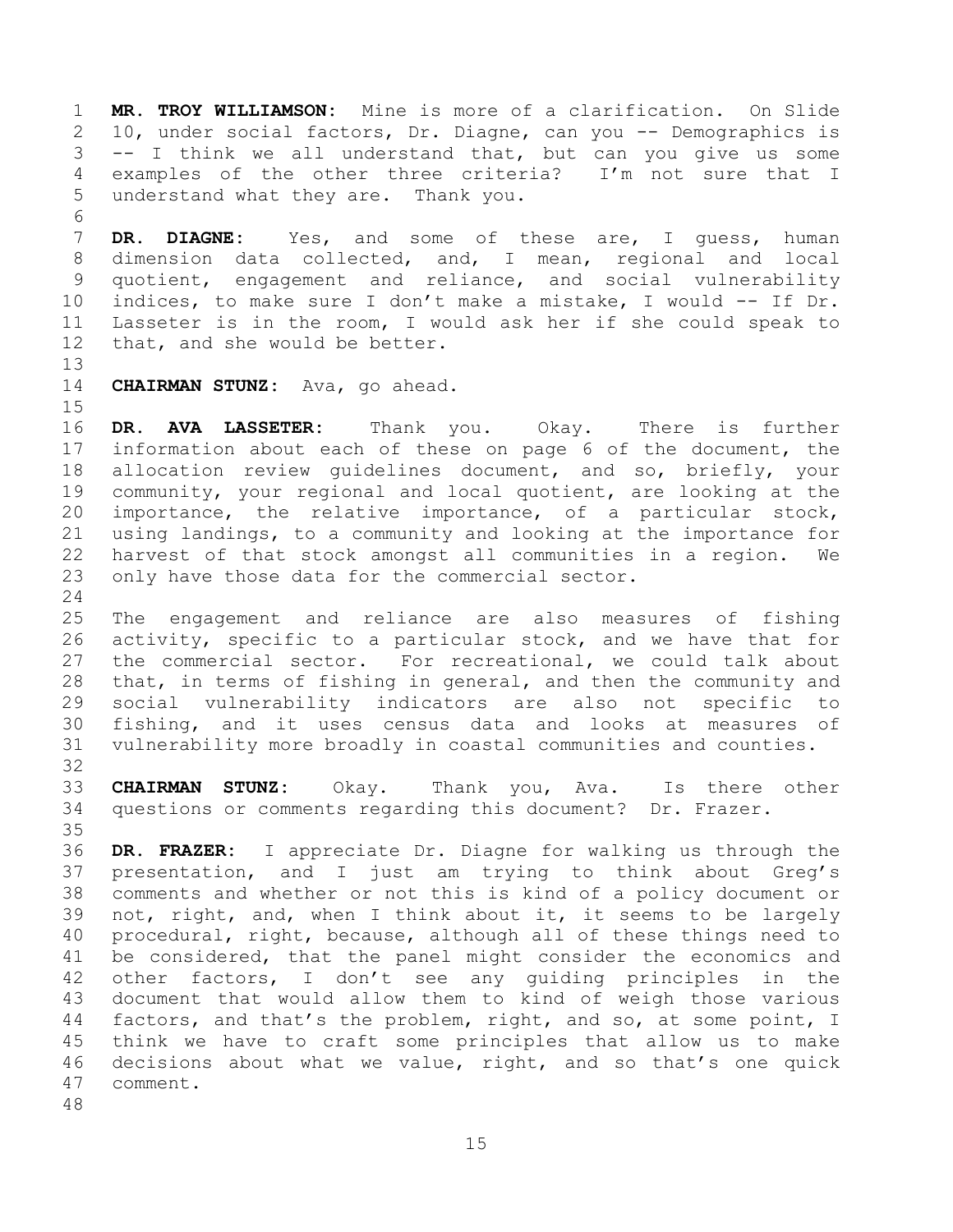1 The other one has to do with the way that the panel might work,<br>2 and so, if they make recommendations, I'm going to assume that 2 and so, if they make recommendations, I'm going to assume that<br>3 they're making recommendations that will lend themselves to a 3 they're making recommendations that will lend themselves to a<br>4 suite of alternatives that then the council would weigh-in on, 4 suite of alternatives that then the council would weigh-in on,<br>5 and I just want to make sure that that's correct, and so I will 5 and I just want to make sure that that's correct, and so I will<br>6 stop for a minute. stop for a minute. 7

8 **CHAIRMAN STUNZ:** Well, Dr. Frazer, we have the final say,<br>9 obviously, at the council level, but are you recommending that 9 obviously, at the council level, but are you recommending that<br>10 some of those are in this document before we move it forward, or 10 some of those are in this document before we move it forward, or<br>11 that's something that would occur down the line? that's something that would occur down the line?

12<br>13 13 **DR. FRAZER:** Well, I think it would be helpful, and it's just a 14 suggestion, right, and it's in everybody's best interest if the<br>15 document procedures could be quided by a set of principles, 15 document procedures could be guided by a set of principles,<br>16 right, that are helping to then inform the recommendations. right, that are helping to then inform the recommendations.

 $\begin{array}{c} 17 \\ 18 \end{array}$ 18 I think in the absence of that, right, I think what happens is<br>19 you're forced to reflect on a set of existing data, right, and, 19 you're forced to reflect on a set of existing data, right, and,<br>20 by default, you will try to put everything in economics terms, 20 by default, you will try to put everything in economics terms,<br>21 and so it becomes difficult to capture some of the more 21 and so it becomes difficult to capture some of the more<br>22 subjective things that you might want to be thinking about, 22 subjective things that you might want to be thinking about,<br>23 right, and it also makes it very reactive, right, and it doesn't right, and it also makes it very reactive, right, and it doesn't 24 allow you to think about where you want those fisheries to go<br>25 and where they might be headed. I don't know what those quiding 25 and where they might be headed. I don't know what those guiding<br>26 principles look like, but I think it would be a good idea to try 26 principles look like, but I think it would be a good idea to try<br>27 to craft some. to craft some.

28<br>29

29 **CHAIRMAN STUNZ:** Okay. Thank you, Dr. Frazer. Andy, go ahead.

30<br>31 31 **MR. STRELCHECK:** I just wanted to follow-up on Tom's comments. 32 I really appreciate those comments. In the South Atlantic, they<br>33 have developed the allocation decision tool, but, much like 33 have developed the allocation decision tool, but, much like<br>34 Tom's comments there, the challenge before them is that it 34 Tom's comments there, the challenge before them is that it<br>35 produces a variety of just kind of different statements and 35 produces a variety of just kind of different statements and<br>36 outcomes that the council could consider, but it doesn't weight, 36 outcomes that the council could consider, but it doesn't weight,<br>37 obviously, those to determine whether or not an allocation 37 obviously, those to determine whether or not an allocation<br>38 should move in one-direction versus another. should move in one direction versus another.

39

40 I think the key to all of this, and one of the things that we,<br>41 as a council, need to get better at is clearly looking through 41 as a council, need to get better at is clearly looking through<br>42 the FMP objectives and evaluating those consistent, obviouslv, 42 the FMP objectives and evaluating those consistent, obviously,<br>43 with any allocation decisions, and, obviously, that is a part of 43 with any allocation decisions, and, obviously, that is a part of<br>44 these review quidelines that I think could help shape and inform 44 these review guidelines that I think could help shape and inform<br>45 the principles that Tom is also talking about, as we consider 45 the principles that Tom is also talking about, as we consider<br>46 allocation decisions going forward. Thanks. allocation decisions going forward. Thanks.

47

48 **CHAIRMAN STUNZ:** Okay. Thank you, Andy. Assane, go ahead.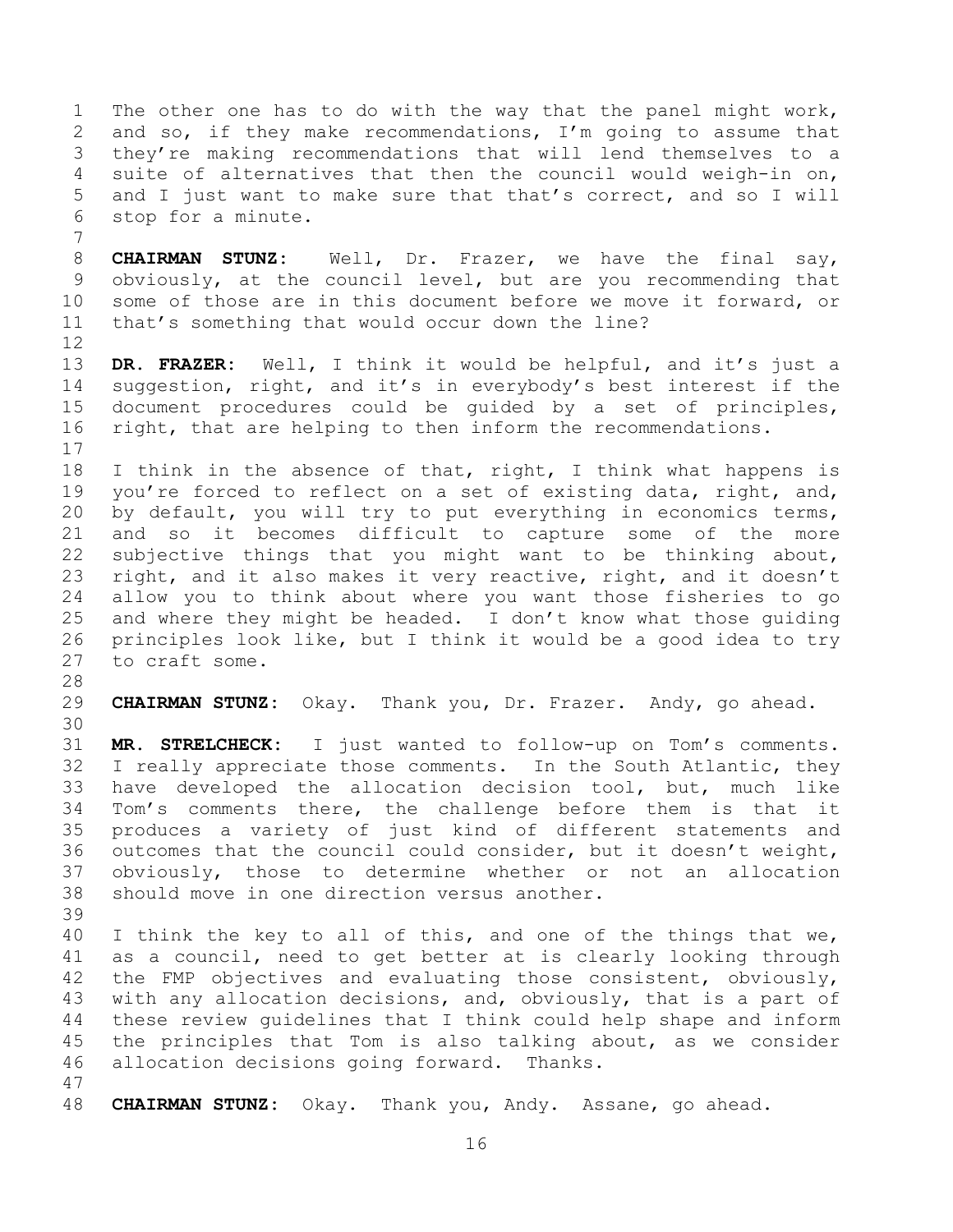$\frac{1}{2}$ 2 **DR. DIAGNE:** Thank you. To Dr. Frazer's point, let's say we 3 also have an allocation policy, which essentially lists some of<br>4 the principles, as well as some of the possible methods for 4 the principles, as well as some of the possible methods for<br>5 allocation, if you would, but the review quidelines are not 5 allocation, if you would, but the review guidelines are not<br>6 meant to essentially put forward what it is that you value, as a 6 meant to essentially put forward what it is that you value, as a<br>7 council, and, essentially, to the extent that the council could council, and, essentially, to the extent that the council could 8 articulate, when it comes to allocations, what it is that they<br>9 value, then that would be perhaps included in the allocation 9 value, then that would be perhaps included in the allocation<br>10 policy, but I suspect that, depending on the species, depending 10 policy, but I suspect that, depending on the species, depending<br>11 on the user groups, or the different segments that the 11 on the user groups, or the different segments that the<br>12 allocation would concern, then what is valued may change, and 12 allocation would concern, then what is valued may change, and<br>13 that is also, I quess, something that changes depending on the 13 that is also, I guess, something that changes depending on the 14 makeup of the council as we move forward. makeup of the council as we move forward.

 $15$ <br> $16$ The allocation review guidelines is essentially laying out, as 17 Dr. Frazer mentioned, the procedures, and with an emphasis on<br>18 the criteria that need to be looked at, which are mentioned in 18 the criteria that need to be looked at, which are mentioned in<br>19 NMFS' allocation policy, but, at the end of the day, at the end 19 NMFS' allocation policy, but, at the end of the day, at the end<br>20 of an allocation review, it is for the council to make the final 20 of an allocation review, it is for the council to make the final<br>21 determination. Do we have enough information, or enough grounds 21 determination. Do we have enough information, or enough grounds<br>22 here, to proceed, or do we, at this moment, decide to wait until 22 here, to proceed, or do we, at this moment, decide to wait until<br>23 the next allocation review? Thank you. the next allocation review? Thank you.

 $\frac{24}{25}$ 25 **CHAIRMAN STUNZ:** Okay. Thank you, Assane, and so, to be clear, 26 and maybe a comment, or a question, and so this guideline<br>27 document -- The principles you were referring to in the other 27 document -- The principles you were referring to in the other<br>28 policy document, is that something we could incorporate into 28 policy document, is that something we could incorporate into<br>29 this, or maybe give Dr. Frazer some quidance, since he brought 29 this, or maybe give Dr. Frazer some guidance, since he brought<br>30 that up, to move forward, and is that something that would be 30 that up, to move forward, and is that something that would be appropriate? appropriate?

32<br>33 33 **DR. DIAGNE:** Yes, Dr. Stunz. I mean, the allocation policy is 34 available on our website, and it has been since the council<br>35 adopted the policy, and it's been several years, and maybe it's 35 adopted the policy, and it's been several years, and maybe it's<br>36 time to take a second look, perhaps, and refresh those, but 36 time to take a second look, perhaps, and refresh those, but<br>37 that's at the council's, I quess, discretion, but, for these 37 that's at the council's, I guess, discretion, but, for these<br>38 quidelines, they would stand alone, and, essentially, we would 38 guidelines, they would stand alone, and, essentially, we would<br>39 use them as a roadmap, if you would, to conduct the allocation use them as a roadmap, if you would, to conduct the allocation 40 review.

41<br>42 42 **CHAIRMAN STUNZ:** Okay. Thank you, Assane, and, just to be 43 clear, this document is something that doesn't  $--$  It lives on<br>44 the council website, for the public-facing information, but it's 44 the council website, for the public-facing information, but it's<br>45 at the council level, and is that correct? at the council level, and is that correct? 46<br>47

DR. DIAGNE: Yes, and it's at the council level, yes.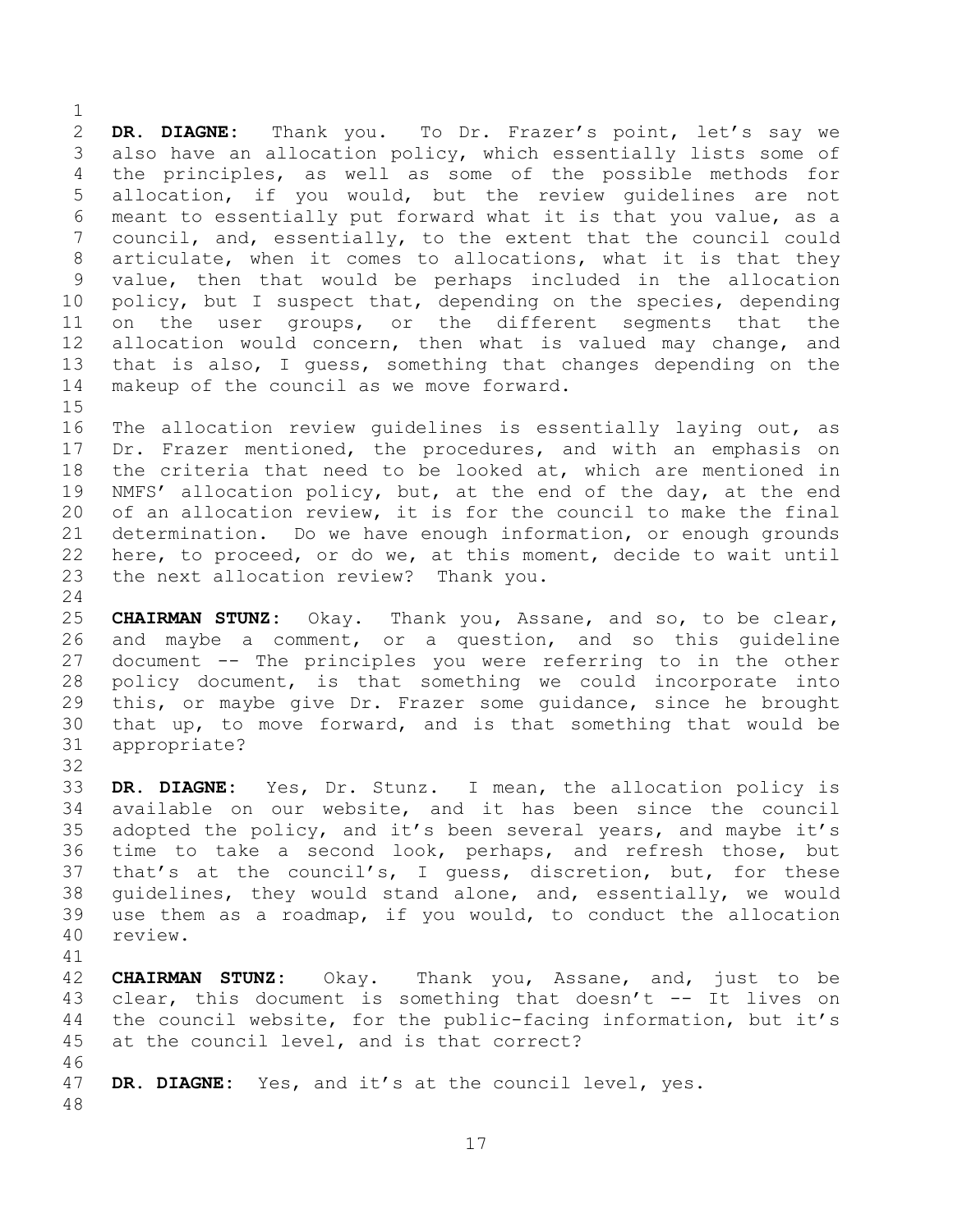1 **CHAIRMAN STUNZ:** Okay. I am wondering -- Is your suggestion to 2 take some of those principles that we developed, and it's a<br>3 policy document, and maybe reincorporate them here in some way, 3 policy document, and maybe reincorporate them here in some way,<br>4 or I'm not -- I am trving to figure out what the best way is to 4 or I'm not  $-$ - I am trying to figure out what the best way is to proceed. 5 proceed.

6<br>7 DR. DIAGNE: Yes, and maybe I was not clear, and I apologize. 8 No, and my suggestion is, to the extent that -- If you have<br>9 revisions that you would want to suggest, if you would send us 9 revisions that you would want to suggest, if you would send us<br>10 those now, and we can discuss those. If not, you could 10 those now, and we can discuss those. If not, you could<br>11 recommend that the council approve these quidelines, and then we 11 recommend that the council approve these guidelines, and then we<br>12 would use them to conduct our allocation review. would use them to conduct our allocation review.

13<br>14 14 It is possible that, after the first review, the council decides<br>15 to amend these quidelines and then, in addition to the -- They 15 to amend these guidelines and then, in addition to the -- They<br>16 would be forwarded, and we would amend them, but, for the time would be forwarded, and we would amend them, but, for the time 17 being, it seems to me that we have outlined the different steps<br>18 and the content when it comes to the criteria that need to be 18 and the content when it comes to the criteria that need to be<br>19 considered within an allocation review, and so we could get 19 considered within an allocation review, and so we could get<br>20 started with this. started with this.

21<br>22 22 **CHAIRMAN STUNZ:** Okay. Thank you. Tom, did you want to comment on that?

 $\frac{24}{25}$ 25 **DR. FRAZER:** I don't have any real problems with the procedural 26 part of this, right, and, I mean, I think we could, you know,<br>27 say that we're fine with that and then move forward. In the 27 say that we're fine with that and then move forward. In the<br>28 absence though of making what I consider is a relatively vague 28 absence though of making what I consider is a relatively vague<br>29 policy document, at this point, and making it be useful, I don't 29 policy document, at this point, and making it be useful, I don't<br>30 think we have that, and so I think this will be really hard for 30 think we have that, and so I think this will be really hard for<br>31 this group, moving forward, to make recommendations, because this group, moving forward, to make recommendations, because 32 they don't have the specificity that they need, right, to weigh 33 the different factors. the different factors.

34<br>35

35 At some point, I would like to see those guiding principles<br>36 refined and more clearly articulated, at least as kind of a 36 refined and more clearly articulated, at least as kind of a<br>37 complementary companion document to this more procedural 37 complementary companion document to this more procedural<br>38 document, right, and so NOAA has a policy document, right, and a 38 document, right, and so NOAA has a policy document, right, and a<br>39 procedural document, and thev've been around for several vears procedural document, and they've been around for several years 40 now, but, again, they're so vague, right, as to not be super<br>41 helpful for any individual council, including this one. helpful for any individual council, including this one.

42

43 **CHAIRMAN STUNZ:** Dr. Simmons.

 $\begin{array}{c} 44 \\ 45 \end{array}$ 45 **EXECUTIVE DIRECTOR CARRIE SIMMONS:** Thank you, Mr. Chair. I 46 don't know if it would be helpful for us to pull up what the<br>47 council currently has on the books regarding the fishery council currently has on the books regarding the fishery 48 allocation policy. It is on our website, and Bernie could bring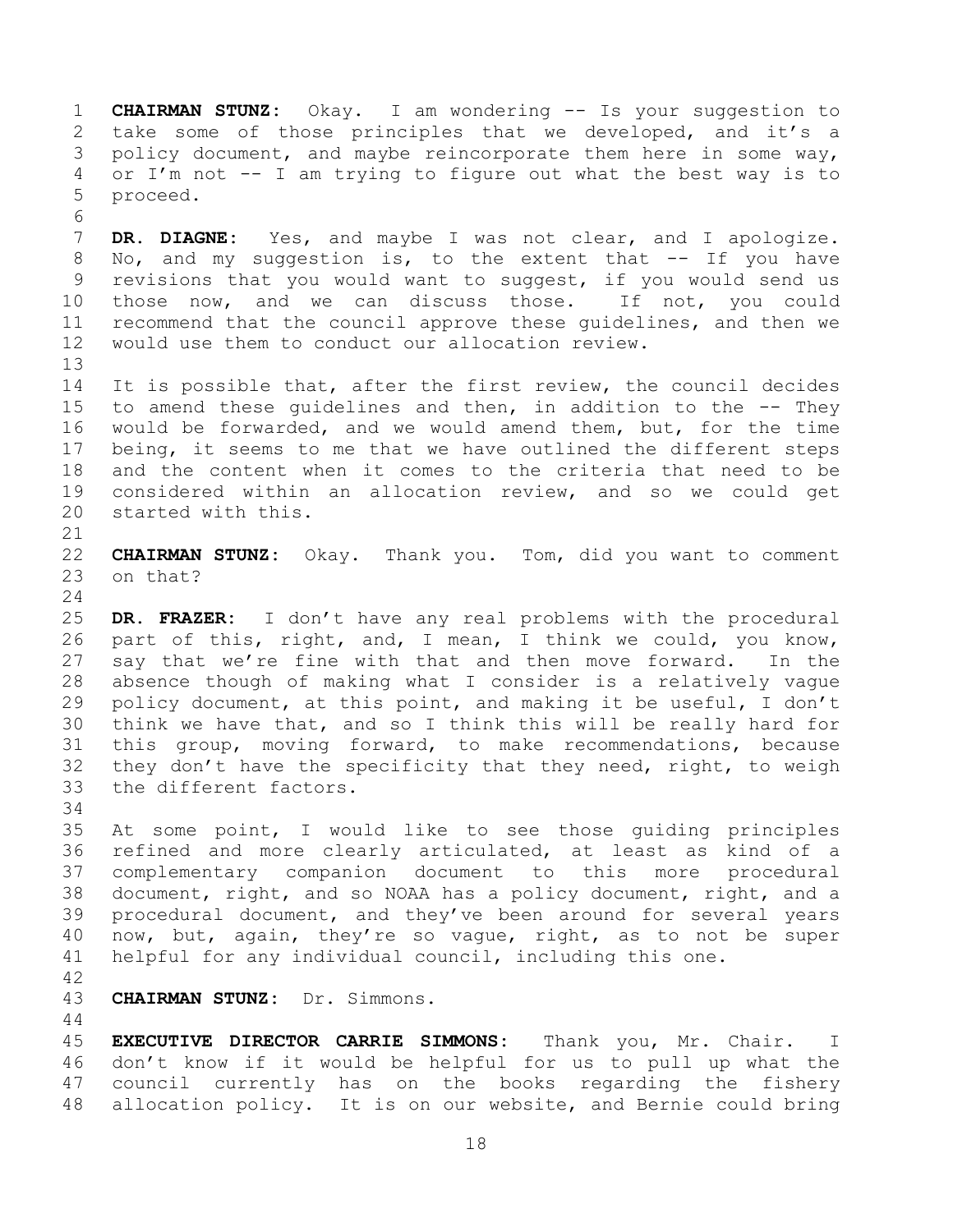1 that up. It does have those principles and guidelines I think<br>2 that Dr. Frazer is getting at, or driving at, but, like Dr. 2 that Dr. Frazer is getting at, or driving at, but, like Dr.<br>3 Diagne said, I think it probably does need to be updated, and 3 Diagne said, I think it probably does need to be updated, and<br>4 so, if you would like, we could call that up now. so, if you would like, we could call that up now. 5 6 **CHAIRMAN STUNZ:** I think that would be a good idea. We have a little time, if you want to pull that up, just to refresh 8 everyone, because I don't recall. While she's doing that, I<br>9 kind of see this like the FEPs that we were discussing earlier 9 kind of see this like the FEPs that we were discussing earlier<br>10 in the week, and it may take time to get through these and to 10 in the week, and it may take time to get through these and to<br>11 really realize what we really need and develop it as we go, 11 really realize what we really need and develop it as we go,<br>12 because the first ones through are going to be the most 12 because the first ones through are going to be the most<br>13 difficult, probably, but, while we're waiting on that, Mr.

13 difficult, probably, but, while we're waiting on that,<br>14 Anson. Anson.

 $15$ <br> $16$ 

MR. ANSON: I think I understand what Dr. Frazer is saying, but 17 I -- It might be by design, I guess, that it is a little vague,<br>18 in that, A, there's not much experience, I think as Dr. Stunz 18 in that, A, there's not much experience, I think as Dr. Stunz<br>19 iust alluded to, and we don't know what we don't know, in the 19 just alluded to, and we don't know what we don't know, in the<br>20 sense of, you know, what information, or data, we have available 20 sense of, you know, what information, or data, we have available<br>21 and the quality of the data, you know temporal scales and such, 21 and the quality of the data, you know temporal scales and such,<br>22 and so I quess I would be a little hesitant on trying to really 22 and so I guess I would be a little hesitant on trying to really<br>23 dial into some sort of principles or things that are more on the dial into some sort of principles or things that are more on the 24 quantitative side of things.

 $\frac{25}{26}$ 26 I might be reading in too far to what you're describing, but I<br>27 just would be a little hesitant at this point, and, as Dr. Stunz 27 just would be a little hesitant at this point, and, as Dr. Stunz<br>28 maybe suggested, kind of set up the framework, and Dr. Diagne 28 maybe suggested, kind of set up the framework, and Dr. Diagne<br>29 says that this is something that at least staff can kind of run 29 says that this is something that at least staff can kind of run<br>30 with, if you will. with, if you will. 31

32 Maybe, to some degree, the TORs will help kind of shape, maybe,<br>33 some of at least the information, and we can kind of weed 33 some of at least the information, and we can kind of weed<br>34 through some of the data-quality-type issues through TORs, but I 34 through some of the data-quality-type issues through TORs, but I<br>35 just -- Not having any other examples to go by, just trying to 35 just -- Not having any other examples to go by, just trying to<br>36 qo and define and kind of cubbyhole some values or some scale or 36 go and define and kind of cubbyhole some values or some scale or<br>37 some metric system, would be difficult. some metric system, would be difficult.

38<br>39

I guess, for the future at least, and maybe not for this 40 meeting, because we still want to try to get a document, I<br>41 think, up on the website, but, as we get closer to going through 41 think, up on the website, but, as we get closer to going through<br>42 our first review, certainly that decision tool that the South 42 our first review, certainly that decision tool that the South<br>43 Atlantic has come up with might be something that we look at 43 Atlantic has come up with might be something that we look at<br>44 sooner than later, to kind of help us get prepared for going 44 sooner than later, to kind of help us get prepared for going<br>45 through our first review. through our first review.

46<br>47

47 **DR. FRAZER:** I mean, I'm fine with all of that, and I just -- I 48 think we may in fact have to work through this process, right,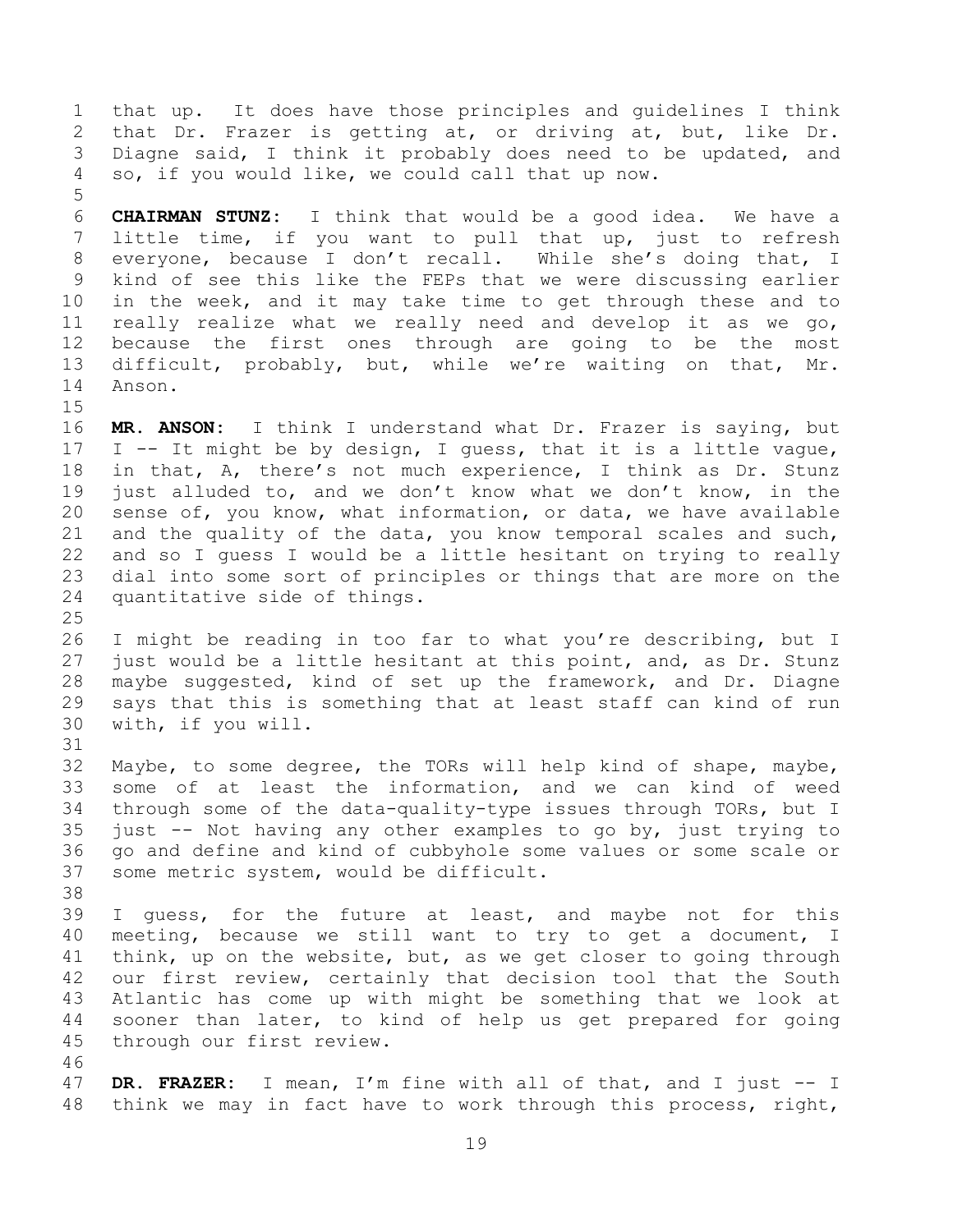1 to expose the types of information that we don't have, or what<br>2 the needs are, and so, you know, I don't want to be critical of 2 the needs are, and so, you know, I don't want to be critical of<br>3 what has happened so far, and, in fact, I think I'm encouraged 3 what has happened so far, and, in fact, I think I'm encouraged<br>4 by it quite a bit, but I just want to make sure that we 4 by it quite a bit, but I just want to make sure that we<br>5 ultimately get to a process, right, whether it's some type of a 5 ultimately get to a process, right, whether it's some type of a<br>6 decision tool that we use, that helps quide our decisions, 6 decision tool that we use, that helps guide our decisions,<br>7 moving forward, as opposed to just simply being reactive and moving forward, as opposed to just simply being reactive and 8 trying to allocate things in the way that it used to be some<br>9 time ago or something like that. The world changes, right, and 9 time ago or something like that. The world changes, right, and<br>10 I think we need to be much more adaptive and forward-thinking in 10 I think we need to be much more adaptive and forward-thinking in<br>11 how we allocate our resources. how we allocate our resources.

12<br>13 13 **CHAIRMAN STUNZ:** Okay. Thank you, Tom. Assane, go ahead.

 $\frac{14}{15}$ 15 **DR. DIAGNE:** Thank you. Just a couple of points. Perhaps here I would like to point to the distinction between an allocation 17 review and an allocation amendment. It seems to me that, in the<br>18 conversation at times, we put the two together. The allocation 18 conversation at times, we put the two together. The allocation<br>19 review is the preliminary step that would allow us, the council, 19 review is the preliminary step that would allow us, the council,<br>20 to decide whether or not they want to proceed with an FMP 20 to decide whether or not they want to proceed with an FMP<br>21 amendment. amendment.

 $\frac{22}{23}$ The FMP amendment, in the alternative reallocations under 24 consideration, would essentially reflect what it is that the<br>25 council values when it comes to allocating its resources, and so 25 council values when it comes to allocating its resources, and so<br>26 it seems to me that a lot of that would have to essentially show 26 it seems to me that a lot of that would have to essentially show<br>27 up there at that level. up there at that level.

28<br>29

29 Just to touch on the approach that was taken by the South<br>30 Atlantic, meaning having a decision tool, I am pretty sure that, 30 Atlantic, meaning having a decision tool, I am pretty sure that,<br>31 qiven their specificities, a tool would work for them, and that given their specificities, a tool would work for them, and that 32 is the approach that they chose, but, for a variety of factors,<br>33 and I am going to list some, that is not the best approach for 33 and I am going to list some, that is not the best approach for<br>34 us as the Gulf. us as the Gulf.

35<br>36

36 I will start with our regulatory environment being very<br>37 different. To I quess my knowledge, and everyone's, in the 37 different. To I guess my knowledge, and everyone's, in the<br>38 South Atlantic, you have one IFO program with a very limited 38 South Atlantic, you have one IFQ program with a very limited<br>39 number of users, perhaps twelve or so, and we have a significant number of users, perhaps twelve or so, and we have a significant 40 component of our fishery managed by IFQs, and the South Atlantic<br>41 Council does not have sector separation, meaning allocations 41 Council does not have sector separation, meaning allocations<br>42 between for-hire and private anglers, and, finally, in the South 42 between for-hire and private anglers, and, finally, in the South<br>43 Atlantic, they do not have state management, meaning splitting 43 Atlantic, they do not have state management, meaning splitting<br>44 the red snapper quota for the five states. the red snapper quota for the five states.

45

46 If you were to think about going the way of a decision tool<br>47 here, then you would have to account for all of the different here, then you would have to account for all of the different 48 specifics, and that's one of the reasons why that approach is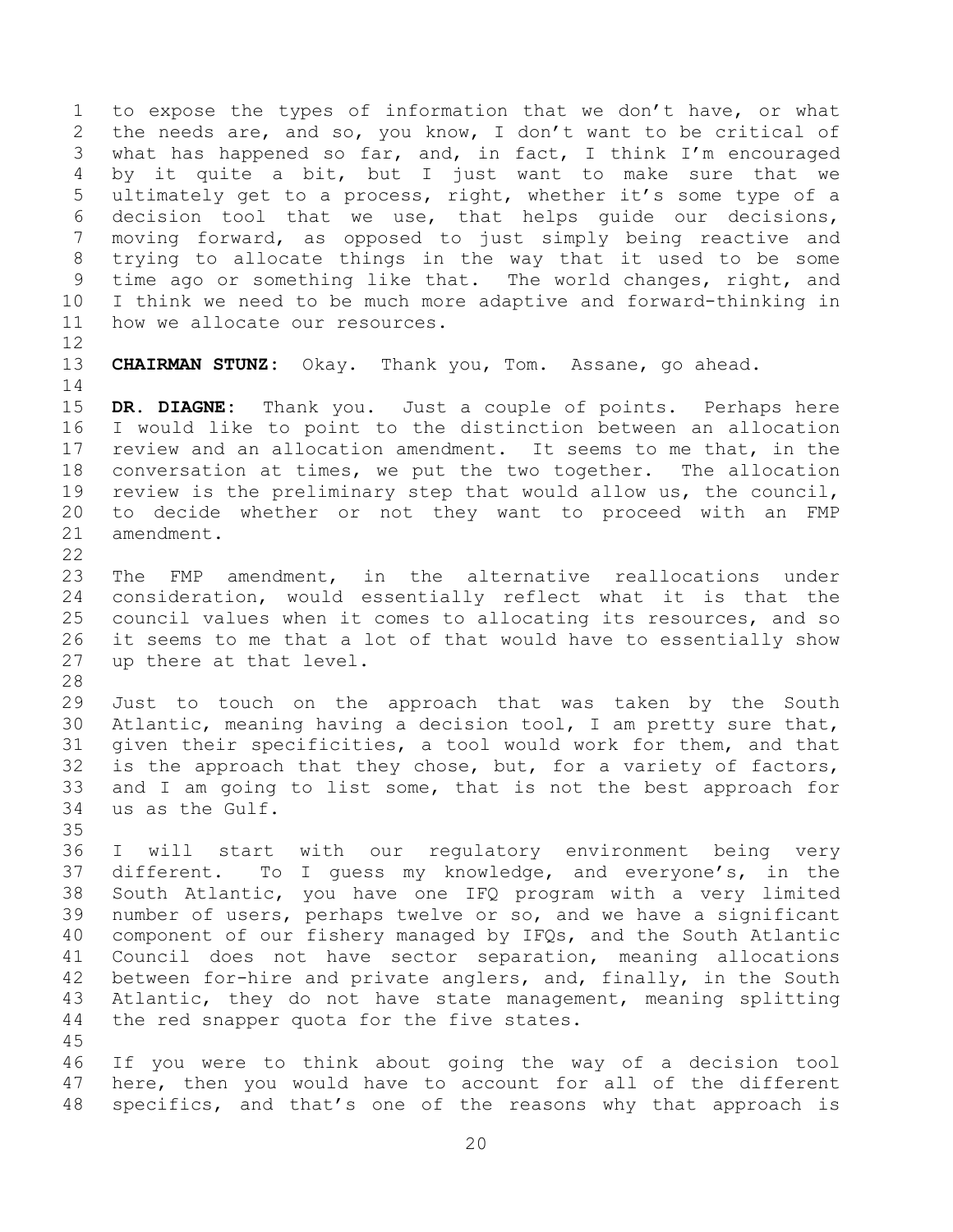1 not practicable for us.

 $\frac{2}{3}$ 3 A second reason, and Mr. Strelcheck touched upon that, is, if<br>4 vou have three separate decision tools, one to deal with the 4 you have three separate decision tools, one to deal with the<br>5 biological, one to deal with the social, and one to deal with 5 biological, one to deal with the social, and one to deal with<br>6 the economic factors, at the end of the day, you still need some 6 the economic factors, at the end of the day, you still need some<br>7 weighting factors to decide which one of those set of criteria weighting factors to decide which one of those set of criteria 8 would take precedence over the others, and that is going to be a<br>9 discussion that we can have here by presenting the criteria of 9 discussion that we can have here by presenting the criteria of<br>10 social, economic, biological, and ecological, rather than having 10 social, economic, biological, and ecological, rather than having<br>11 that discussion and say, well, then we are going to pick this 11 that discussion and say, well, then we are going to pick this<br>12 side of the decision tool. side of the decision tool.

13<br>14 14 We are familiar with the approach that they have taken, and,<br>15 undoubtedly, it is the best approach for them, but, for us here 15 undoubtedly, it is the best approach for them, but, for us here<br>16 in the Gulf, given essentially our regulatory landscape, if I in the Gulf, given essentially our regulatory landscape, if I 17 can call it that way, that would not be the best approach.<br>18 Thank you. Thank you.

19<br>20 20 **CHAIRMAN STUNZ:** Thank you for those points, Dr. Diagne, and I 21 will recognize Mara. She had her hand up, and then, after that,<br>22 Jessica you can weigh-in on that as well, but then, right after 22 Jessica you can weigh-in on that as well, but then, right after<br>23 that, maybe we can quickly scroll through these principles, and that, maybe we can quickly scroll through these principles, and 24 so that will help inform our discussions here. Mara, you're<br>25 okay? Then, Jessica, I assume you want to comment on the South 25 okay? Then, Jessica, I assume you want to comment on the South 26 Atlantic? Atlantic?

 $\frac{27}{28}$ 28 **MS. JESSICA MCCAWLEY:** Yes, and, just to talk a little bit about 29 the South Atlantic process, and Andy mentioned it, and, yes, we<br>30 are using a decision tool process, and this is partly because we 30 are using a decision tool process, and this is partly because we<br>31 want to make sure we're bringing in additional information want to make sure we're bringing in additional information 32 that's not just fisheries landings information, and I want to<br>33 look at other data sources, and I want to look at qualitative 33 look at other data sources, and I want to look at qualitative<br>34 information, and I want to try to gather public input in a more 34 information, and I want to try to gather public input in a more<br>35 deliberative way, throughout the allocation process, and so we 35 deliberative way, throughout the allocation process, and so we<br>36 are using these decision tools. are using these decision tools.

37<br>38 38 I don't know if I agree with Assane that it won't work for the<br>39 Gulf Council, but I do agree that the decision tool isn't going Gulf Council, but I do agree that the decision tool isn't going 40 to make the decision for the council. It's just a tool to bring<br>41 in these other data sources and look at that information, maybe 41 in these other data sources and look at that information, maybe<br>42 in a different wav, so that evervbody is not just thinking about 42 in a different way, so that everybody is not just thinking about<br>43 the historical landings for a particular fishery. the historical landings for a particular fishery.

 $\begin{array}{c} 44 \\ 45 \end{array}$ 45 Also, it looks at each species separately, and so there might be<br>46 different decision points for the different species, which I 46 different decision points for the different species, which I<br>47 think the same thing would be happening here on the Gulf, and think the same thing would be happening here on the Gulf, and 48 then, also, as Andy mentioned, we're going to be bringing the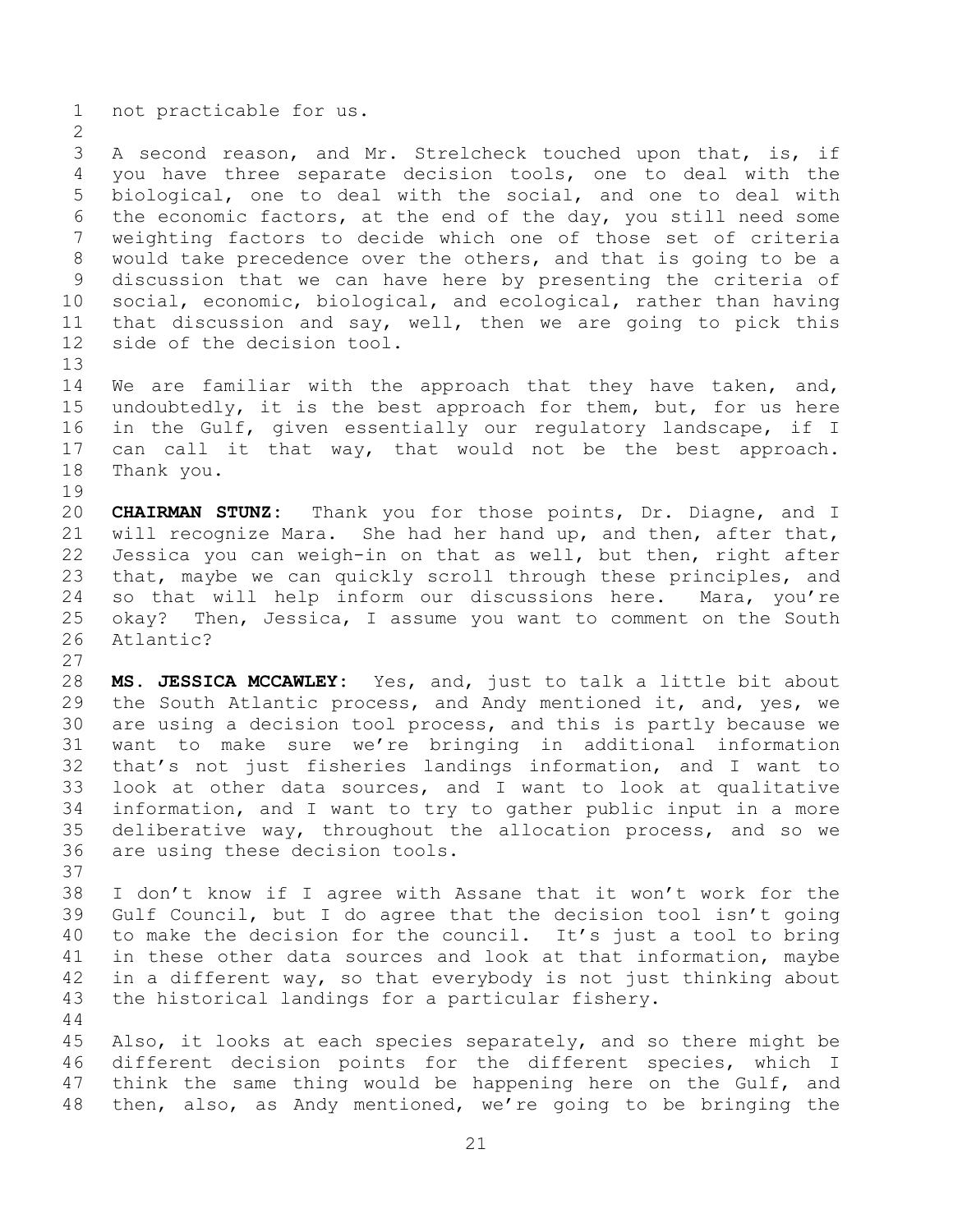1 FMP objectives to every single council meeting, so that we can<br>2 qo back and look at them side-by-side every time we have an 2 go back and look at them side-by-side every time we have an<br>3 allocation decision, and so I do think -- I agree with Dr. 3 allocation decision, and so I do think -- I agree with Dr.<br>4 Frazer that there's more -- We need some more meat on the bones 4 Frazer that there's more -- We need some more meat on the bones<br>5 over here, on the Gulf side, even if you bring in other sources over here, on the Gulf side, even if you bring in other sources 6 of information, and the data itself isn't going to make the decision, and you're still going to have a hard allocation 8 decision, at the end of the day, but I do like how, on the South<br>9 Atlantic, we're really bringing in all these other pieces of 9 Atlantic, we're really bringing in all these other pieces of<br>10 information at the same time to help us make that decision. information at the same time to help us make that decision.

11<br>12 12 I too, like Dr. Frazer, would maybe like to have a more robust<br>13 discussion about this at a future meeting, but, also, I don't 13 discussion about this at a future meeting, but, also, I don't<br>14 know what the Gulf Council's timeline is for getting something 14 know what the Gulf Council's timeline is for getting something<br>15 like this in place and then how allocation decisions would be 15 like this in place and then how allocation decisions would be<br>16 made, leading up to whenever these principles, or quidelines, made, leading up to whenever these principles, or guidelines, 17 are finalized.

18<br>19 19 **CHAIRMAN STUNZ:** Okay. Thank you, Jessica. Mara, do you have your hand up now?

 $\begin{array}{c} 21 \\ 22 \end{array}$ 22 **MS. LEVY:** Just to kind of reiterate Assane's point, the difference between the review, and this is the quidelines for 24 the review, and the review is supposed to inform you and help<br>25 you decide whether to proceed with alternatives, right, or 25 you decide whether to proceed with alternatives, right,<br>26 options. I think -- I don't know much about the South Atlanti 26 options. I think -- I don't know much about the South Atlantic,<br>27 but, from what you said, Jessica, it seems like that decision 27 but, from what you said, Jessica, it seems like that decision<br>28 tool informs you about the different options and basis for -- I 28 tool informs you about the different options and basis for -- I<br>29 mean, I don't know. Do you use it in your review, or it's after 29 mean, I don't know. Do you use it in your review, or it's after<br>30 vou've decided that you need to look at potential options for 30 you've decided that you need to look at potential options for allocation?

32<br>33

33 I guess I just -- I understand the need for more guidance on how<br>34 vou're going to look at allocation options and how you're going 34 you're going to look at allocation options and how you're going<br>35 to make those decisions, but I just kind of am thinking keeping 35 to make those decisions, but I just kind of am thinking keeping<br>36 that separate from what you want in the review, to inform 36 that separate from what you want in the review, to inform<br>37 whether you actually want to proceed with looking at options, 37 whether you actually want to proceed with looking at options,<br>38 right, and this review is helping you decide whether to proceed 38 right, and this review is helping you decide whether to proceed<br>39 to look at options. to look at options.

40 41 **CHAIRMAN STUNZ:** Thank you, Mara. I think that's very 42 important, and both you and Assane have highlighted that, that<br>43 this is just getting us down the road to the FMP, which is 43 this is just getting us down the road to the FMP, which is<br>44 important. Tom, real quick, and then we'll go through these 44 important. Tom, real quick, and then we'll go through these<br>45 principles real quick, but go ahead, if it's related to that. principles real quick, but go ahead, if it's related to that.

46<br>47 DR. FRAZER: I mean, so that's why I made an earlier comment, 48 Mara, about, at the end of the day, the panel has to provide a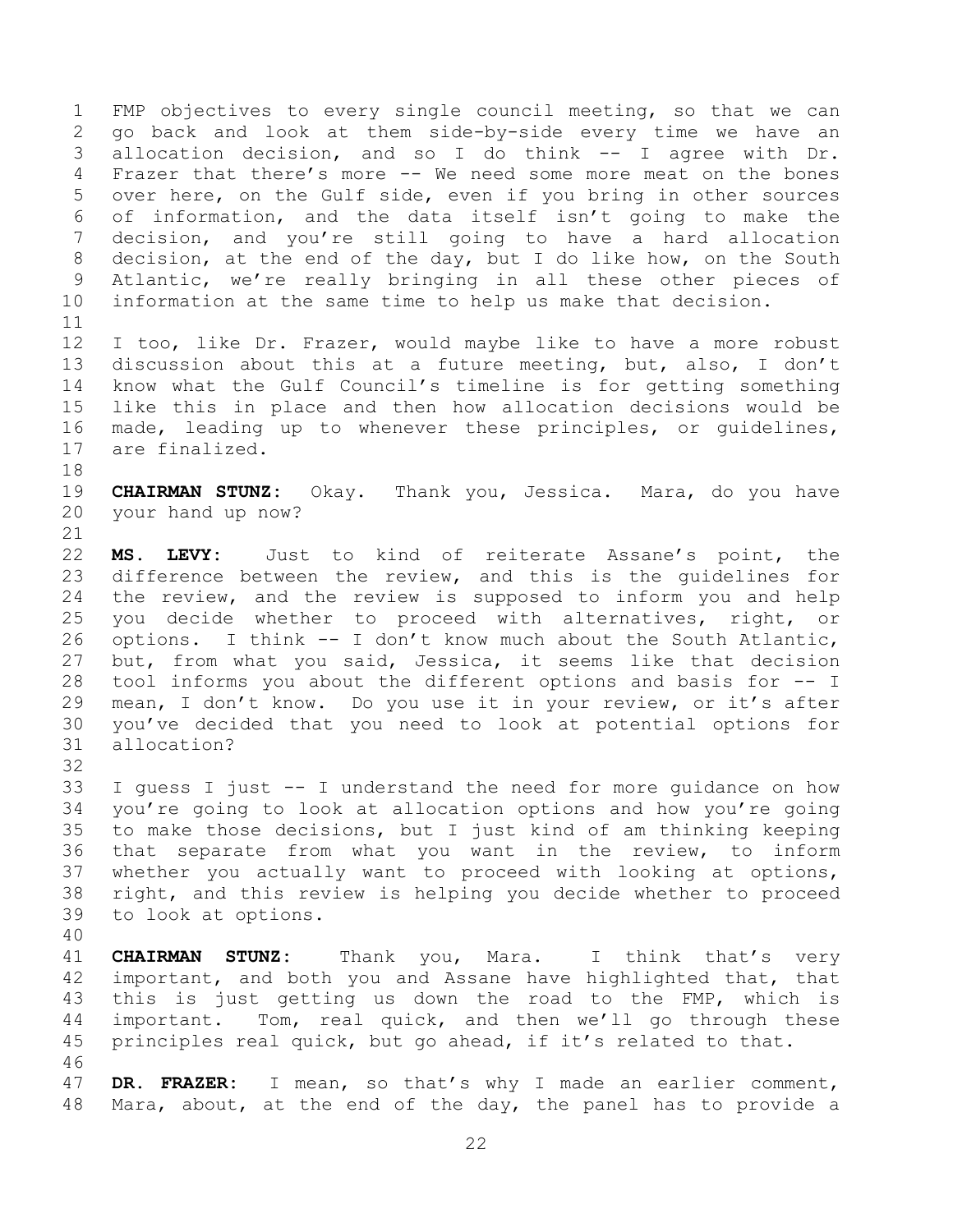1 recommendation or, in my mind, maybe recommendations, that help<br>2 quide the formation of alternatives in an amendment, should you 2 guide the formation of alternatives in an amendment, should you<br>3 want to go that way, right? want to go that way, right?

 $\frac{4}{5}$ 5 **MS. LEVY:** I mean, I don't know if that's true. I mean, you can<br>6 look at the scope of information you have and decide whether the 6 look at the scope of information you have and decide whether the<br>7 allocation that you currently have seems to be reasonable, or allocation that you currently have seems to be reasonable, or 8 are there factors that you think would need to know and you need<br>9 to relook at this. Are there social factors? Are there 9 to relook at this. Are there social factors?<br>10 economic things happening, or biological things hap 10 economic things happening, or biological things happening, that<br>11 would warrant opening this up to look at different alternatives, 11 would warrant opening this up to look at different alternatives,<br>12 and then you've got to decide what those alternatives might be, 12 and then you've got to decide what those alternatives might be,<br>13 right, and so I think the review informs you as to the 13 right, and so I think the review informs you as to the<br>14 information you have and whether there's a need to kind of move 14 information you have and whether there's a need to kind of move<br>15 further, but I don't know -- I mean, maybe it will, and maybe it 15 further, but I don't know -- I mean, maybe it will, and maybe it<br>16 won't, but I don't know that it will actually inform the actual 16 won't, but I don't know that it will actually inform the actual<br>17 alternatives. alternatives.

18<br>19 19 **CHAIRMAN STUNZ:** Okay. Well, briefly, Assane, and I hate to put<br>20 you on the spot, but would you mind -- Up on the screen, we have 20 you on the spot, but would you mind -- Up on the screen, we have<br>21 the fishery allocation policy that lists the principles, and 21 the fishery allocation policy that lists the principles, and<br>22 would you mind maybe just briefly talking us through those? I 22 would you mind maybe just briefly talking us through those?<br>23 mean, we can go into detail if we want, but just maybe kind o mean, we can go into detail if we want, but just maybe kind of a 24 snapshot, to see if this is capturing what Dr. Frazer was<br>25 saving, and I don't know if we have two companion documents and 25 saying, and I don't know if we have two companion documents and<br>26 perhaps, maybe in this document, we refer back to these 26 perhaps, maybe in this document, we refer back to these<br>27 principles, or integrate them into this current document, and I 27 principles, or integrate them into this current document, and I<br>28 don't know, but we can have that discussion, and maybe we can 28 don't know, but we can have that discussion, and maybe we can<br>29 just briefly remind ourselves what those principles are. just briefly remind ourselves what those principles are.

30<br>31

DR. DIAGNE: Yes, Dr. Stunz, and I will begin by saying that a 32 lot of the principles here in the council's allocation policy<br>33 were copied from the Magnuson Act, and so you are familiar with 33 were copied from the Magnuson Act, and so you are familiar with<br>34 the text, and you would recognize some of the wording here, and 34 the text, and you would recognize some of the wording here, and  $35$  so, essentially  $$ so, essentially --

36<br>37

37 **CHAIRMAN STUNZ:** Assane, just briefly -- I mean, we can -- If we 38 decide to go into these in a little more detail, that's great,<br>39 but just if we can just kind of maybe get through them, so we but just if we can just kind of maybe get through them, so we 40 see what they are, and then I don't want to spend a whole lot of 41 time on this, if it's not necessary, but I think it's important 41 time on this, if it's not necessary, but I think it's important<br>42 that we're just generally reminded what those are. that we're just generally reminded what those are.

43 44 **DR. DIAGNE:** Yes, Dr. Stunz, and so you would just want for 45 let's say staff to scroll down as the committee members<br>46 reacquaint themselves with the principles here, and, if there 46 reacquaint themselves with the principles here, and, if there<br>47 are questions, we will answer those? are questions, we will answer those? 48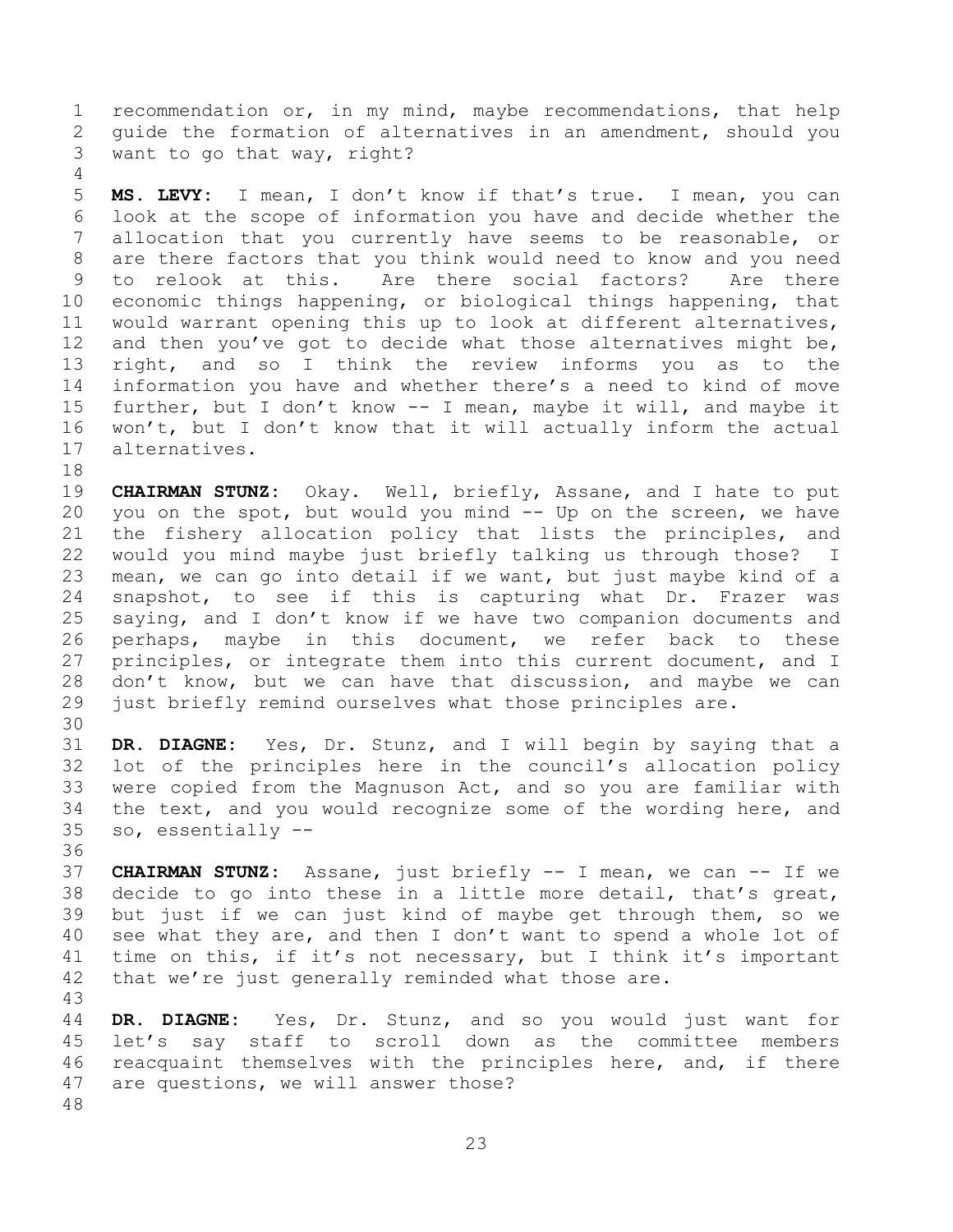1 **CHAIRMAN STUNZ:** Yes, please.

 $\frac{2}{3}$ 3 **DR. DIAGNE:** All right. Thank you. Bernie, if you could just scroll down.

5 6 **CHAIRMAN STUNZ:** Okay. That's probably good, if we want to scroll a little further. Okay. After briefly looking at those, 8 Tom, is that what you're envisioning, or you're looking for a<br>9 different set of principles? different set of principles?

10<br>11 11 **DR. FRAZER:** I think we're good, and I think this is going to be 12 a complicated process, moving forward, right, and so<br>13 appreciate the document that we had before us, right, and why 13 appreciate the document that we had before us, right, and why it<br>14 would be useful, and I understand Mara's point. After those 14 would be useful, and I understand Mara's point.<br>15 recommendations, we might need some type of a de 15 recommendations, we might need some type of a decision tool,<br>16 right, that are based on these principles that allows you to right, that are based on these principles that allows you to 17 develop alternatives that might be considered in a plan<br>18 amendment that involves an allocation decision to be made, and 18 amendment that involves an allocation decision to be made, and<br>19 so I just wanted to make sure that, at some point in our 19 so I just wanted to make sure that, at some point in our<br>20 collective process, that we get some specificity here. 20 collective process, that we get some<br>21 Otherwise, it's too subjective, and it makes 21 Otherwise, it's too subjective, and it makes our decisions very,<br>22 very difficult to make. very difficult to make.

24 **CHAIRMAN STUNZ:** Ms. Bosarge.

 $\frac{25}{26}$ 26 **MS. BOSARGE:** I was wondering if we could go back to the other 27 document that we started off talking about, that Tab E, Number 28 5(b), if Tom is done.  $5(b)$ , if Tom is done.

 $\frac{29}{30}$ 30 **CHAIRMAN STUNZ:** Sure.

31

23

32 **MS. BOSARGE:** Okay. That's our allocation review guidelines, 33 and so it goes into the actual review process, and I was<br>34 wondering, first, is this our first shot at this? Is this the 34 wondering, first, is this our first shot at this? Is this the<br>35 first time we've seen this draft? I can't remember, and when 35 first time we've seen this draft? I can't remember, and when<br>36 did we first see it? did we first see it?

37<br>38 38 **CHAIRMAN STUNZ:** Assane, would you remind us of that? 39

40 **DR. DIAGNE:** Yes, and this is not the first time you have seen 41 this, and we talked about this, I believe, two meetings ago, and<br>42 we took vour comments and suggestions and convened a meeting of 42 we took your comments and suggestions and convened a meeting of<br>43 the allocation review workgroup and looked at the criteria in 43 the allocation review workgroup and looked at the criteria in<br>44 more detail to be discussed here, and that's the reason why 44 more detail to be discussed here, and that's the reason why<br>45 today I spent most of the time listing the economic, social, 45 today I spent most of the time listing the economic, social,<br>46 biological, and ecological criteria. biological, and ecological criteria.

47

48 **MS. BOSARGE:** Okay, and so I guess October of last year would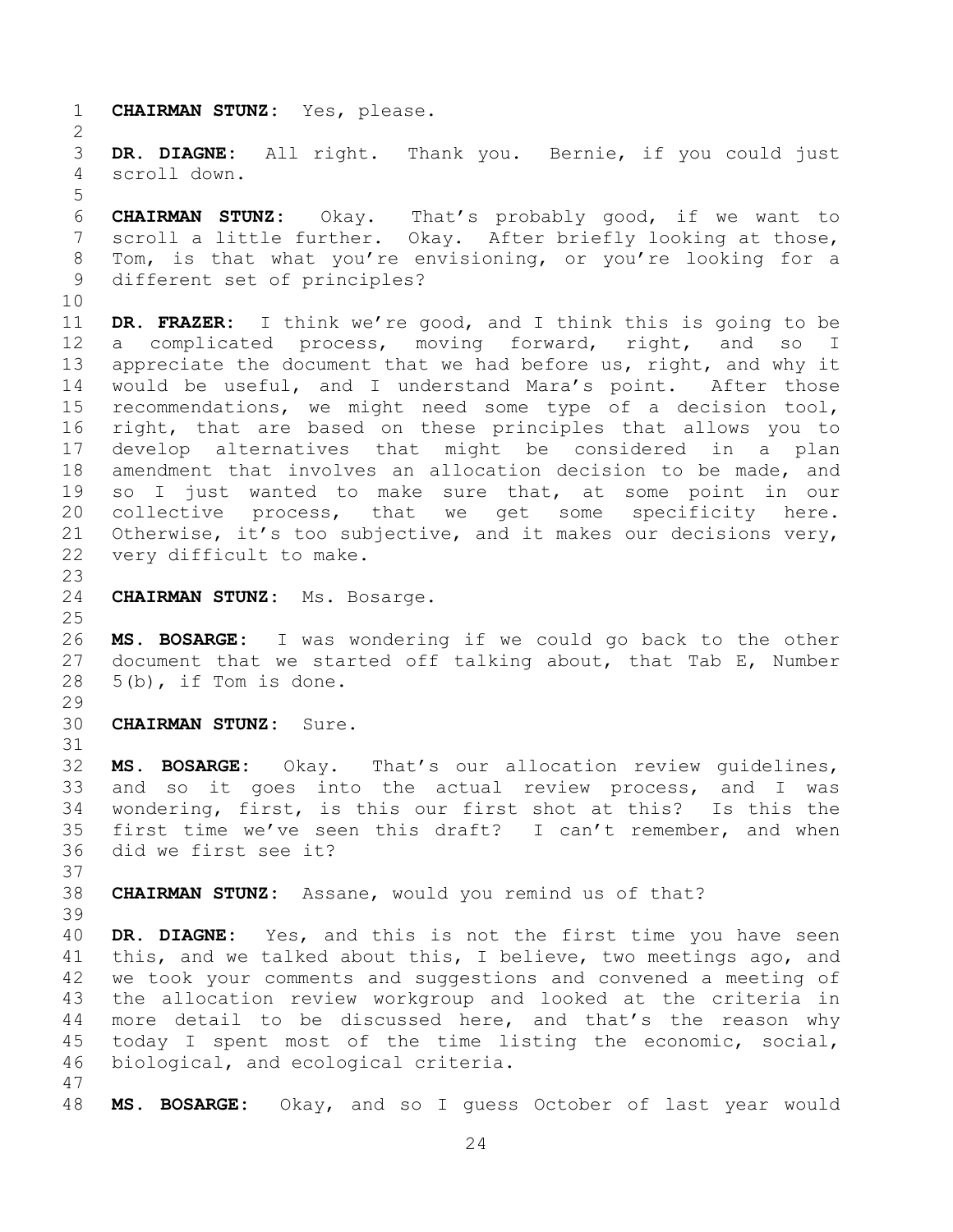1 have been the first time we saw it, Assane?  $\frac{2}{3}$ 3 **DR. DIAGNE:** I think October of last year, and I don't recall, 4 but I know that we discussed this with the SSC, and so brought<br>5 their comments at the time. their comments at the time. 6<br>7 7 **MS. BOSARGE:** All right. Well, I really like it. I really wish 8 that we had gone through this for the last allocation decision<br>9 that we made, which would have been for red grouper, because, if 9 that we made, which would have been for red grouper, because, if<br>10 you scroll to page 5, I think it's going to be very beneficial, 10 you scroll to page 5, I think it's going to be very beneficial,<br>11 going forward, to have a formal group that analyzes this. going forward, to have a formal group that analyzes this. 12<br>13 13 Like, on page 5, if you go down to this -- When you look at<br>14 accountability measures, this PDF page 5, I was trying to do 14 accountability measures, this PDF page 5, I was trying to do<br>15 that on my own, and season closures and quota paybacks, or how 15 that on my own, and season closures and quota paybacks, or how<br>16 about even having a quota, period, and then comparison across about even having a quota, period, and then comparison across 17 user groups. 18<br>19 19 When were in red grouper, that was one thing that I thought was<br>20 very hard to try and pull out. I actually had to go back into 20 very hard to try and pull out. I actually had to go back into<br>21 all the old amendments and try and find these items and really 21 all the old amendments and try and find these items and really<br>22 try and compare those, and so, if there was actually a group 22 try and compare those, and so, if there was actually a group<br>23 that could do this for me, and, as individual council members, that could do this for me, and, as individual council members, 24 we're not trying to pull all that out and make those comparisons<br>25 on our own, that would be really, really useful, and so I feel 25 on our own, that would be really, really useful, and so I feel<br>26 like, if this was really in progress at that point, we probably 26 like, if this was really in progress at that point, we probably<br>27 should have used red grouper, if nothing else, as a test case, a 27 should have used red grouper, if nothing else, as a test case, a<br>28 trial run, on this policy, and then we would probably be able to 28 trial run, on this policy, and then we would probably be able to<br>29 qive a lot better feedback right now, and we may have made --29 give a lot better feedback right now, and we may have made --<br>30 You know, we would have had a more informed decision and 30 You know, we would have had a more informed decision and<br>31 conversation on red grouper, rather than Leann trying to pull conversation on red grouper, rather than Leann trying to pull 32 those out on our her own and present it on the fly. 33<br>34 34 **CHAIRMAN STUNZ:** Thank you, Leann. Dr. Diagne, go ahead. 35<br>36 36 **DR. DIAGNE:** If I may, I appreciate the point that Ms. Bosarge 37 made, but I would like to point out that, essentially, the red<br>38 qrouper was an amendment, and that's an allocation amendment, an 38 grouper was an amendment, and that's an allocation amendment, an<br>39 allocation decision, and what we are talking about here is an allocation decision, and what we are talking about here is an<br>allocation review, and, essentially, for the red grouper 40 allocation review, and, essentially, for the red grouper<br>41 amendment, you can consider that the review and the amendment 41 amendment, you can consider that the review and the amendment<br>42 were included, if you would, bundled in one step, and so, as we 42 were included, if you would, bundled in one step, and so, as we<br>43 talk about this, I quess we want to separate the review from the 43 talk about this, I guess we want to separate the review from the 44 amendment process. amendment process. 45 46 **CHAIRMAN STUNZ:** Ms. Bosarge, go ahead. 47 48 **MS. BOSARGE:** Well, I guess that comes down to how we're going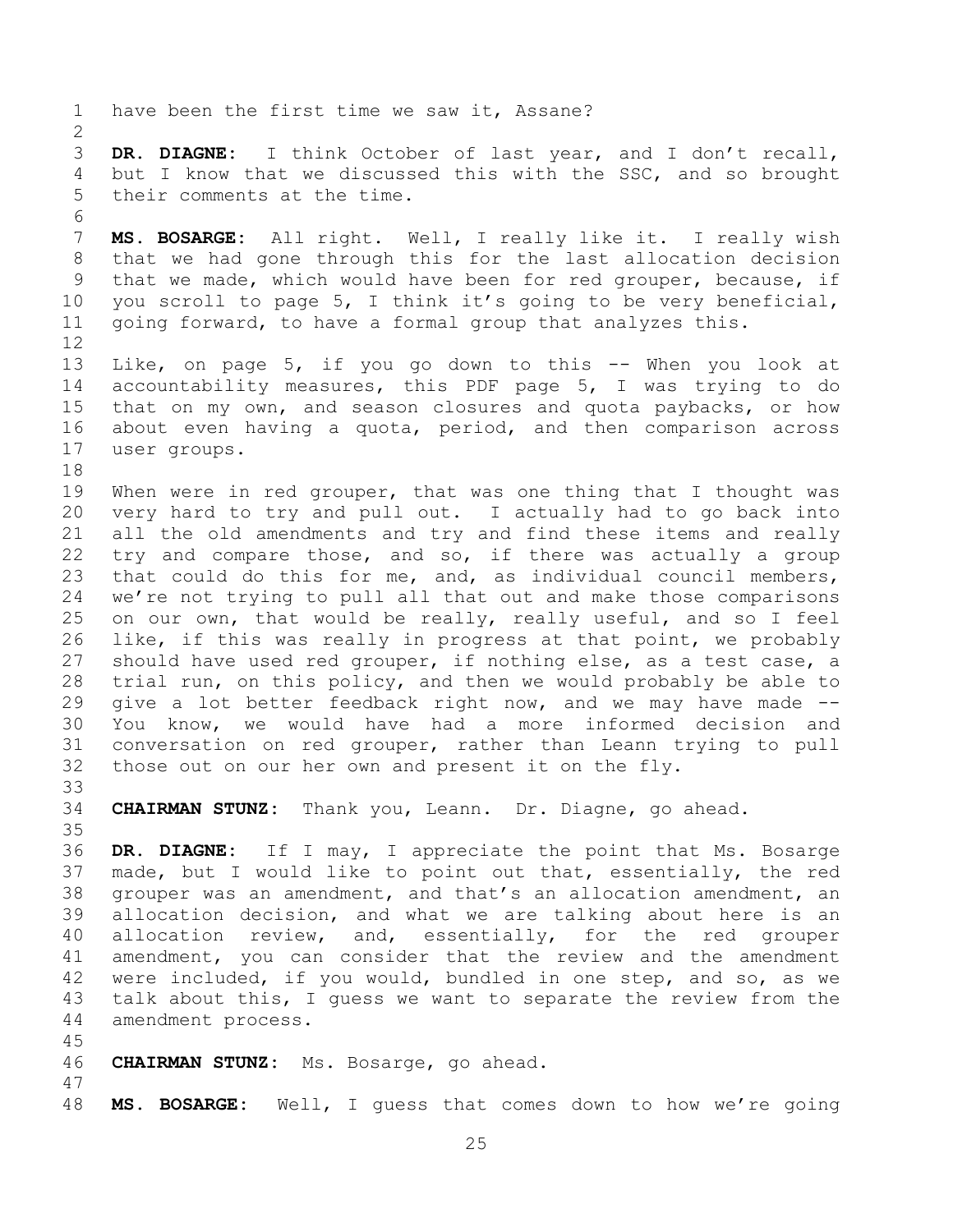1 to proceed with this, and so I think that this should be<br>2 happening in tandem with any allocation of amendment that we 2 happening in tandem with any allocation of amendment that we<br>3 have going on, and like this review should be happening with the 3 have going on, and like this review should be happening with the<br>4 IPT, or whatever group that you all set up that you decide is 4 IPT, or whatever group that you all set up that you decide is<br>5 appropriate, and that gets presented to us at some point during 5 appropriate, and that gets presented to us at some point during<br>6 our discussions in that amendment, and I was trying to find it 6 our discussions in that amendment, and I was trying to find it<br>7 on your slides here, and I will find it, but that's how I read on your slides here, and I will find it, but that's how I read 8 your slides as this would be carried out, and is that not the case? case?

10<br>11 11 **DR. DIAGNE:** Yes, and that is not exactly the case. This review<br>12 is the first step. At the end of this review, as a council, you 12 is the first step. At the end of this review, as a council, you<br>13 are going to decide whether you have enough, I quess, grounds to 13 are going to decide whether you have enough, I guess, grounds to<br>14 initiate an FMP amendment or whether you are satisfied with the 14 initiate an FMP amendment or whether you are satisfied with the<br>15 current allocation on the books and wait until the next review. 15 current allocation on the books and wait until the next review,<br>16 and so, essentially, this would proceed the development of an and so, essentially, this would proceed the development of an 17 FMP, based on your decision.

18<br>19 19 **CHAIRMAN STUNZ:** Okay. There are several hands up. Kevin was<br>20 next, and maybe I will address the other two quickly, and then 20 next, and maybe I will address the other two quickly, and then<br>21 maybe we can pause for a minute and sort of figure out what we 21 maybe we can pause for a minute and sort of figure out what we<br>22 want to do here today, and then we can move forward, but, real 22 want to do here today, and then we can move forward, but, real<br>23 quick, since you quys had your hands up, and that would be quick, since you guys had your hands up, and that would be 24 Kevin, Ms. Boggs, and Mara.

 $\frac{25}{26}$ 26 **MR. ANSON:** In regard to what we do next is kind of what my 27 question is about, and so, in Assane's presentation, the last<br>28 slide, he provided -- In the slide before the thank-you slide, 28 slide, he provided -- In the slide before the thank-you slide,<br>29 he has the expected start dates of initial allocation reviews, 29 he has the expected start dates of initial allocation reviews,<br>30 and the first one up is recreational red snapper ACL between the 30 and the first one up is recreational red snapper ACL between the<br>31 private and federal for-hire components, and that first review private and federal for-hire components, and that first review 32 is expected to start in April of 2023.

33<br>34 34 If that's the timeline, in fact, that the council is working<br>35 towards, as Assane explained in his presentation today, we've 35 towards, as Assane explained in his presentation today, we've<br>36 got a little bit of work to do prior to the start of the review, 36 got a little bit of work to do prior to the start of the review,<br>37 inasmuch as identifying a working group and who those members 37 inasmuch as identifying a working group and who those members<br>38 will be, and I'm sure advertising, and then you've got to put 38 will be, and I'm sure advertising, and then you've got to put<br>39 out the federal notice, and so there's a timeline there. If out the federal notice, and so there's a timeline there. 40 we've got back out of that, how does this decision impact that<br>41 process, if in fact we want to maintain that timeframe, I quess 41 process, if in fact we want to maintain that timeframe, I guess<br>42 is what  $I'm$  -is what  $I'm$  --

43 44 **CHAIRMAN STUNZ:** Thank you, Kevin, and I noticed those timelines<br>45 as well, and so Ms. Boggs. I thought you had your hand up. Did 45 as well, and so Ms. Boggs. I thought you had your hand up. Did 46 vou? vou? 47

48 **MS. BOGGS:** I did, but I thought that Assane was about to say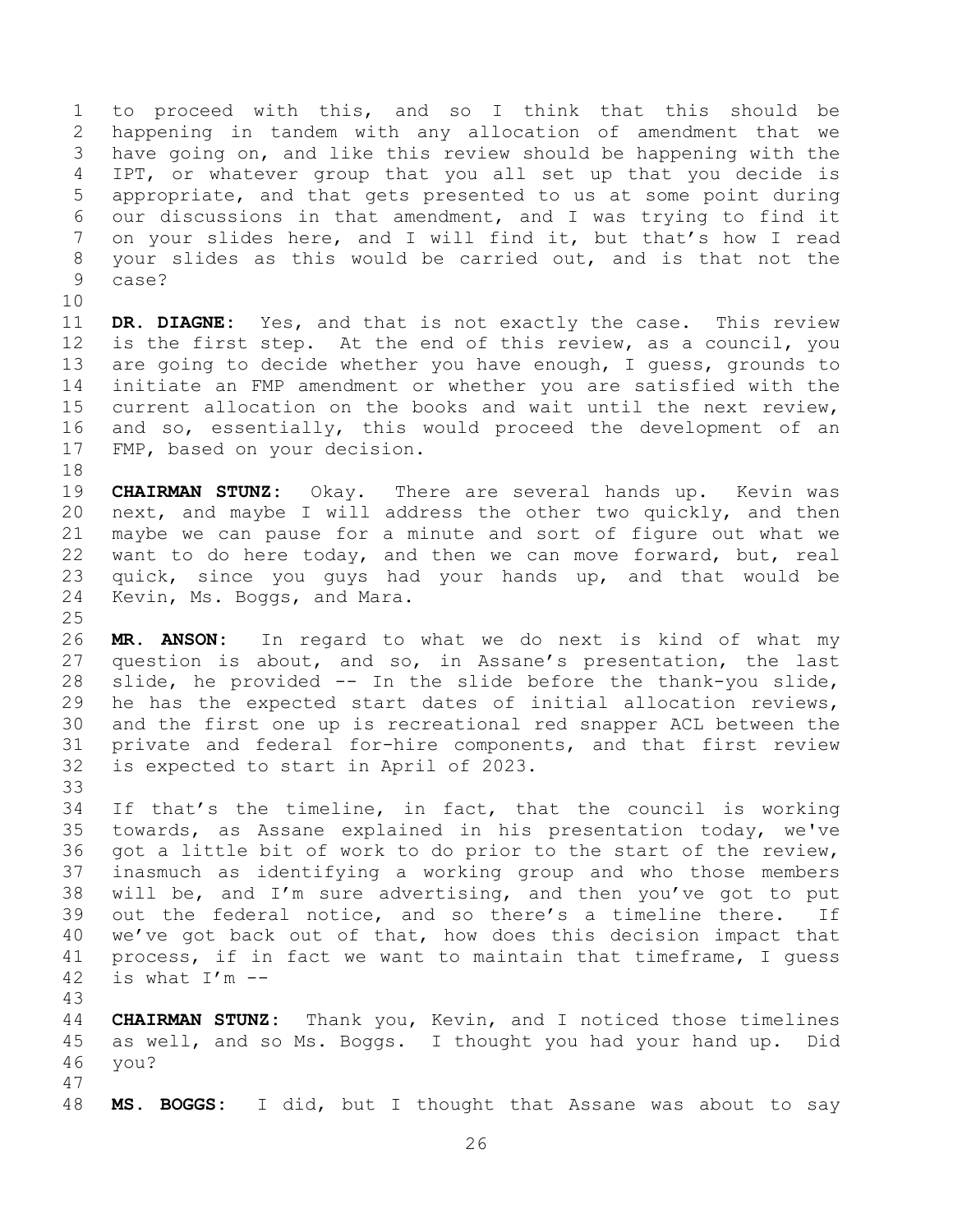1 something, and so I paused.  $\frac{2}{3}$ 3 **CHAIRMAN STUNZ:** Okay. Dr. Diagne, go ahead.  $\frac{4}{5}$ 5 **DR. DIAGNE:** Thank you, and thank you, Ms. Boggs. To Mr. 6 Anson's point, our first review is scheduled to start in April<br>7 of 2023, and so, essentially, what we had in mind is, once the of 2023, and so, essentially, what we had in mind is, once the 8 council approves these guidelines, and we put them on the<br>9 website, as soon as the October meeting of this year, we would 9 website, as soon as the October meeting of this year, we would<br>10 bring draft terms of reference, to say that, okay, for this 10 bring draft terms of reference, to say that, okay, for this<br>11 particular allocation, which is sector separation, these are the 11 particular allocation, which is sector separation, these are the<br>12 elements that we think need to be looked at, and then also ask 12 elements that we think need to be looked at, and then also ask<br>13 you for who would you want to conduct this review, and, if we 13 you for who would you want to conduct this review, and, if we<br>14 need to advertise, we will do it at that time. That is 14 need to advertise, we will do it at that time.<br>15 potentially the plan to get moving and to complet 15 potentially the plan to get moving and to complete the work<br>16 before the review. before the review.  $\begin{array}{c} 17 \\ 18 \end{array}$ 18 A lot of the specificity, perhaps, that we are discussing, that<br>19 may or may not be here, would be revealed as we draft the terms 19 may or may not be here, would be revealed as we draft the terms<br>20 of reference, because the council could say that, well, this and 20 of reference, because the council could say that, well, this and<br>21 this and this is important to me, when it comes to sector 21 this and this is important to me, when it comes to sector<br>22 separation, and would like to see those elements in the review. separation, and would like to see those elements in the review. 23 24 Given the diversity of allocation that we have, diversity of<br>25 user groups, et cetera, it seems to me that we could take these 25 user groups, et cetera, it seems to me that we could take these<br>26 one-by-one, on a case-by-case basis, and be as specific as we 26 one-by-one, on a case-by-case basis, and be as specific as we<br>27 want for each one of the cases. Thank you. want for each one of the cases. Thank you. 28<br>29 29 **CHAIRMAN STUNZ:** Okay. Ms. Boggs. 30<br>31 31 **MS. BOGGS:** So kind of a follow-up on Leann's points, and I'm 32 thinking about what we're getting ready to do with amberjack and<br>33 qaq, I think, and, I mean, we're being pushed into allocation 33 gag, I think, and, I mean, we're being pushed into allocation<br>34 reviews, because of the FES data that we're getting now, and my 34 reviews, because of the FES data that we're getting now, and my<br>35 question would be -- So like, for greater amberjack, if we go 35 question would be  $-$  So like, for greater amberjack, if we go 36 through this document and we make  $-$  Then you're pushed up 36 through this document and we make -- Then you're pushed up<br>37 against an allocation review almost immediately after you get 37 against an allocation review almost immediately after you get<br>38 through doing it, because you're forced to do it, because of the 38 through doing it, because you're forced to do it, because of the<br>39 FES data that we have, and I like the idea of what Leann said. FES data that we have, and I like the idea of what Leann said. 40 41 A lot of this information triggered by these allocation reviews<br>42 would be helpful when we make these decisions, and so I just --42 would be helpful when we make these decisions, and so I just  $-$ -<br>43 It seems like we have a lot, as we keep saying this week, of 43 It seems like we have a lot, as we keep saying this week, of<br>44 moving parts to these things, with things we're being forced to 44 moving parts to these things, with things we're being forced to<br>45 do, because of new data collection, and now we're looking at 45 do, because of new data collection, and now we're looking at<br>46 this, and it just seems like we're getting ready to -- I don't 46 this, and it just seems like we're getting ready to  $-$  I don't 47 know, but we're snowballing and rolling downhill with it. know, but we're snowballing and rolling downhill with it. 48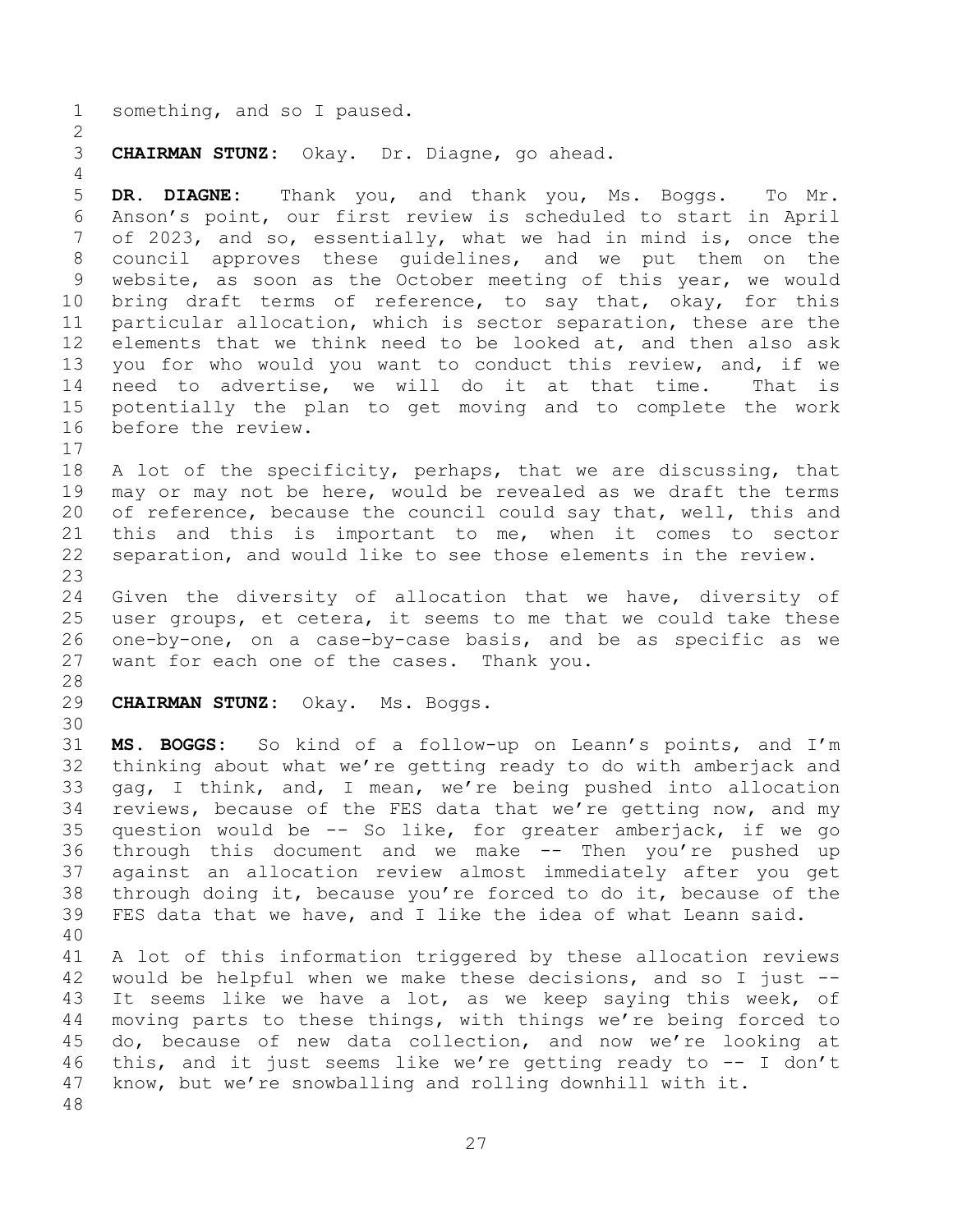1 **CHAIRMAN STUNZ:** Yes, and, just a comment to that, again, is 2 there are guidelines and just some discussions early on, when we<br>3 were initially beginning these discussions, was, as a council, 3 were initially beginning these discussions, was, as a council,<br>4 we do have a trump card at any point in time, and we could 4 we do have a trump card at any point in time, and we could<br>5 request the allocation even outside of this, I quess if that's 5 request the allocation even outside of this, I guess if that's<br>6 the will of the council, and it moves forward, and so, you know, 6 the will of the council, and it moves forward, and so, you know,<br>7 these were just as sort of our quidelines, I quess, but I don't these were just as sort of our guidelines, I guess, but I don't 8 know, Susan, and I don't disagree at all with what you're<br>9 saying. Mara and then Leann next. saying. Mara and then Leann next.

10<br>11 11 **MS. LEVY:** Well, just to that point, I mean, I think the council 12 can ask for whatever data or information they feel is important<br>13 in the process of doing an amendment that looks at allocation. 13 in the process of doing an amendment that looks at allocation.<br>14 I mean, this review happens because you've set a schedule, 14 I mean, this review happens because you've set a schedule,<br>15 right, of triggers, and so, come April of 2023, even though 15 right, of triggers, and so, come April of 2023, even though<br>16 there's no like push to do an allocation document, right, or there's no like push to do an allocation document, right, or 17 reconsider, and you're supposed to review it, to see if, at this<br>18 time, it's appropriate to do that. time, it's appropriate to do that.

19<br>20 20 You do have a lot of other things going on which are kind of<br>21 forcing you to look at allocations, in terms of this FES data 21 forcing you to look at allocations, in terms of this FES data<br>22 conversion, but there's nothing prohibiting you from having the 22 conversion, but there's nothing prohibiting you from having the<br>23 data or information that you want included in that document or data or information that you want included in that document or 24 before you really make those decisions, and so, if there's<br>25 something in the allocation review policy related to certain 25 something in the allocation review policy related to certain<br>26 aspects or data, then it should be there if you want it, right, 26 aspects or data, then it should be there if you want it, right,<br>27 and you can ask that it be included, and you can ask for the 27 and you can ask that it be included, and you can ask for the<br>28 information, but I just didn't want to make it seem like, 28 information, but I just didn't want to make it seem like,<br>29 because the amendment is kind of combining the review and the 29 because the amendment is kind of combining the review and the<br>30 consideration of options, that you are somehow precluded from 30 consideration of options, that you are somehow precluded from<br>31 having the information that you think is important for your having the information that you think is important for your 32 decision.

33<br>34

34 **CHAIRMAN STUNZ:** Okay. Thank you. Ms. Bosarge.

35<br>36 36 **MS. BOSARGE:** So this may be the hard schedule that we put down 37 on paper, but that was if nothing came up before that. If we<br>38 don't do anything with allocation, then we'll look at it at this 38 don't do anything with allocation, then we'll look at it at this<br>39 point in time, and so, in my mind, we better go ahead and start point in time, and so, in my mind, we better go ahead and start 40 updating this schedule, because we have gag that we're about to<br>41 look at, and we have amberjack that we're about to have a 41 look at, and we have amberjack that we're about to have a<br>42 document on and look at, and we have king mackerel that we're 42 document on and look at, and we have king mackerel that we're<br>43 about to have a document and look at, and it seems fairly 43 about to have a document and look at, and it seems fairly<br>44 arbitrary to me that the council would be presented with all 44 arbitrary to me that the council would be presented with all<br>45 this wonderful, you know, detailed information only for 45 this wonderful, you know, detailed information only for<br>46 allocation-decisions that were on this hard schedule that, if we 46 allocation decisions that were on this hard schedule that, if we<br>47 don't ever look at it until then, we'll give you that info then, don't ever look at it until then, we'll give you that info then, 48 but, when it's coming up before then, we're not giving that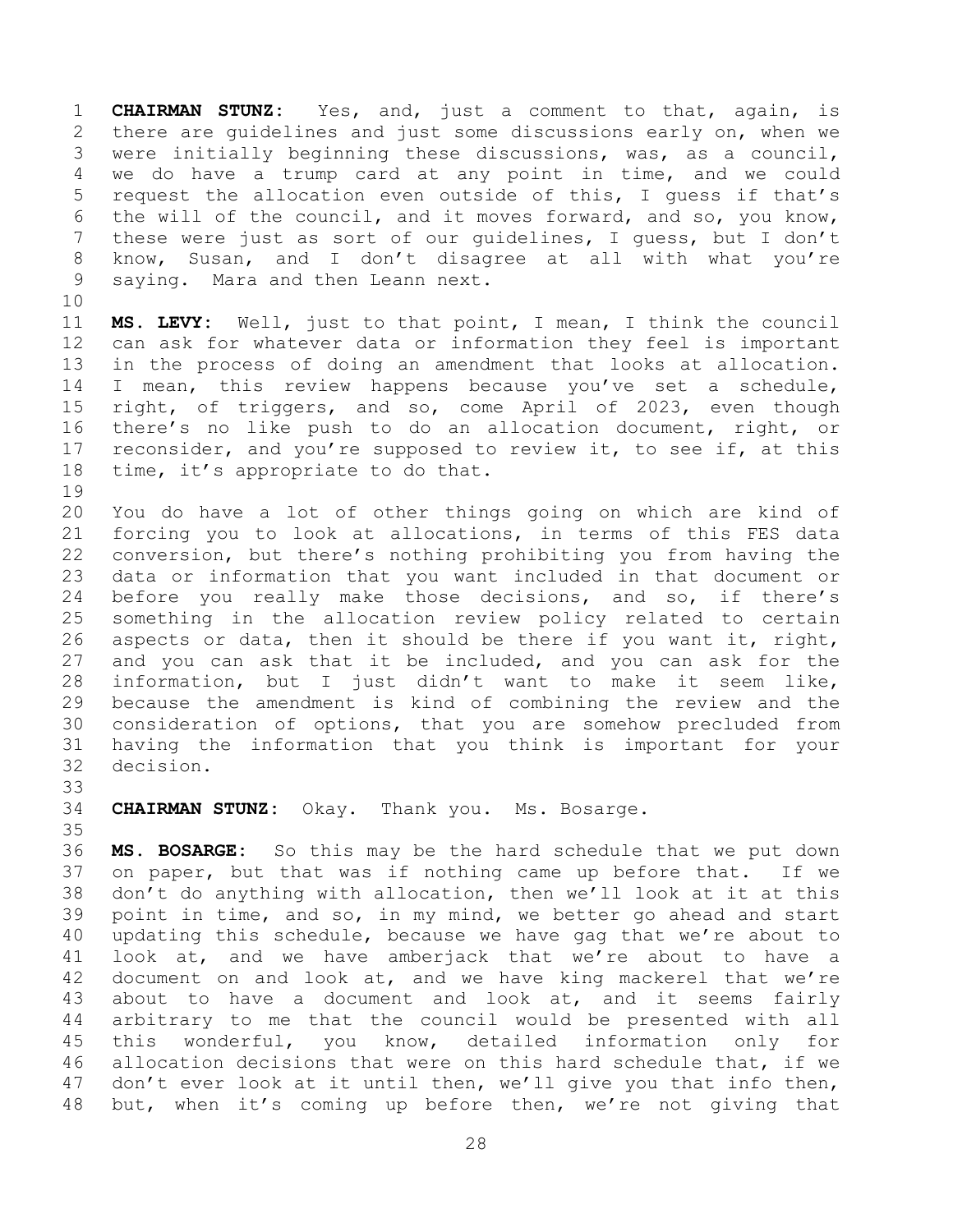1 information, and so I think that review should happen for all of<br>2 the allocation decisions that are in an amendment that we're 2 the allocation decisions that are in an amendment that we're<br>3 qoing to look at, regardless of whether it's on that timeframe 3 going to look at, regardless of whether it's on that timeframe<br>4 right there or not. right there or not.

5 6 I'm okay if that's not presented to the council before we start<br>7 the amendment, but it should be presented to the council during the amendment, but it should be presented to the council during 8 that amendment process for our evaluation and information.

 $\begin{array}{c} 9 \\ 10 \end{array}$ 10 **CHAIRMAN STUNZ:** Thank you, Leann, and I certainly think it 11 would have to be, and then, also, just to keep in mind, if we<br>12 were on this schedule, I quess we could always decide that, 12 were on this schedule, I guess we could always decide that,<br>13 well, no, we want to -- There's a lot of moving parts happening, 13 well, no, we want to -- There's a lot of moving parts happening,<br>14 and we want to delay that or something, and we would have that 14 and we want to delay that or something, and we would have that<br>15 flexibility, but, Dr. Simmons, I think you -flexibility, but, Dr. Simmons, I think you --

 $\begin{array}{c} 16 \\ 17 \end{array}$ 17 **EXECUTIVE DIRECTOR SIMMONS:** Thank you, Mr. Chair, and so I 18 think Dr. Diagne and Ms. Levy have stated this, and we are under<br>19 a tight timeline with the amendments, and we're incorporating 19 a tight timeline with the amendments, and we're incorporating<br>20 the allocation review kind of rolled up in those amendments, and 20 the allocation review kind of rolled up in those amendments, and<br>21 so I think my concern about what Ms. Bosarge is suggesting is 21 so I think my concern about what Ms. Bosarge is suggesting is<br>22 that we're going to back off on that and put those on hold and 22 that we're going to back off on that and put those on hold and<br>23 try to do this review and then make decisions that would go into try to do this review and then make decisions that would go into 24 the FMP, and I don't know that we have the time and flexibility<br>25 to do that for greater amberiack or gag, and so perhaps, as a 25 to do that for greater amberjack or gag, and so perhaps, as a<br>26 compromise, we could see what is in this process that we may be 26 compromise, we could see what is in this process that we may be<br>27 able to bring to the council via presentations and you decide 27 able to bring to the council via presentations and you decide<br>28 how it may or may not get integrated into the FMP, and I don't 28 how it may or may not get integrated into the FMP, and I don't<br>29 even know if we have time for that, and so I will throw that 29 even know if we have time for that, and so I will throw that  $30$  out. out.

31

32 My other concern is the first review we're conducting, right out<br>33 of the gate, and it being in April, with that timeline, and the 33 of the gate, and it being in April, with that timeline, and the<br>34 red snapper data workshop and assessment schedule, and, I mean, 34 red snapper data workshop and assessment schedule, and, I mean,<br>35 we won't have the results of that assessment at that time, and 35 we won't have the results of that assessment at that time, and<br>36 I'm not sure when we're going to get this updated recommended 36 I'm not sure when we're going to get this updated recommended<br>37 use for recreational surveys, but I think we have a lot of 37 use for recreational surveys, but I think we have a lot of<br>38 things up in the air, and so I don't know if we want to start 38 things up in the air, and so I don't know if we want to start<br>39 with that particular one if we want to start with this and see with that particular one if we want to start with this and see 40 if we're ready or not, and so I will put that out there, but I<br>41 do have some concerns about that April timeline. do have some concerns about that April timeline.

42

43 **CHAIRMAN STUNZ:** Thank you, Dr. Simmons. Go ahead, Dr. Diagne.

 $\begin{array}{c} 44 \\ 45 \end{array}$ 45 **DR. DIAGNE:** Thank you, Dr. Stunz. Just two points. First, to 46 Ms. Bosarge's point, that is absolutely correct, and we have to<br>47 revise the schedule. For example, red grouper has already had a revise the schedule. For example, red grouper has already had a 48 change in allocation recently, and greater amberjack will have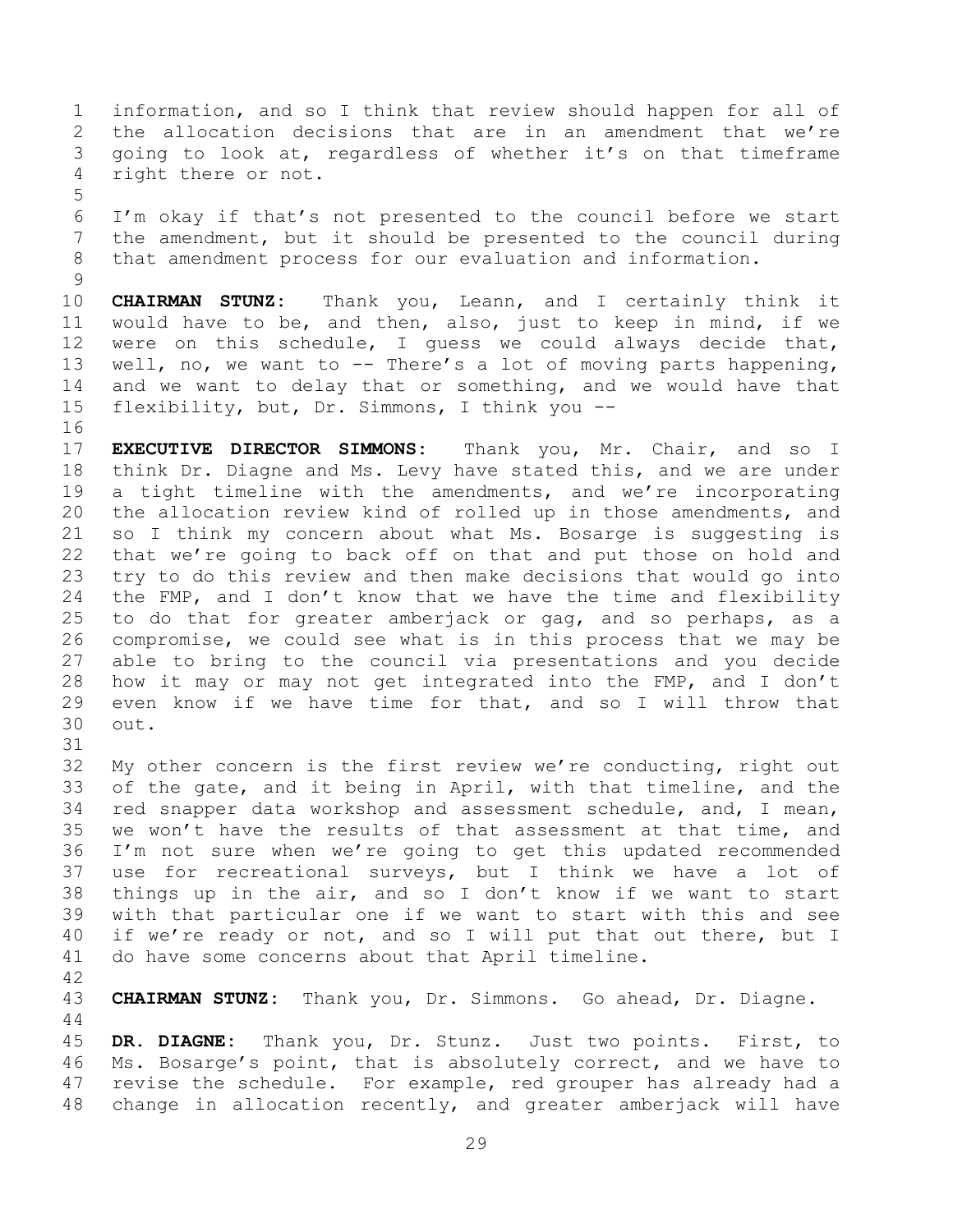1 one, and probably gag, and so the timeline will be adjusted to<br>2 reflect that the council too action for some of these species. reflect that the council too action for some of these species. 3 4 As far as one of the points that Dr. Simmons just made, in terms<br>5 of this April start, this is just an expected start date, and 5 of this April start, this is just an expected start date, and<br>6 so, the extent that the council has initiated the review, be it 6 so, the extent that the council has initiated the review, be it<br>7 by selecting the members of the panel and reviewing the draft by selecting the members of the panel and reviewing the draft 8 terms of reference, et cetera, if there is information that we<br>9 are waiting on, then we can wait for that, because there is no 9 are waiting on, then we can wait for that, because there is no<br>10 closing date, if I can put it that way, ending date, once the 10 closing date, if I can put it that way, ending date, once the<br>11 review has started, and we have that flexibility to start and 11 review has started, and we have that flexibility to start and<br>12 then see what develops and collect additional data. then see what develops and collect additional data.

13<br>14 14 **CHAIRMAN STUNZ:** Okay. I will recognize Mr. Anson, and then I 15 kind of want to just get a feel for the room, where we want to<br>16 qo with that, and I don't want to stifle the discussion by any go with that, and I don't want to stifle the discussion by any 17 means, but then we can continue after that, so we can move this<br>18 along or figure out what we want to do, but, Kevin, go ahead. along or figure out what we want to do, but, Kevin, go ahead.

19<br>20 20 **MR. ANSON:** I don't want to belabor the point too much, and 21 Assane brought it up during his presentation, and Mara brought<br>22 it up in one of her comments, recent comments, regarding what 22 it up in one of her comments, recent comments, regarding what<br>23 the council chooses to do or not, but, you know, just for the council chooses to do or not, but, you know, just for 24 transparency, I think the issue related to allocation decisions,<br>25 related to stock assessment, i.e., data streams and the impact 25 related to stock assessment, i.e., data streams and the impact<br>26 that the data streams have on the stock assessments, it is 26 that the data streams have on the stock assessments, it is<br>27 mentioned that the council may not choose to go through the 27 mentioned that the council may not choose to go through the<br>28 formal quideline process that's described in the document, and 28 formal guideline process that's described in the document, and<br>29 it just may decide to choose the process that we have used thus 29 it just may decide to choose the process that we have used thus<br>30 far, recently, to deal with FES. far, recently, to deal with FES. 31

32 I think that was just included because it's something that's<br>33 needed to occur on a relatively quick timeline, at least from 33 needed to occur on a relatively quick timeline, at least from<br>34 the agency's perspective, and it's a relatively simple process 34 the agency's perspective, and it's a relatively simple process<br>35 to do, relative to all this other data that you would have to 35 to do, relative to all this other data that you would have to<br>36 look at in a quideline or a process that's described here, and 36 look at in a guideline or a process that's described here, and<br>37 so I'm just mentioning that, that we do have cover, if you will, 37 so I'm just mentioning that, that we do have cover, if you will,<br>38 if you want to look at it that way, to explain why we would not 38 if you want to look at it that way, to explain why we would not<br>39 use the quidelines for trying to address those types of use the quidelines for trying to address those types of 40 situations to date, and that's all.

41<br>42

42 **CHAIRMAN STUNZ:** Very good points, Kevin, and we can open it 43 back up for discussion, but we do have, just as a timeline, a<br>44 little over fifteen more minutes, but we kind of need to decide 44 little over fifteen more minutes, but we kind of need to decide<br>45 what we want to do with the document, and one option, of course, 45 what we want to do with the document, and one option, of course,<br>46 is the quideline document, and we can move forward and have it 46 is the guideline document, and we can move forward and have it<br>47 on our webpage as this quideline that we can follow or choose on our webpage as this guideline that we can follow or choose 48 not to, if we decide that something needs to happen quicker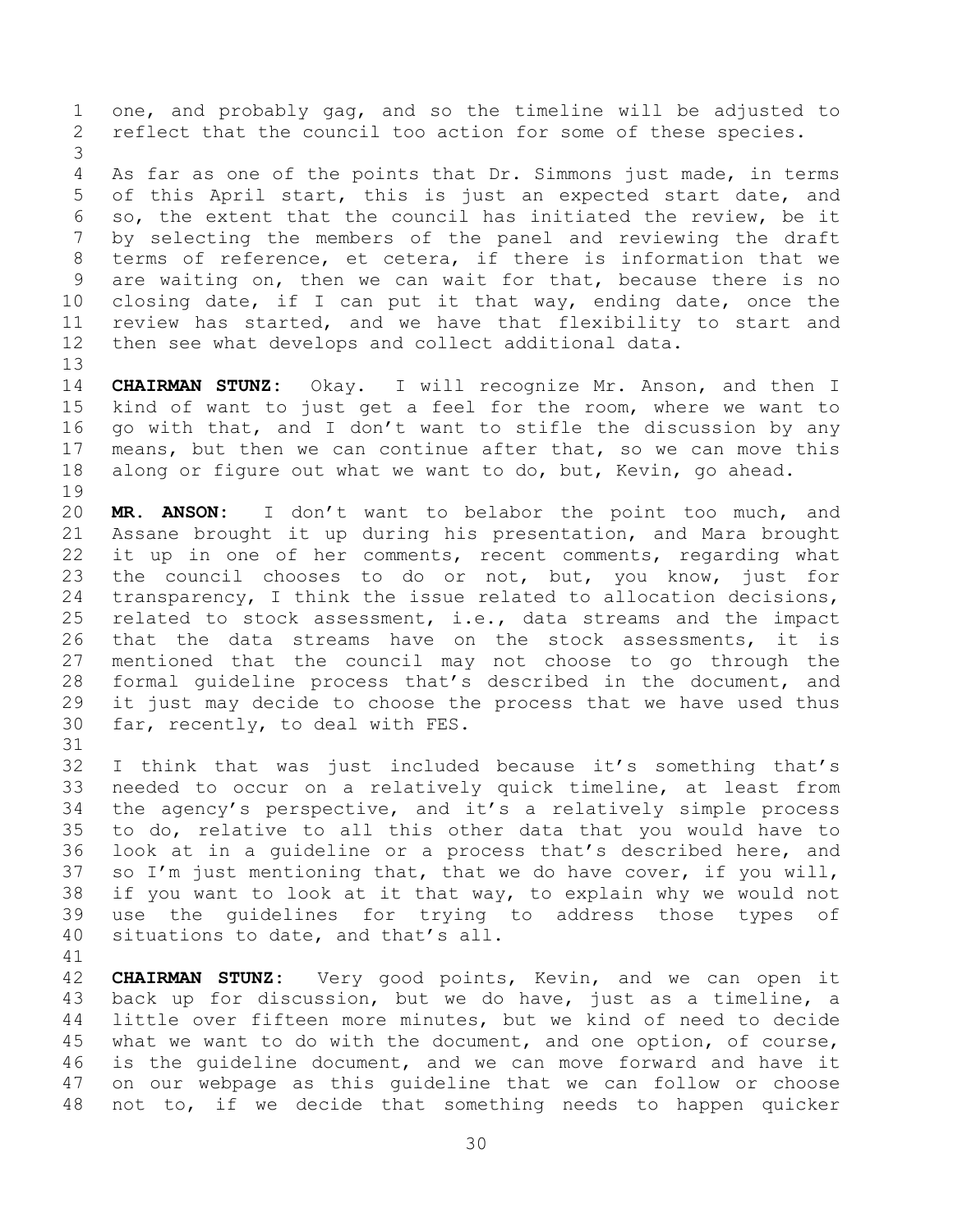1 outside of that, and that's one option.  $\frac{2}{3}$ 3 The other option that I think kin of Tom has recommended is to<br>4 flesh this document out a little bit more, by adding in some 4 flesh this document out a little bit more, by adding in some<br>5 principles, or at least referring back to and then revisit that 5 principles, or at least referring back to and then revisit that<br>6 again at another time, and that's a very brief summary of kind 6 again at another time, and that's a very brief summary of kind<br>7 of I think where we are, but I would like to get the feel of the of I think where we are, but I would like to get the feel of the 8 committee.  $\begin{array}{c} 9 \\ 10 \end{array}$ 10 Do we want to move forward with this and move this out of<br>11 committee to Full Council for later this week, or do we want to 11 committee to Full Council for later this week, or do we want to<br>12 revisit this at another meeting, once we've had time to mull 12 revisit this at another meeting, once we've had time to mull<br>13 this over some? I don't know, and I would look for some input 13 this over some? I don't know, and I would look for some input<br>14 to that, so we can determine how we want to efficiently utilize 14 to that, so we can determine how we want to efficiently utilize<br>15 our last fifteen minutes here. Mr. Williamson. our last fifteen minutes here. Mr. Williamson. 16<br>17 17 **MR. WILLIAMSON:** Thank you. I would be inclined to go with 18 Tom's recommendation to flesh this out. I don't think we have<br>19 enough information to move forward. enough information to move forward. 20<br>21 21 **CHAIRMAN STUNZ:** Thank you, Mr. Williamson. Tom, I assume<br>22 that's your feeling, but I see Ms. Bosarge. that's your feeling, but I see Ms. Bosarge. 23 24 **MS. BOSARGE:** I would recommend that we start using gag as a 25 test case. That's before us now, and this is good information,<br>26 and all these things are going to be good information for the 26 and all these things are going to be good information for the<br>27 council to have at their fingertips as we start to evaluate that 27 council to have at their fingertips as we start to evaluate that<br>28 qaq allocation and look at what we need to do with it. gag allocation and look at what we need to do with it. 29<br>30 30 If you really want good feedback from the council on what's<br>31 working with this potential policy and what's not, let's give it working with this potential policy and what's not, let's give it 32 a test run, and so see if we can't get a group together and<br>33 start gathering that information and that data for gag, because, 33 start gathering that information and that data for gag, because,<br>34 as Carrie said, next January, I think they hope to bring us a 34 as Carrie said, next January, I think they hope to bring us a<br>35 rebuilding plan document that will have these decision points in 35 rebuilding plan document that will have these decision points in<br>36 it, and they're hoping that, by next June, we could make a 36 it, and they're hoping that, by next June, we could make a 37 decision on that. decision on that. 38<br>39 Well, this is all information that we'll need presented to us at 40 our fingertips. We have to start getting deeper than just our<br>41 landings history. We have to start looking at uncertainties. I 41 landings history. We have to start looking at uncertainties. I<br>42 mean, we talked about it vesterdav. Well, we're going to trv 42 mean, we talked about it yesterday. Well, we're going to try<br>43 and set a season, and there's a lot of uncertainty around that, 43 and set a season, and there's a lot of uncertainty around that,<br>44 and do we think that we'll actually be able to constrain that 44 and do we think that we'll actually be able to constrain that<br>45 catch to that quota, and we've got to start talking about these 45 catch to that quota, and we've got to start talking about these<br>46 things in our allocation decisions, and it's not being presented 46 things in our allocation decisions, and it's not being presented<br>47 in our documents as we go through them. in our documents as we go through them. 48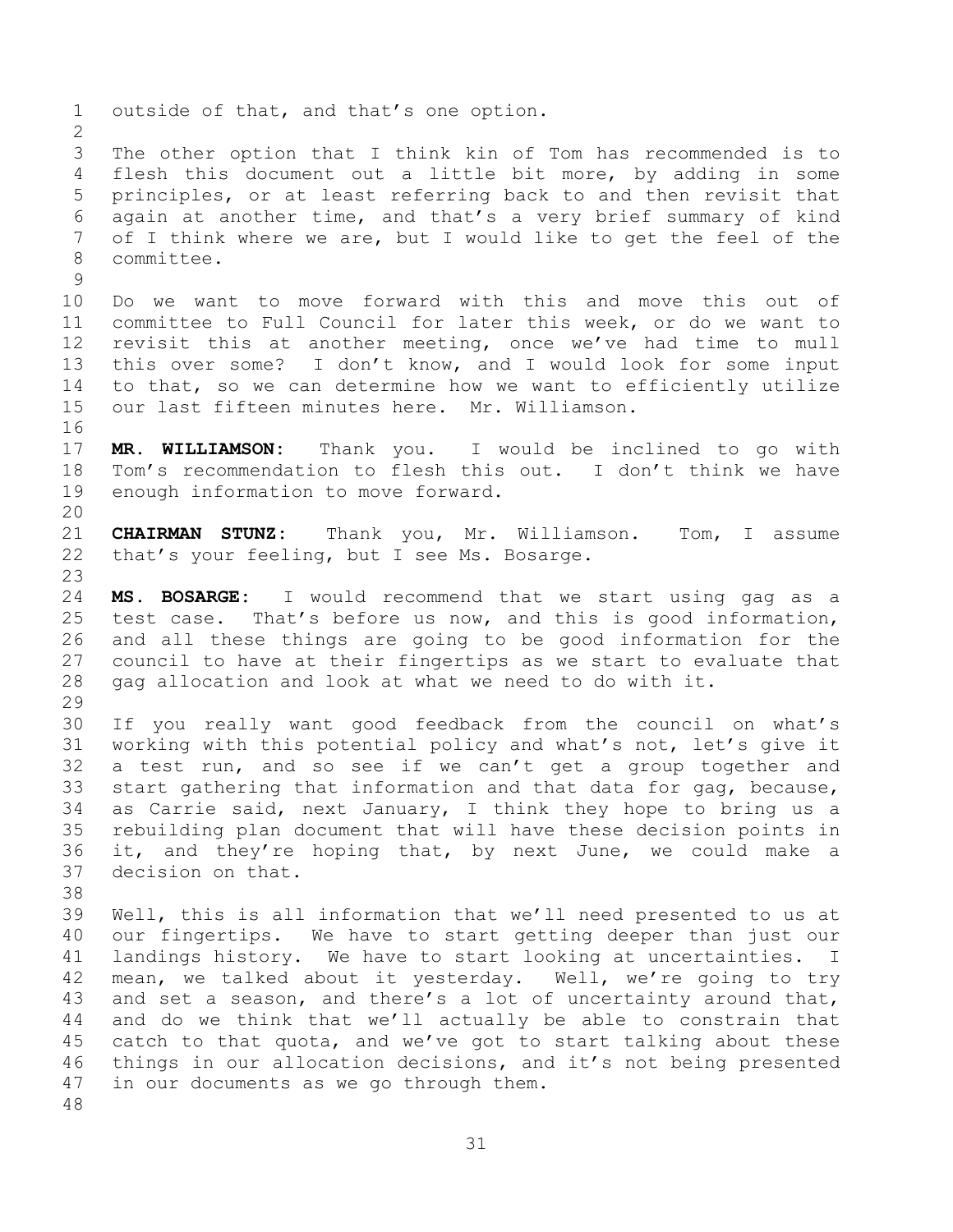1 The actual uncertainties around the different data collection<br>2 programs, we're not getting into those sorts of hard 2 programs, we're not getting into those sorts of hard<br>3 discussions, and so I would like to see this done for gag, and 3 discussions, and so I would like to see this done for gag, and<br>4 then we can probably revise this policy and fine-tune it. then we can probably revise this policy and fine-tune it.

5 6 **CHAIRMAN STUNZ:** Thank you, Ms. Bosarge. Mara.

8 **MS. LEVY:** Well, I guess -- I mean, it's just not clear to me 9 what you want done for gag, meaning the review policy is about<br>10 conducting the review to decide whether you're going to move 10 conducting the review to decide whether you're going to move<br>11 forward with allocation options, right, but the assessments and 11 forward with allocation options, right, but the assessments and<br>12 changing to FES necessitate at least some type of discussion of 12 changing to FES necessitate at least some type of discussion of<br>13 options, in terms of do you want to keep the status quo, what 13 options, in terms of do you want to keep the status quo, what<br>14 are the implications of that, what are other reasonable 14 are the implications of that, what are other reasonable<br>15 alternatives, and so what is the review, which is supposed to 15 alternatives, and so what is the review, which is supposed to<br>16 include and make your decision about whether to have options, include and make your decision about whether to have options, 17 going to get you?

18<br>19 19 I totally understand wanting the information, the information<br>20 that you're talking about and asking for that information, but I 20 that you're talking about and asking for that information, but I<br>21 don't understand what the group that you're going to try to 21 don't understand what the group that you're going to try to<br>22 convene and the terms of reference and all of that that you're 22 convene and the terms of reference and all of that that you're<br>23 qoing to try to go through are going to yield in a situation 23 going to try to go through are going to yield in a situation 24 where you really need to look at the allocation and alternatives<br>25 based on the change in data collection. based on the change in data collection.

26<br>27 **CHAIRMAN STUNZ:** Okay. Thank you, Mara. Kevin.

28<br>29

7

29 **MR. ANSON:** Then, I guess, relative to Leann's point and what 30 she was suggesting with this review, relative to the amendment<br>31 and the timeline you provided, it didn't sound like there would and the timeline you provided, it didn't sound like there would 32 be enough time for us to have a review process, at least in the<br>33 context of this, where it would be a year long, I envision, 33 context of this, where it would be a year long, I envision,<br>34 relative to trving to get something done within our rebuilding 34 relative to trying to get something done within our rebuilding<br>35 or trying to address the overfishing status, and so I'm just a 35 or trying to address the overfishing status, and so I'm just a 36 little concerned, I quess. little concerned, I quess.

37<br>38 38 Maybe perhaps, if the council agrees that, you know, let's<br>39 reorder the schedule, we can do that, but, if gag is an easy reorder the schedule, we can do that, but, if gag is an easy 40 species to look at, if you will, for us to kind of get used to  $41$  this, is maybe we make that determination here, through a motion 41 this, is maybe we make that determination here, through a motion<br>42 perhaps, and then have -- If it's the will of the council then 42 perhaps, and then have -- If it's the will of the council then<br>43 to kind of look at some of these principles that Tom was 43 to kind of look at some of these principles that Tom was<br>44 alluding to earlier, is to come back at the next meeting, but 44 alluding to earlier, is to come back at the next meeting, but<br>45 also then to ask staff to kind of come up with some ideas 45 also then to ask staff to kind of come up with some ideas<br>46 relative to viable terms of reference that could be applied to 46 relative to viable terms of reference that could be applied to<br>47 gag, if that's in fact what is decided to do. gag, if that's in fact what is decided to do. 48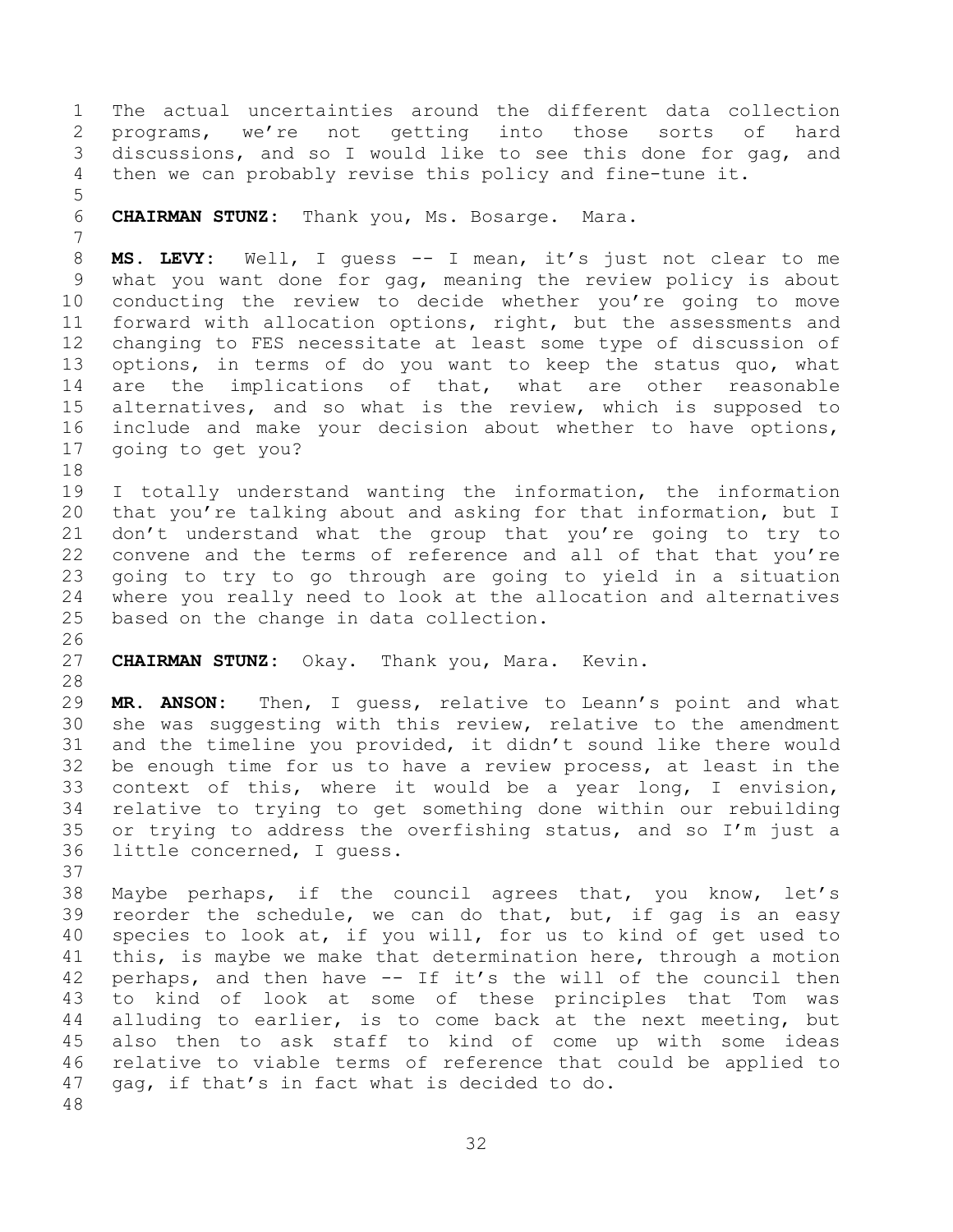1 Then we could start thinking about those things and get a better<br>2 understanding as to the data and some of the issues related to 2 understanding as to the data and some of the issues related to<br>3 that, and that maybe might be a path forward, so that we can try 3 that, and that maybe might be a path forward, so that we can try<br>4 to maintain a schedule, at least on schedule with starting 4 to maintain a schedule, at least on schedule with starting<br>5 allocation reviews in April of next year. allocation reviews in April of next year.

6<br>7 7 **CHAIRMAN STUNZ:** Thank you, Kevin, and just like a comment I 8 think I'm going to make coming up here soon regarding the FEPs,<br>9 I think, in the spirit of what Leann is saving, outside of 9 I think, in the spirit of what Leann is saying, outside of<br>10 whether we can do this with gag or not, based on all those 10 whether we can do this with gag or not, based on all those<br>11 nuance and timelines, running one through these policies would 11 nuance and timelines, running one through these policies would<br>12 be important, and it's going to identify where our weak areas 12 be important, and it's going to identify where our weak areas<br>13 are and all that kind of thing, and help us improve, and so I 13 are and all that kind of thing, and help us improve, and so I<br>14 think that is important, because the first ones are probably 14 think that is important, because the first ones are probably<br>15 going to be ugly, and it's always that way on the first ones, 15 going to be ugly, and it's always that way on the first ones,  $16$  and then you learn, and you refine it, and so on. and then you learn, and you refine it, and so on.

 $17$ <br> $18$ 18 I think that that's good, and I guess I definitely don't want to<br>19 get bogged down in the timeline in this particular slide that 19 get bogged down in the timeline in this particular slide that<br>20 we're looking at here, because, you know, we can't do anything 20 we're looking at here, because, you know, we can't do anything<br>21 with this until we actually approve it, the quideline, and I 21 with this until we actually approve it, the guideline, and I<br>22 quess that's the first step, and so I'm not being a very 22 guess that's the first step, and so I'm not being a very<br>23 effective chair here, and we have twelve minutes left, and so we effective chair here, and we have twelve minutes left, and so we 24 either need to make some motions, or come to a consensus, or<br>25 whatever we want to do here, and I will help that along in a 25 whatever we want to do here, and I will help that along in a<br>26 minute, if necessary, so we can move this forward or not. Tom, 26 minute, if necessary, so we can move this forward or not. Tom,<br>27 qo ahead. go ahead.

28<br>29 29 **DR. FRAZER:** Sorry for opening up a can of worms, but I think, 30 you know, that I'm okay with this document, right, and, I mean,<br>31 it's a good starting point, and, to Leann's points, and others' it's a good starting point, and, to Leann's points, and others' 32 points, we can use it to help us identify what type of<br>33 information that we need to make some decisions now. I mean, it 33 information that we need to make some decisions now. I mean, it<br>34 doesn't matter what they are, qaq, amberjack, or mackerel, down 34 doesn't matter what they are, gag, amberjack, or mackerel, down<br>35 in a very short, foreseeable timeframe, and so I am happy to 35 in a very short, foreseeable timeframe, and so I am happy to approve this document. approve this document.

37<br>38 38 It's going to be a living document, right, and my only point<br>39 here is that, at the end of the day, when it gets down to when here is that, at the end of the day, when it gets down to when 40 we have to make a decision, I'm trying to figure out  $-$  I wanted 41 to figure out, from this material that was presented, whether or 41 to figure out, from this material that was presented, whether or<br>42 not the recommendations would be meaningful enough to help 42 not the recommendations would be meaningful enough to help<br>43 inform a reasonable set of alternatives in a plan amendment 43 inform a reasonable set of alternatives in a plan amendment somewhere, right?

45 Aside from all of that, you still need to think about what are 47 the criteria, or what type of a decision tool, or what's going 48 to drive the values decisions that you make, and so we have a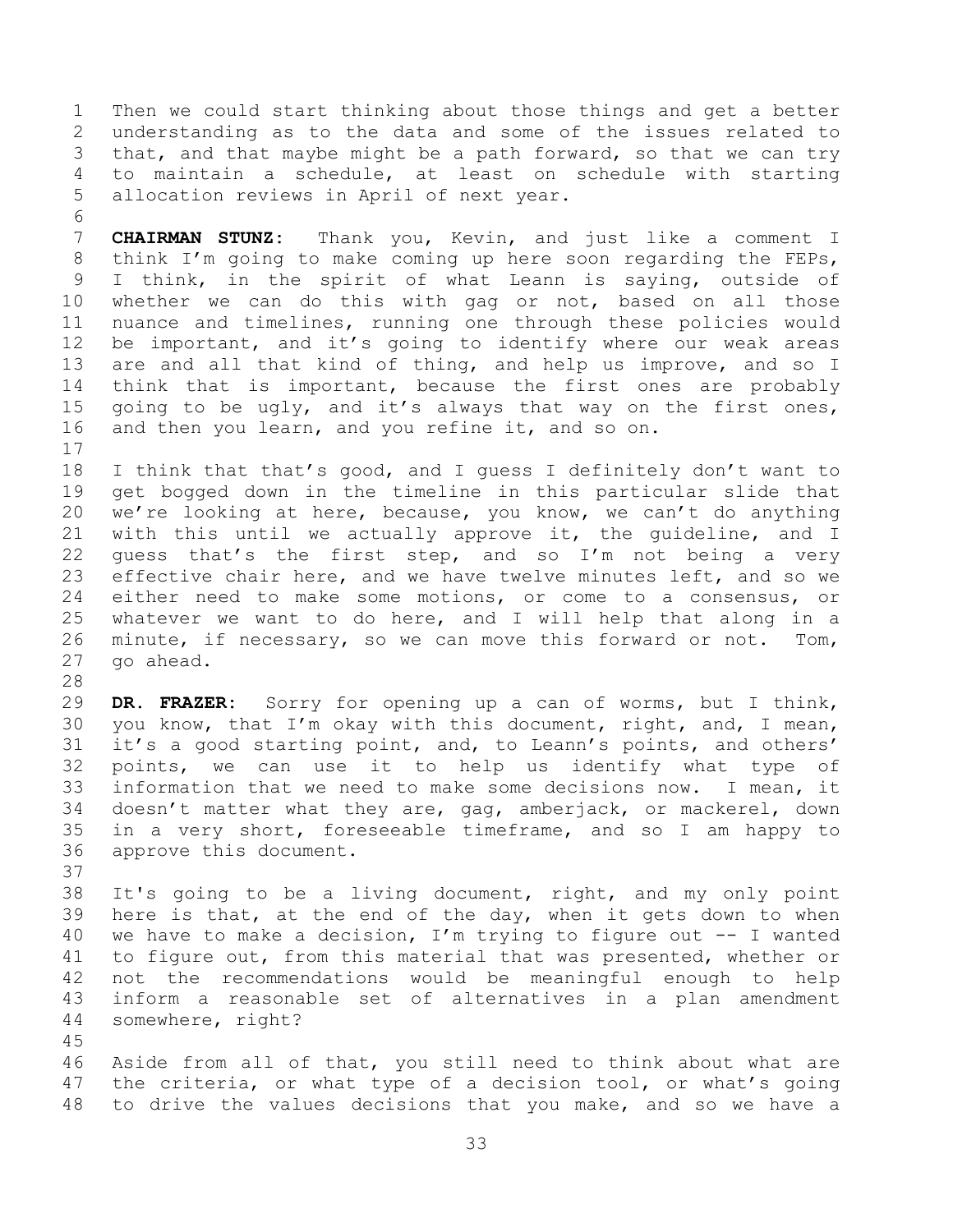1 lot of work to do, and that's all I'm saying, Greg, and I<br>2 appreciate the discussion around the table. I have no reason 2 appreciate the discussion around the table. I have no reason<br>3 not to move this forward, as a start, because we can ask for the 3 not to move this forward, as a start, because we can ask for the<br>4 information that is indicated in this now, and so my 4 information that is indicated in this now, and so my<br>5 recommendation would be to move it forward, actually. recommendation would be to move it forward, actually. 6<br>7 7 **CHAIRMAN STUNZ:** Any other -- I'm not seeing a lot of hands at 8 this point, and we probably need a motion to do that. If we do<br>9 have a motion to do that, Tom, I would highly recommend that we 9 have a motion to do that, Tom, I would highly recommend that we<br>10 build into that motion something to the effect that this is the 10 build into that motion something to the effect that this is the<br>11 starting point, and we have to develop this better as we move 11 starting point, and we have to develop this better as we move<br>12 through some of these or as we begin to really consider it for

12 through some of these or as we begin to really consider it for<br>13 real, you know, outside of just where we are today, or, if not, 13 real, you know, outside of just where we are today, or, if not,<br>14 we can just flesh out in the -we can just flesh out in the  $-$ - $15$ <br> $16$ 16 **DR. FRAZER: Yes, and, I mean, the record will kind of indicate**

<span id="page-33-0"></span>17 **that I think it's a living document, right, but I'm happy to** 18 **make a motion that we approve this document as an allocation** 19 **guide, I guess, right, or a review guide, excuse me.**

20<br>21 21 **CHAIRMAN STUNZ:** Okay. If we want to -- Tom, there's the basics<br>22 of what you just said, if you want to modify that any. of what you just said, if you want to modify that any.

24 **DR. FRAZER: I guess the motion to approve the allocation review guidelines document.** I am good with that.

26<br>27 27 **CHAIRMAN STUNZ:** That's clean. Is there a second for that 28 motion? Ms. Bosarge. Any discussion regarding the motion?<br>29 Seeing no discussion, we'll vote. I am not trying to -- This 29 Seeing no discussion, we'll vote. I am not trying to -- This<br>30 one, I can't read the room, and so let me first try this the 30 one, I can't read the room, and so let me first try this the<br>31 easy route. Is there any opposition to this motion? All right. 31 easy route. **Is there any opposition to this motion?** All right. 32 **Seeing none, the motion carries.** That was surprising, but we'll go with it. Ms. Bosarge.

<span id="page-33-1"></span>34<br>35 35 **MS. BOSARGE:** Then can we go ahead and use this document and 36 start on our trial run for gag, and let's see how it's going to<br>37 work and maybe what changes we need to make as a living 37 work and maybe what changes we need to make as a living document? 39

40 **CHAIRMAN STUNZ:** Well, I think so. I don't know if that comes 41 out of this committee or if would come out of the Reef Fish<br>42 Committee. I'm not sure what the timelines are and where we are 42 Committee. I'm not sure what the timelines are and where we are<br>43 in that process. I thought I understood that we were past this 43 in that process. I thought I understood that we were past this<br>44 process, in a way, for gag, but we still could use the intent of 44 process, in a way, for gag, but we still could use the intent of  $45$  that document to inform the full  $--$  I don't know, and that's 45 that document to inform the full  $--$  I don't know, and that's 46 something that I think we probably need to get clarity on, and 46 something that I think we probably need to get clarity on, and  $47$  I'm not opposed to that by any means. I'm not opposed to that by any means.

48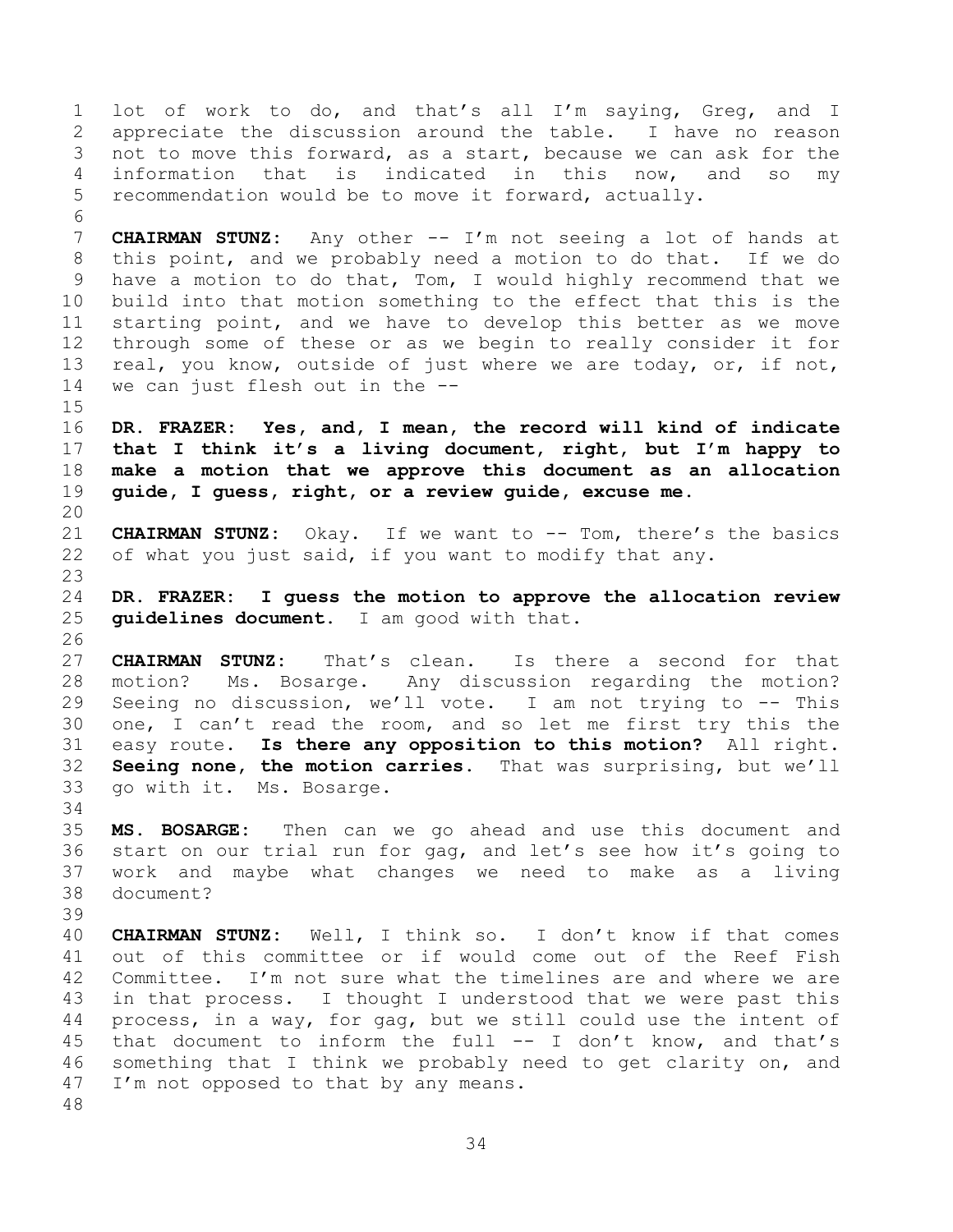1 **MS. BOSARGE:** Well, I think, in the way that it has been 2 described to us, we probably are past the point where we would<br>3 have liked to have used it. However, if we're going to do a 3 have liked to have used it. However, if we're going to do a<br>4 test run on this document and plug a species in and try and do 4 test run on this document and plug a species in and try and do<br>5 this, it seems like it would be very beneficial to do it for 5 this, it seems like it would be very beneficial to do it for<br>6 qaq, since we are going to be, over the next vear-and-a-half, 6 gag, since we are going to be, over the next year-and-a-half,<br>7 looking at gag allocations, and it seems like that would be the looking at gag allocations, and it seems like that would be the 8 most efficient species to plug in there.

 $\begin{array}{c} 9 \\ 10 \end{array}$ 

10 **CHAIRMAN STUNZ:** Dr. Simmons.

11<br>12 12 **EXECUTIVE DIRECTOR SIMMONS:** Thank you, Mr. Chair. I think 13 we're -- I think it would be confusing, because we would have to<br>14 develop a terms of reference to do a review, but work on a 14 develop a terms of reference to do a review, but work on a<br>15 rebuilding plan that the council has already decided to consider 15 rebuilding plan that the council has already decided to consider<br>16 reallocation, and so I'm not 100 percent sure that gag would be reallocation, and so I'm not 100 percent sure that gag would be 17 the best place to start.

18<br>19

19 I do agree that we could work towards, and probably a motion<br>20 would be good, at Full Council, in Reef Fish or here, for us to 20 would be good, at Full Council, in Reef Fish or here, for us to<br>21 consider these criteria and bring back to the council what we 21 consider these criteria and bring back to the council what we<br>22 think we could use or would be considering anyway in the 22 think we could use or would be considering anyway in the<br>23 rebuilding plan. I mean, I think we can do that. I'm a little rebuilding plan. I mean, I think we can do that. I'm a little 24 concerned with going down the review process for gag, if that<br>25 makes sense, because vou've already made a decision, 25 makes sense, because you've already made a decision,<br>26 essentially, to consider reallocating gag in a rebuilding plan, 26 essentially, to consider reallocating gag in a rebuilding plan,  $27$  if that makes sense, and so I quess that would be the  $-$ if that makes sense, and so I quess that would be the  $-$ -

28<br>29

29 **CHAIRMAN STUNZ:** Well, Leann, maybe we can think about that 30 between now and Full Council. If I'm understanding it, it's<br>31 that that situation has already passed, but that doesn't that that situation has already passed, but that doesn't 32 preclude us from having a motion or something that says, now<br>33 that this document has passed, could we please consider these 33 that this document has passed, could we please consider these<br>34 within that document, or does that not capture what your intent 34 within that document, or does that not capture what your intent<br>35 is? is?

36<br>37 37 **MS. BOSARGE:** I don't know. Let me talk to Carrie before Full 38 Council, because I didn't follow exactly what she was saying,<br>39 and I'll be honest, and so let me get with her offline, and I and I'll be honest, and so let me get with her offline, and I 40 will try and come up with a motion at Full Council.

41<br>42

42 **CHAIRMAN STUNZ:** Okay. Okay. Well then that brings us to Other<br>43 Business in the agenda. Is there any other business that needs 43 Business in the agenda. Is there any other business that needs<br>44 to come before this committee? Seeing none, then we will 44 to come before this committee? Seeing none, then we will<br>45 adjourn the Sustainable Fisheries Committee. Mr. Chairman, 45 adjourn the Sustainable Fisheries Committee. Mr. Chairman,<br>46 we'll turn it back over to you. we'll turn it back over to you.

47

48 **MR. DIAZ:** Thank you, Dr. Stunz. There was a lot of good